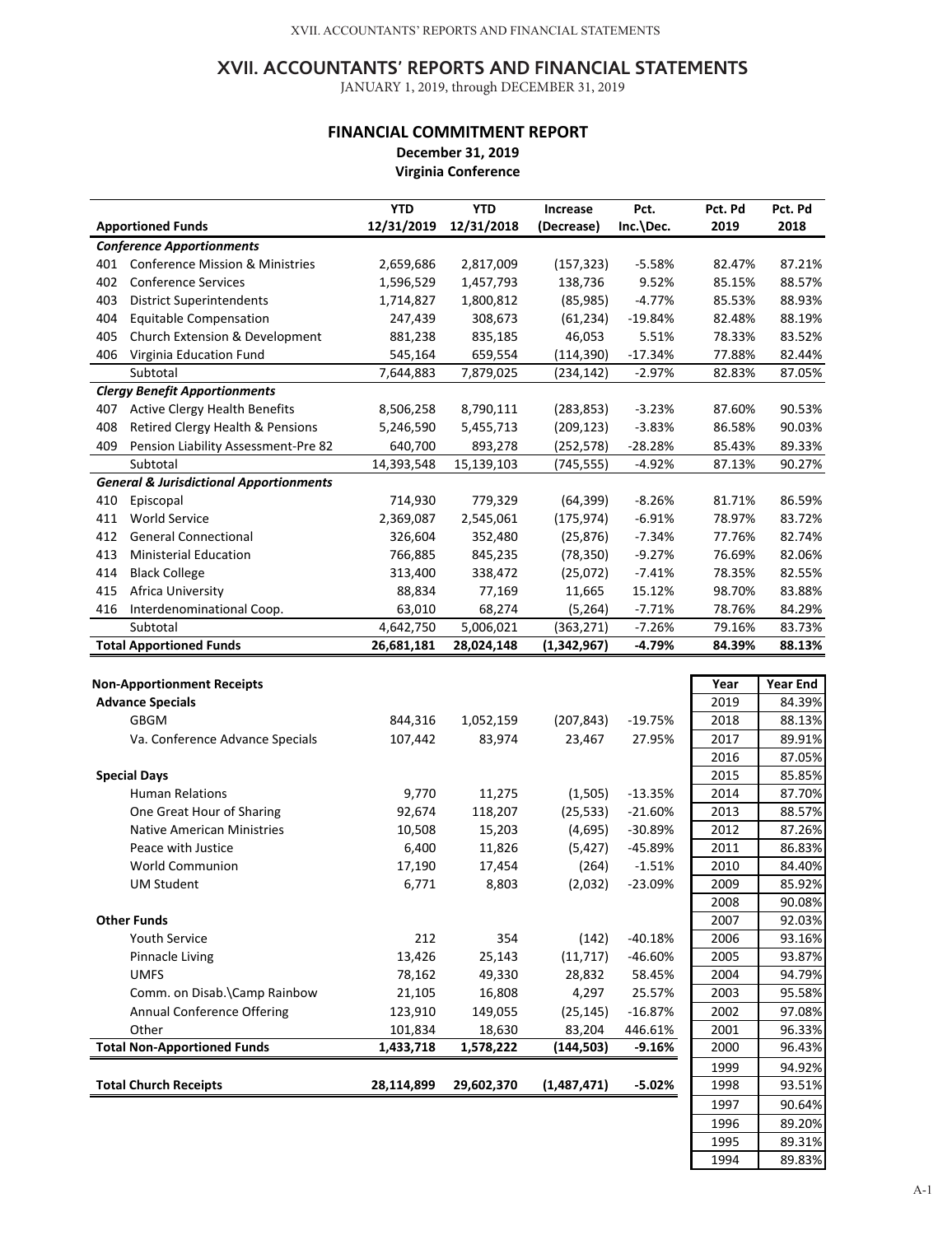# **Virginia Annual Conference of The United Methodist Church Balance Sheets**

|                                      | 12/31/2019  | 12/31/2018  |
|--------------------------------------|-------------|-------------|
| <b>ASSETS</b>                        |             |             |
| <b>Current Assets:</b>               |             |             |
| Cash                                 | 1,144,958   | 1,945,912   |
| Investments                          | 6,243,417   | 5,697,044   |
| Receivables                          | 2,572,252   | 2,640,081   |
| Prepaid expenses                     | 99,384      | 93,771      |
| <b>Total Current Assets</b>          | 10,060,011  | 10,376,808  |
| <b>Fixed Assets:</b>                 |             |             |
| Land                                 | 793,019     | 793,019     |
| <b>Buildings</b>                     | 5,132,247   | 5,017,597   |
| Furniture & fixtures                 | 369,337     | 318,708     |
| <b>Equipment and vehicles</b>        | 772,076     | 740,555     |
| Software                             | 21,735      | 21,735      |
| Accumulated depreciation             | (2,789,658) | (2,547,632) |
| <b>Total Fixed Assets</b>            | 4,298,756   | 4,343,982   |
|                                      |             |             |
| <b>Other Assets:</b>                 |             |             |
| <b>Francis Asbury Education Fund</b> | 1,169,672   | 1,022,666   |
| Loans receivable                     | 620,628     | 149,848     |
| <b>Total Other Assets</b>            | 1,790,300   | 1,172,514   |
|                                      | 16,149,067  | 15,893,304  |
| <b>LIABILITIES and NET ASSETS</b>    |             |             |
| <b>Current Liabilities:</b>          |             |             |
| Accounts payable                     | 4,089,980   | 4,079,364   |
| Accrued expenses                     | 18,014      | 22,712      |
| Unearned revenue                     | 86,553      | 73,900      |
|                                      |             |             |
| <b>Total Liabilities</b>             | 4,194,547   | 4,175,976   |
| <b>Net Assets:</b>                   |             |             |
| Unrestricted conference reserves     | 3,240,974   | 3,082,876   |
| Net assets with restrictions         | 8,713,546   | 8,634,452   |
|                                      |             |             |
| <b>Total Net Assets</b>              | 11,954,520  | 11,717,328  |
|                                      | 16,149,067  | 15,893,304  |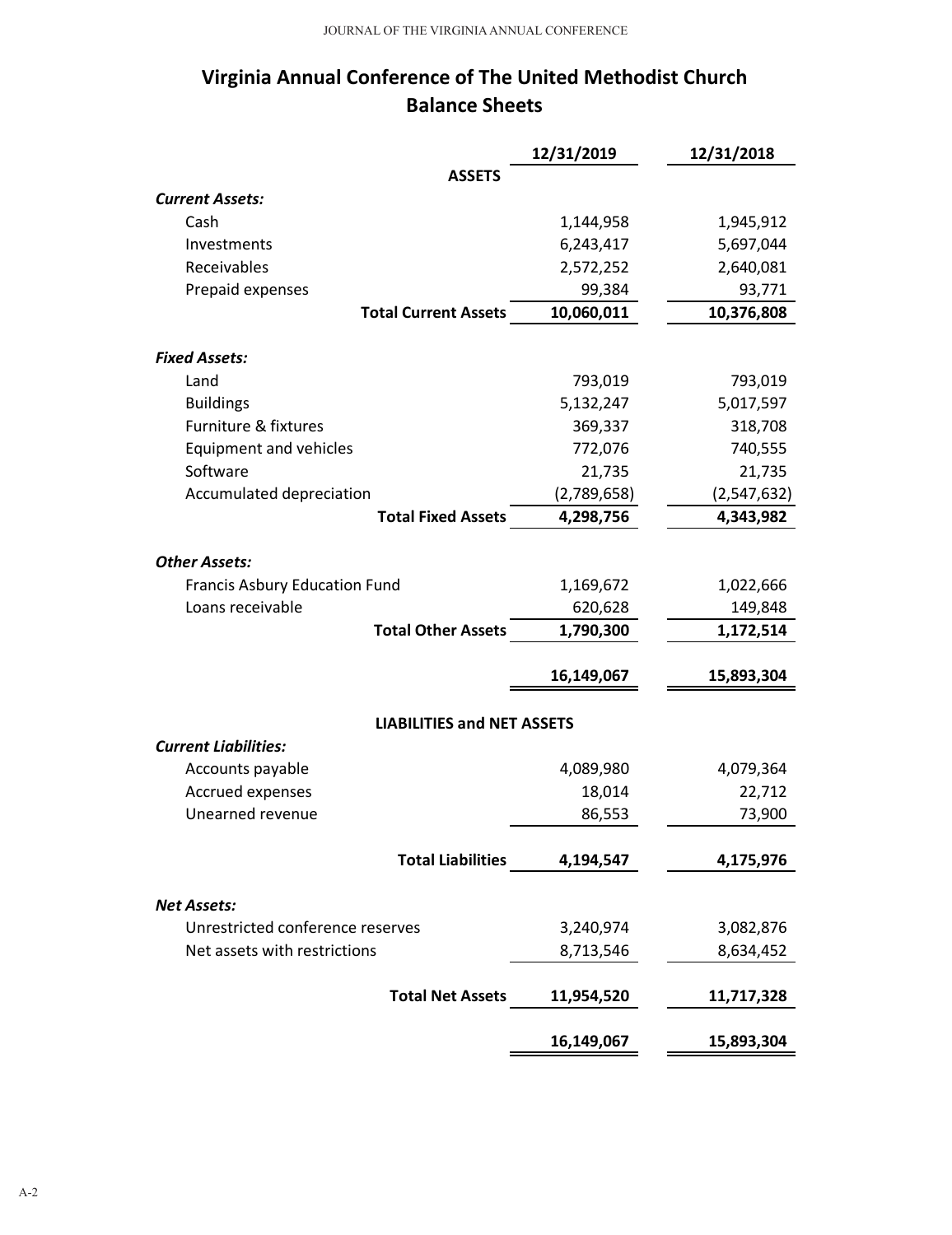# **Virginia Annual Conference of the United Methodist Church**

# **Statement of Changes in Unrestricted Conference Reserves**

*For the Year Ending December 31, 2019*

| Income directly attibuted to Conference Reserves:          |            |
|------------------------------------------------------------|------------|
| Net gain on investments held at the Foundation             | 649,343    |
| Dividends and interest                                     | 72,954     |
| Ineligible institution forfeited funding                   | 53,607     |
| Miscellaneous income                                       | 4,830      |
| <b>Total Income</b>                                        | 780,734    |
| <b>Expenses directly attibuted to Conference Reserves:</b> |            |
| Special funding - VUMAC closing                            | (487)      |
| Bank service charges                                       | 17,706     |
| <b>Total Expenses</b>                                      | 17,219     |
| <b>Income Over/(Under) Expenses</b>                        | 763,515    |
| <b>Apportionment Closeouts:</b>                            |            |
| 401 - Conference Mission and Ministries                    | (156, 610) |
| 402 - Conference Services                                  | (335,512)  |
| 403 - District Superintendents' Fund                       | (138, 469) |
| 404 - Equitable Compensation Fund                          | 25,174     |
| <b>Total Apportionment Closeouts</b>                       | (605,417)  |
| Net increase/(decrease) in Conference Reserves             | 158,098    |
| <b>Beginning balance</b>                                   | 3,082,876  |
| <b>Ending Balance</b>                                      | 3,240,974  |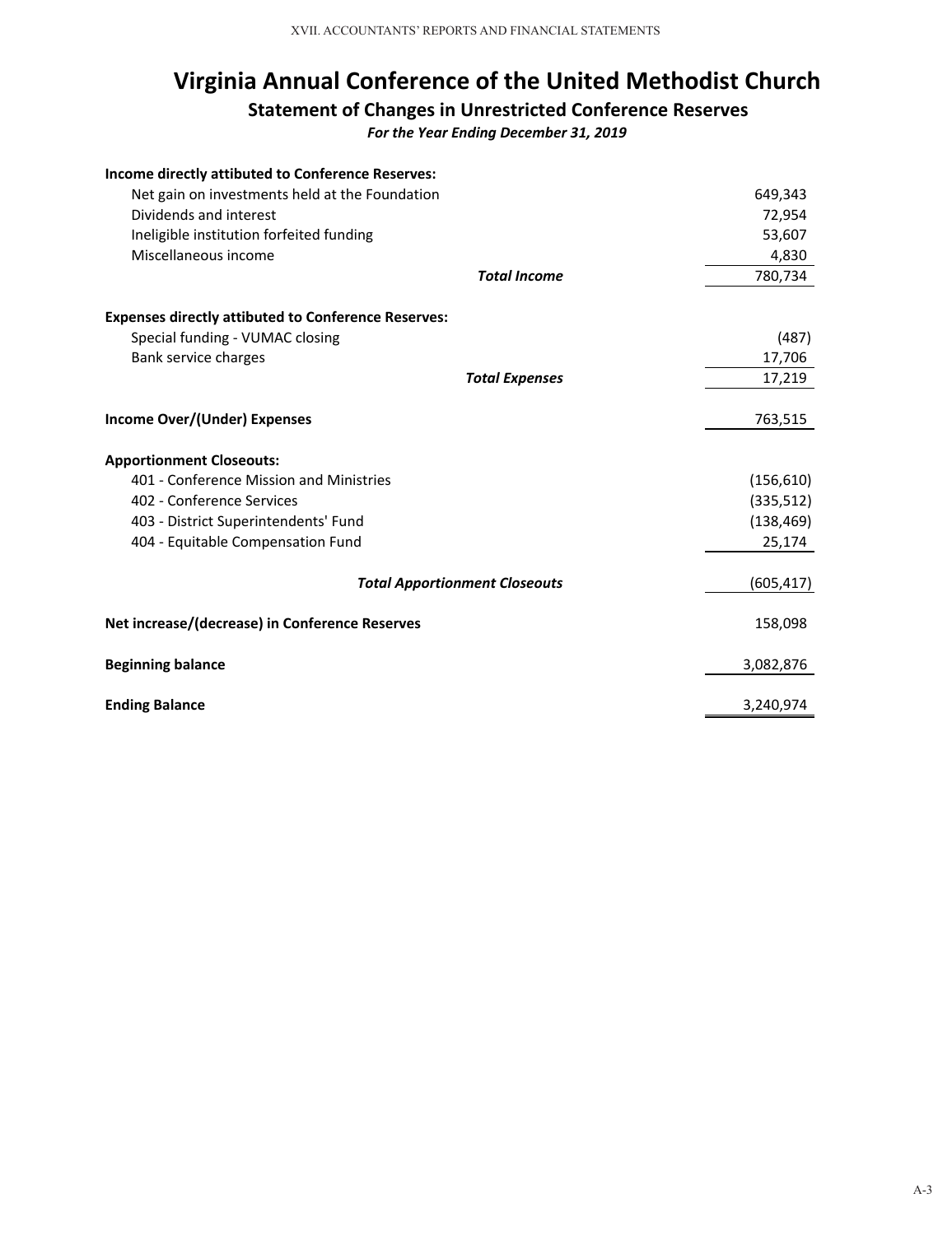

## **401 - Conference Mission & Ministry**

**Financial Summary**

| Sch 1<br>Program & Board Administrative<br>1,330,587.17<br>40,320.36<br>1,370,907.53<br>1,423,491.34<br>(52, 583.81)<br>52,583.81<br>3650<br><b>Bishop's Discretionary Funds</b><br>25,798.96<br>25,798.96<br>30,000.00<br>(4,201.04)<br>4,201.04<br>3655<br>20,606.36<br>30,000.86<br>30,000.86<br><b>Bishop's Recalibration Event</b><br>9,394.50<br>2,398,450.92<br>1,400.00<br>191,918.77<br>2,591,769.69<br>2,738,314.28<br>(146, 544.59)<br>141,698.48<br>58,414.42<br>53,568.31<br>Schedule 1 - Program & Board Administrative<br>3100<br>Common Table<br>2,925.65<br>2,925.65<br>3,661.66<br>(736.01)<br>736.01<br>Sch <sub>2</sub><br>Departmental Administration<br>51,331.93<br>51,331.93<br>62,325.24<br>(10,993.31)<br>10,993.31<br>Sch <sub>3</sub><br>67,768.47<br>69,646.87<br>37,228.65<br>32,418.22<br>(32, 418.22)<br>Board & Agency Administration<br>1,878.40<br>3000<br>1,187,350.82<br>Personnel Costs - Common Table<br>1,150,314.02<br>37,036.80<br>1,264,930.60<br>(77, 579.78)<br>77,579.78<br>3240<br>Outsourced Graphic Design Serv<br>32,714.13<br>32,714.13<br>32,160.00<br>554.13<br>(554.13)<br>3200<br>8,510.99<br>1,405.16<br>9,916.15<br>9,064.24<br>851.91<br>(851.91)<br>Video Production<br>3155<br>8,510.99<br>8,510.99<br>6,504.80<br>2,006.19<br>(2,006.19)<br>Connections 21 Interns<br>٠<br>3090<br><b>CT Contingencies</b><br>8,510.99<br>8,510.99<br>7,616.15<br>894.84<br>(894.84)<br>1,330,587.17<br>40,320.36<br>1,370,907.53<br>$\blacksquare$<br>1,423,491.34<br>(52, 583.81)<br>52,583.81<br>$\overline{a}$<br>$\blacksquare$<br>Supporting Schedule 2 - Departmental Administration<br>3010<br><b>Connectional Ministries Office</b><br>6,649.22<br>6,649.22<br>18,853.68<br>(12, 204.46)<br>12,204.46<br>6,383.25<br>3020<br><b>Communications Office</b><br>6,383.25<br>8,230.06<br>(1,846.81)<br>1,846.81<br>3030<br>Congregational Excel<br>9,574.86<br>9,574.86<br>7,717.29<br>1,857.57<br>(1,857.57)<br>3040<br>Higher Ed & Next Gen Office<br>10,904.70<br>10,904.70<br>13,732.30<br>(2,827.60)<br>2,827.60<br>3050<br>6,383.25<br>6,383.25<br>6,383.25<br>Inclusivity and Lay Ldrshp Exc<br>(6,383.25)<br>٠<br>3060<br>Justice and Missional Excel<br>11,436.65<br>11,436.65<br>13,791.91<br>(2,355.26)<br>2,355.26<br>٠<br>51,331.93<br>$\blacksquare$<br>$\overline{\phantom{a}}$<br>51,331.93<br>62,325.24<br>(10,993.31)<br>10,993.31<br>$\blacksquare$<br>$\blacksquare$<br>Supporting Schedule 3 - Board & Agency Administration<br>3105<br>Board of Church & Society<br>5,319.38<br>5,319.38<br>1,772.77<br>3,546.61<br>(3,546.61)<br>3110<br>5,319.38<br>1,378.40<br>6,697.78<br>1,651.82<br>5,045.96<br><b>Missional Ministries Board</b><br>(5,045.96)<br>3115<br>6,649.22<br><b>Board of Communications</b><br>6,649.22<br>4,725.39<br>1,923.83<br>(1,923.83)<br>3120<br>Board of Higher Education<br>2,659.67<br>2,659.67<br>2,829.05<br>(169.38)<br>169.38<br>3125<br>Board of Discipleship<br>7,447.13<br>7,115.28<br>331.85<br>(331.85)<br>7,447.13<br>3130<br>Church Development Team<br>1,595.79<br>1,595.79<br>771.55<br>824.24<br>(824.24)<br>3135<br>6,915.18<br>570.65<br>Board of Laity<br>6,915.18<br>6,344.53<br>(570.65)<br>3140<br>CEMCA<br>1,595.79<br>1,595.79<br>2,152.64<br>(556.85)<br>556.85<br>797.93<br>3145<br>COSROW<br>797.93<br>286.15<br>(286.15)<br>511.78<br>3150<br>500.00<br>1,829.84<br>418.80<br>(418.80)<br>Commission on Disabilities<br>1,329.84<br>1,411.04<br>3155<br>2,006.19<br>(2,006.19)<br>Connections 21 Interns<br>8,510.99<br>8,510.99<br>6,504.80<br>3160<br>19,628.17<br>19,628.17<br>1,438.00<br>18,190.17<br>(18, 190.17)<br>Committee on Mission Personnel<br>67,768.47<br>1,878.40<br>69,646.87<br>37,228.65<br>32,418.22<br>(32, 418.22)<br>÷. | Project#<br>3500<br>3510<br>5000<br>3600 | <b>Project Name</b><br>Conference Benevolence Grants<br>CT Special & Sustaining Grants<br><b>Emerging Funds</b><br>Campus Ministry | Apportionment<br>Income<br>172,879.55<br>56,917.28<br>77,662.82<br>734,605.14 | Transfer to/<br>(from)<br>(41, 706.36)<br>22,500.00 | Other<br>Income<br>30,219.15<br>111,984.76 | Total<br>Income<br>172,879.55<br>87,136.43<br>147,941.22<br>757,105.14 | Total<br><b>Expenses</b><br>172,249.18<br>72,975.00<br>152,787.33<br>856,810.57 | <b>Receipts</b><br>Over/(Under)<br><b>Expenses</b><br>630.37<br>14,161.43<br>(4,846.11)<br>(99, 705.43) | Closeout<br>to Conference<br><b>Reserves</b><br>(630.37)<br>(14, 161.43)<br>99,705.43 | <b>Beginning</b><br><b>Balance</b><br>58,414.42 | <b>Ending</b><br><b>Balance</b><br>53,568.31 |
|------------------------------------------------------------------------------------------------------------------------------------------------------------------------------------------------------------------------------------------------------------------------------------------------------------------------------------------------------------------------------------------------------------------------------------------------------------------------------------------------------------------------------------------------------------------------------------------------------------------------------------------------------------------------------------------------------------------------------------------------------------------------------------------------------------------------------------------------------------------------------------------------------------------------------------------------------------------------------------------------------------------------------------------------------------------------------------------------------------------------------------------------------------------------------------------------------------------------------------------------------------------------------------------------------------------------------------------------------------------------------------------------------------------------------------------------------------------------------------------------------------------------------------------------------------------------------------------------------------------------------------------------------------------------------------------------------------------------------------------------------------------------------------------------------------------------------------------------------------------------------------------------------------------------------------------------------------------------------------------------------------------------------------------------------------------------------------------------------------------------------------------------------------------------------------------------------------------------------------------------------------------------------------------------------------------------------------------------------------------------------------------------------------------------------------------------------------------------------------------------------------------------------------------------------------------------------------------------------------------------------------------------------------------------------------------------------------------------------------------------------------------------------------------------------------------------------------------------------------------------------------------------------------------------------------------------------------------------------------------------------------------------------------------------------------------------------------------------------------------------------------------------------------------------------------------------------------------------------------------------------------------------------------------------------------------------------------------------------------------------------------------------------------------------------------------------------------------------------------------------------------------------------------------------------------------------------------------------------------------------------------------------------------------------------------------------------------------------------------------------------------------------------|------------------------------------------|------------------------------------------------------------------------------------------------------------------------------------|-------------------------------------------------------------------------------|-----------------------------------------------------|--------------------------------------------|------------------------------------------------------------------------|---------------------------------------------------------------------------------|---------------------------------------------------------------------------------------------------------|---------------------------------------------------------------------------------------|-------------------------------------------------|----------------------------------------------|
|                                                                                                                                                                                                                                                                                                                                                                                                                                                                                                                                                                                                                                                                                                                                                                                                                                                                                                                                                                                                                                                                                                                                                                                                                                                                                                                                                                                                                                                                                                                                                                                                                                                                                                                                                                                                                                                                                                                                                                                                                                                                                                                                                                                                                                                                                                                                                                                                                                                                                                                                                                                                                                                                                                                                                                                                                                                                                                                                                                                                                                                                                                                                                                                                                                                                                                                                                                                                                                                                                                                                                                                                                                                                                                                                                                              |                                          |                                                                                                                                    |                                                                               |                                                     |                                            |                                                                        |                                                                                 |                                                                                                         |                                                                                       |                                                 |                                              |
|                                                                                                                                                                                                                                                                                                                                                                                                                                                                                                                                                                                                                                                                                                                                                                                                                                                                                                                                                                                                                                                                                                                                                                                                                                                                                                                                                                                                                                                                                                                                                                                                                                                                                                                                                                                                                                                                                                                                                                                                                                                                                                                                                                                                                                                                                                                                                                                                                                                                                                                                                                                                                                                                                                                                                                                                                                                                                                                                                                                                                                                                                                                                                                                                                                                                                                                                                                                                                                                                                                                                                                                                                                                                                                                                                                              |                                          |                                                                                                                                    |                                                                               |                                                     |                                            |                                                                        |                                                                                 |                                                                                                         |                                                                                       |                                                 |                                              |
|                                                                                                                                                                                                                                                                                                                                                                                                                                                                                                                                                                                                                                                                                                                                                                                                                                                                                                                                                                                                                                                                                                                                                                                                                                                                                                                                                                                                                                                                                                                                                                                                                                                                                                                                                                                                                                                                                                                                                                                                                                                                                                                                                                                                                                                                                                                                                                                                                                                                                                                                                                                                                                                                                                                                                                                                                                                                                                                                                                                                                                                                                                                                                                                                                                                                                                                                                                                                                                                                                                                                                                                                                                                                                                                                                                              |                                          |                                                                                                                                    |                                                                               |                                                     |                                            |                                                                        |                                                                                 |                                                                                                         |                                                                                       |                                                 |                                              |
|                                                                                                                                                                                                                                                                                                                                                                                                                                                                                                                                                                                                                                                                                                                                                                                                                                                                                                                                                                                                                                                                                                                                                                                                                                                                                                                                                                                                                                                                                                                                                                                                                                                                                                                                                                                                                                                                                                                                                                                                                                                                                                                                                                                                                                                                                                                                                                                                                                                                                                                                                                                                                                                                                                                                                                                                                                                                                                                                                                                                                                                                                                                                                                                                                                                                                                                                                                                                                                                                                                                                                                                                                                                                                                                                                                              |                                          |                                                                                                                                    |                                                                               |                                                     |                                            |                                                                        |                                                                                 |                                                                                                         |                                                                                       |                                                 |                                              |
|                                                                                                                                                                                                                                                                                                                                                                                                                                                                                                                                                                                                                                                                                                                                                                                                                                                                                                                                                                                                                                                                                                                                                                                                                                                                                                                                                                                                                                                                                                                                                                                                                                                                                                                                                                                                                                                                                                                                                                                                                                                                                                                                                                                                                                                                                                                                                                                                                                                                                                                                                                                                                                                                                                                                                                                                                                                                                                                                                                                                                                                                                                                                                                                                                                                                                                                                                                                                                                                                                                                                                                                                                                                                                                                                                                              |                                          |                                                                                                                                    |                                                                               |                                                     |                                            |                                                                        |                                                                                 |                                                                                                         |                                                                                       |                                                 |                                              |
|                                                                                                                                                                                                                                                                                                                                                                                                                                                                                                                                                                                                                                                                                                                                                                                                                                                                                                                                                                                                                                                                                                                                                                                                                                                                                                                                                                                                                                                                                                                                                                                                                                                                                                                                                                                                                                                                                                                                                                                                                                                                                                                                                                                                                                                                                                                                                                                                                                                                                                                                                                                                                                                                                                                                                                                                                                                                                                                                                                                                                                                                                                                                                                                                                                                                                                                                                                                                                                                                                                                                                                                                                                                                                                                                                                              |                                          |                                                                                                                                    |                                                                               |                                                     |                                            |                                                                        |                                                                                 |                                                                                                         |                                                                                       |                                                 |                                              |
|                                                                                                                                                                                                                                                                                                                                                                                                                                                                                                                                                                                                                                                                                                                                                                                                                                                                                                                                                                                                                                                                                                                                                                                                                                                                                                                                                                                                                                                                                                                                                                                                                                                                                                                                                                                                                                                                                                                                                                                                                                                                                                                                                                                                                                                                                                                                                                                                                                                                                                                                                                                                                                                                                                                                                                                                                                                                                                                                                                                                                                                                                                                                                                                                                                                                                                                                                                                                                                                                                                                                                                                                                                                                                                                                                                              |                                          |                                                                                                                                    |                                                                               |                                                     |                                            |                                                                        |                                                                                 |                                                                                                         |                                                                                       |                                                 |                                              |
|                                                                                                                                                                                                                                                                                                                                                                                                                                                                                                                                                                                                                                                                                                                                                                                                                                                                                                                                                                                                                                                                                                                                                                                                                                                                                                                                                                                                                                                                                                                                                                                                                                                                                                                                                                                                                                                                                                                                                                                                                                                                                                                                                                                                                                                                                                                                                                                                                                                                                                                                                                                                                                                                                                                                                                                                                                                                                                                                                                                                                                                                                                                                                                                                                                                                                                                                                                                                                                                                                                                                                                                                                                                                                                                                                                              |                                          |                                                                                                                                    |                                                                               |                                                     |                                            |                                                                        |                                                                                 |                                                                                                         |                                                                                       |                                                 |                                              |
|                                                                                                                                                                                                                                                                                                                                                                                                                                                                                                                                                                                                                                                                                                                                                                                                                                                                                                                                                                                                                                                                                                                                                                                                                                                                                                                                                                                                                                                                                                                                                                                                                                                                                                                                                                                                                                                                                                                                                                                                                                                                                                                                                                                                                                                                                                                                                                                                                                                                                                                                                                                                                                                                                                                                                                                                                                                                                                                                                                                                                                                                                                                                                                                                                                                                                                                                                                                                                                                                                                                                                                                                                                                                                                                                                                              |                                          |                                                                                                                                    |                                                                               |                                                     |                                            |                                                                        |                                                                                 |                                                                                                         |                                                                                       |                                                 |                                              |
|                                                                                                                                                                                                                                                                                                                                                                                                                                                                                                                                                                                                                                                                                                                                                                                                                                                                                                                                                                                                                                                                                                                                                                                                                                                                                                                                                                                                                                                                                                                                                                                                                                                                                                                                                                                                                                                                                                                                                                                                                                                                                                                                                                                                                                                                                                                                                                                                                                                                                                                                                                                                                                                                                                                                                                                                                                                                                                                                                                                                                                                                                                                                                                                                                                                                                                                                                                                                                                                                                                                                                                                                                                                                                                                                                                              |                                          |                                                                                                                                    |                                                                               |                                                     |                                            |                                                                        |                                                                                 |                                                                                                         |                                                                                       |                                                 |                                              |
|                                                                                                                                                                                                                                                                                                                                                                                                                                                                                                                                                                                                                                                                                                                                                                                                                                                                                                                                                                                                                                                                                                                                                                                                                                                                                                                                                                                                                                                                                                                                                                                                                                                                                                                                                                                                                                                                                                                                                                                                                                                                                                                                                                                                                                                                                                                                                                                                                                                                                                                                                                                                                                                                                                                                                                                                                                                                                                                                                                                                                                                                                                                                                                                                                                                                                                                                                                                                                                                                                                                                                                                                                                                                                                                                                                              |                                          |                                                                                                                                    |                                                                               |                                                     |                                            |                                                                        |                                                                                 |                                                                                                         |                                                                                       |                                                 |                                              |
|                                                                                                                                                                                                                                                                                                                                                                                                                                                                                                                                                                                                                                                                                                                                                                                                                                                                                                                                                                                                                                                                                                                                                                                                                                                                                                                                                                                                                                                                                                                                                                                                                                                                                                                                                                                                                                                                                                                                                                                                                                                                                                                                                                                                                                                                                                                                                                                                                                                                                                                                                                                                                                                                                                                                                                                                                                                                                                                                                                                                                                                                                                                                                                                                                                                                                                                                                                                                                                                                                                                                                                                                                                                                                                                                                                              |                                          |                                                                                                                                    |                                                                               |                                                     |                                            |                                                                        |                                                                                 |                                                                                                         |                                                                                       |                                                 |                                              |
|                                                                                                                                                                                                                                                                                                                                                                                                                                                                                                                                                                                                                                                                                                                                                                                                                                                                                                                                                                                                                                                                                                                                                                                                                                                                                                                                                                                                                                                                                                                                                                                                                                                                                                                                                                                                                                                                                                                                                                                                                                                                                                                                                                                                                                                                                                                                                                                                                                                                                                                                                                                                                                                                                                                                                                                                                                                                                                                                                                                                                                                                                                                                                                                                                                                                                                                                                                                                                                                                                                                                                                                                                                                                                                                                                                              |                                          |                                                                                                                                    |                                                                               |                                                     |                                            |                                                                        |                                                                                 |                                                                                                         |                                                                                       |                                                 |                                              |
|                                                                                                                                                                                                                                                                                                                                                                                                                                                                                                                                                                                                                                                                                                                                                                                                                                                                                                                                                                                                                                                                                                                                                                                                                                                                                                                                                                                                                                                                                                                                                                                                                                                                                                                                                                                                                                                                                                                                                                                                                                                                                                                                                                                                                                                                                                                                                                                                                                                                                                                                                                                                                                                                                                                                                                                                                                                                                                                                                                                                                                                                                                                                                                                                                                                                                                                                                                                                                                                                                                                                                                                                                                                                                                                                                                              |                                          |                                                                                                                                    |                                                                               |                                                     |                                            |                                                                        |                                                                                 |                                                                                                         |                                                                                       |                                                 |                                              |
|                                                                                                                                                                                                                                                                                                                                                                                                                                                                                                                                                                                                                                                                                                                                                                                                                                                                                                                                                                                                                                                                                                                                                                                                                                                                                                                                                                                                                                                                                                                                                                                                                                                                                                                                                                                                                                                                                                                                                                                                                                                                                                                                                                                                                                                                                                                                                                                                                                                                                                                                                                                                                                                                                                                                                                                                                                                                                                                                                                                                                                                                                                                                                                                                                                                                                                                                                                                                                                                                                                                                                                                                                                                                                                                                                                              |                                          |                                                                                                                                    |                                                                               |                                                     |                                            |                                                                        |                                                                                 |                                                                                                         |                                                                                       |                                                 |                                              |
|                                                                                                                                                                                                                                                                                                                                                                                                                                                                                                                                                                                                                                                                                                                                                                                                                                                                                                                                                                                                                                                                                                                                                                                                                                                                                                                                                                                                                                                                                                                                                                                                                                                                                                                                                                                                                                                                                                                                                                                                                                                                                                                                                                                                                                                                                                                                                                                                                                                                                                                                                                                                                                                                                                                                                                                                                                                                                                                                                                                                                                                                                                                                                                                                                                                                                                                                                                                                                                                                                                                                                                                                                                                                                                                                                                              |                                          |                                                                                                                                    |                                                                               |                                                     |                                            |                                                                        |                                                                                 |                                                                                                         |                                                                                       |                                                 |                                              |
|                                                                                                                                                                                                                                                                                                                                                                                                                                                                                                                                                                                                                                                                                                                                                                                                                                                                                                                                                                                                                                                                                                                                                                                                                                                                                                                                                                                                                                                                                                                                                                                                                                                                                                                                                                                                                                                                                                                                                                                                                                                                                                                                                                                                                                                                                                                                                                                                                                                                                                                                                                                                                                                                                                                                                                                                                                                                                                                                                                                                                                                                                                                                                                                                                                                                                                                                                                                                                                                                                                                                                                                                                                                                                                                                                                              |                                          |                                                                                                                                    |                                                                               |                                                     |                                            |                                                                        |                                                                                 |                                                                                                         |                                                                                       |                                                 |                                              |
|                                                                                                                                                                                                                                                                                                                                                                                                                                                                                                                                                                                                                                                                                                                                                                                                                                                                                                                                                                                                                                                                                                                                                                                                                                                                                                                                                                                                                                                                                                                                                                                                                                                                                                                                                                                                                                                                                                                                                                                                                                                                                                                                                                                                                                                                                                                                                                                                                                                                                                                                                                                                                                                                                                                                                                                                                                                                                                                                                                                                                                                                                                                                                                                                                                                                                                                                                                                                                                                                                                                                                                                                                                                                                                                                                                              |                                          |                                                                                                                                    |                                                                               |                                                     |                                            |                                                                        |                                                                                 |                                                                                                         |                                                                                       |                                                 |                                              |
|                                                                                                                                                                                                                                                                                                                                                                                                                                                                                                                                                                                                                                                                                                                                                                                                                                                                                                                                                                                                                                                                                                                                                                                                                                                                                                                                                                                                                                                                                                                                                                                                                                                                                                                                                                                                                                                                                                                                                                                                                                                                                                                                                                                                                                                                                                                                                                                                                                                                                                                                                                                                                                                                                                                                                                                                                                                                                                                                                                                                                                                                                                                                                                                                                                                                                                                                                                                                                                                                                                                                                                                                                                                                                                                                                                              |                                          |                                                                                                                                    |                                                                               |                                                     |                                            |                                                                        |                                                                                 |                                                                                                         |                                                                                       |                                                 |                                              |
|                                                                                                                                                                                                                                                                                                                                                                                                                                                                                                                                                                                                                                                                                                                                                                                                                                                                                                                                                                                                                                                                                                                                                                                                                                                                                                                                                                                                                                                                                                                                                                                                                                                                                                                                                                                                                                                                                                                                                                                                                                                                                                                                                                                                                                                                                                                                                                                                                                                                                                                                                                                                                                                                                                                                                                                                                                                                                                                                                                                                                                                                                                                                                                                                                                                                                                                                                                                                                                                                                                                                                                                                                                                                                                                                                                              |                                          |                                                                                                                                    |                                                                               |                                                     |                                            |                                                                        |                                                                                 |                                                                                                         |                                                                                       |                                                 |                                              |
|                                                                                                                                                                                                                                                                                                                                                                                                                                                                                                                                                                                                                                                                                                                                                                                                                                                                                                                                                                                                                                                                                                                                                                                                                                                                                                                                                                                                                                                                                                                                                                                                                                                                                                                                                                                                                                                                                                                                                                                                                                                                                                                                                                                                                                                                                                                                                                                                                                                                                                                                                                                                                                                                                                                                                                                                                                                                                                                                                                                                                                                                                                                                                                                                                                                                                                                                                                                                                                                                                                                                                                                                                                                                                                                                                                              |                                          |                                                                                                                                    |                                                                               |                                                     |                                            |                                                                        |                                                                                 |                                                                                                         |                                                                                       |                                                 |                                              |
|                                                                                                                                                                                                                                                                                                                                                                                                                                                                                                                                                                                                                                                                                                                                                                                                                                                                                                                                                                                                                                                                                                                                                                                                                                                                                                                                                                                                                                                                                                                                                                                                                                                                                                                                                                                                                                                                                                                                                                                                                                                                                                                                                                                                                                                                                                                                                                                                                                                                                                                                                                                                                                                                                                                                                                                                                                                                                                                                                                                                                                                                                                                                                                                                                                                                                                                                                                                                                                                                                                                                                                                                                                                                                                                                                                              |                                          |                                                                                                                                    |                                                                               |                                                     |                                            |                                                                        |                                                                                 |                                                                                                         |                                                                                       |                                                 |                                              |
|                                                                                                                                                                                                                                                                                                                                                                                                                                                                                                                                                                                                                                                                                                                                                                                                                                                                                                                                                                                                                                                                                                                                                                                                                                                                                                                                                                                                                                                                                                                                                                                                                                                                                                                                                                                                                                                                                                                                                                                                                                                                                                                                                                                                                                                                                                                                                                                                                                                                                                                                                                                                                                                                                                                                                                                                                                                                                                                                                                                                                                                                                                                                                                                                                                                                                                                                                                                                                                                                                                                                                                                                                                                                                                                                                                              |                                          |                                                                                                                                    |                                                                               |                                                     |                                            |                                                                        |                                                                                 |                                                                                                         |                                                                                       |                                                 |                                              |
|                                                                                                                                                                                                                                                                                                                                                                                                                                                                                                                                                                                                                                                                                                                                                                                                                                                                                                                                                                                                                                                                                                                                                                                                                                                                                                                                                                                                                                                                                                                                                                                                                                                                                                                                                                                                                                                                                                                                                                                                                                                                                                                                                                                                                                                                                                                                                                                                                                                                                                                                                                                                                                                                                                                                                                                                                                                                                                                                                                                                                                                                                                                                                                                                                                                                                                                                                                                                                                                                                                                                                                                                                                                                                                                                                                              |                                          |                                                                                                                                    |                                                                               |                                                     |                                            |                                                                        |                                                                                 |                                                                                                         |                                                                                       |                                                 |                                              |
|                                                                                                                                                                                                                                                                                                                                                                                                                                                                                                                                                                                                                                                                                                                                                                                                                                                                                                                                                                                                                                                                                                                                                                                                                                                                                                                                                                                                                                                                                                                                                                                                                                                                                                                                                                                                                                                                                                                                                                                                                                                                                                                                                                                                                                                                                                                                                                                                                                                                                                                                                                                                                                                                                                                                                                                                                                                                                                                                                                                                                                                                                                                                                                                                                                                                                                                                                                                                                                                                                                                                                                                                                                                                                                                                                                              |                                          |                                                                                                                                    |                                                                               |                                                     |                                            |                                                                        |                                                                                 |                                                                                                         |                                                                                       |                                                 |                                              |
|                                                                                                                                                                                                                                                                                                                                                                                                                                                                                                                                                                                                                                                                                                                                                                                                                                                                                                                                                                                                                                                                                                                                                                                                                                                                                                                                                                                                                                                                                                                                                                                                                                                                                                                                                                                                                                                                                                                                                                                                                                                                                                                                                                                                                                                                                                                                                                                                                                                                                                                                                                                                                                                                                                                                                                                                                                                                                                                                                                                                                                                                                                                                                                                                                                                                                                                                                                                                                                                                                                                                                                                                                                                                                                                                                                              |                                          |                                                                                                                                    |                                                                               |                                                     |                                            |                                                                        |                                                                                 |                                                                                                         |                                                                                       |                                                 |                                              |
|                                                                                                                                                                                                                                                                                                                                                                                                                                                                                                                                                                                                                                                                                                                                                                                                                                                                                                                                                                                                                                                                                                                                                                                                                                                                                                                                                                                                                                                                                                                                                                                                                                                                                                                                                                                                                                                                                                                                                                                                                                                                                                                                                                                                                                                                                                                                                                                                                                                                                                                                                                                                                                                                                                                                                                                                                                                                                                                                                                                                                                                                                                                                                                                                                                                                                                                                                                                                                                                                                                                                                                                                                                                                                                                                                                              |                                          |                                                                                                                                    |                                                                               |                                                     |                                            |                                                                        |                                                                                 |                                                                                                         |                                                                                       |                                                 |                                              |
|                                                                                                                                                                                                                                                                                                                                                                                                                                                                                                                                                                                                                                                                                                                                                                                                                                                                                                                                                                                                                                                                                                                                                                                                                                                                                                                                                                                                                                                                                                                                                                                                                                                                                                                                                                                                                                                                                                                                                                                                                                                                                                                                                                                                                                                                                                                                                                                                                                                                                                                                                                                                                                                                                                                                                                                                                                                                                                                                                                                                                                                                                                                                                                                                                                                                                                                                                                                                                                                                                                                                                                                                                                                                                                                                                                              |                                          |                                                                                                                                    |                                                                               |                                                     |                                            |                                                                        |                                                                                 |                                                                                                         |                                                                                       |                                                 |                                              |
|                                                                                                                                                                                                                                                                                                                                                                                                                                                                                                                                                                                                                                                                                                                                                                                                                                                                                                                                                                                                                                                                                                                                                                                                                                                                                                                                                                                                                                                                                                                                                                                                                                                                                                                                                                                                                                                                                                                                                                                                                                                                                                                                                                                                                                                                                                                                                                                                                                                                                                                                                                                                                                                                                                                                                                                                                                                                                                                                                                                                                                                                                                                                                                                                                                                                                                                                                                                                                                                                                                                                                                                                                                                                                                                                                                              |                                          |                                                                                                                                    |                                                                               |                                                     |                                            |                                                                        |                                                                                 |                                                                                                         |                                                                                       |                                                 |                                              |
|                                                                                                                                                                                                                                                                                                                                                                                                                                                                                                                                                                                                                                                                                                                                                                                                                                                                                                                                                                                                                                                                                                                                                                                                                                                                                                                                                                                                                                                                                                                                                                                                                                                                                                                                                                                                                                                                                                                                                                                                                                                                                                                                                                                                                                                                                                                                                                                                                                                                                                                                                                                                                                                                                                                                                                                                                                                                                                                                                                                                                                                                                                                                                                                                                                                                                                                                                                                                                                                                                                                                                                                                                                                                                                                                                                              |                                          |                                                                                                                                    |                                                                               |                                                     |                                            |                                                                        |                                                                                 |                                                                                                         |                                                                                       |                                                 |                                              |
|                                                                                                                                                                                                                                                                                                                                                                                                                                                                                                                                                                                                                                                                                                                                                                                                                                                                                                                                                                                                                                                                                                                                                                                                                                                                                                                                                                                                                                                                                                                                                                                                                                                                                                                                                                                                                                                                                                                                                                                                                                                                                                                                                                                                                                                                                                                                                                                                                                                                                                                                                                                                                                                                                                                                                                                                                                                                                                                                                                                                                                                                                                                                                                                                                                                                                                                                                                                                                                                                                                                                                                                                                                                                                                                                                                              |                                          |                                                                                                                                    |                                                                               |                                                     |                                            |                                                                        |                                                                                 |                                                                                                         |                                                                                       |                                                 |                                              |
|                                                                                                                                                                                                                                                                                                                                                                                                                                                                                                                                                                                                                                                                                                                                                                                                                                                                                                                                                                                                                                                                                                                                                                                                                                                                                                                                                                                                                                                                                                                                                                                                                                                                                                                                                                                                                                                                                                                                                                                                                                                                                                                                                                                                                                                                                                                                                                                                                                                                                                                                                                                                                                                                                                                                                                                                                                                                                                                                                                                                                                                                                                                                                                                                                                                                                                                                                                                                                                                                                                                                                                                                                                                                                                                                                                              |                                          |                                                                                                                                    |                                                                               |                                                     |                                            |                                                                        |                                                                                 |                                                                                                         |                                                                                       |                                                 |                                              |
|                                                                                                                                                                                                                                                                                                                                                                                                                                                                                                                                                                                                                                                                                                                                                                                                                                                                                                                                                                                                                                                                                                                                                                                                                                                                                                                                                                                                                                                                                                                                                                                                                                                                                                                                                                                                                                                                                                                                                                                                                                                                                                                                                                                                                                                                                                                                                                                                                                                                                                                                                                                                                                                                                                                                                                                                                                                                                                                                                                                                                                                                                                                                                                                                                                                                                                                                                                                                                                                                                                                                                                                                                                                                                                                                                                              |                                          |                                                                                                                                    |                                                                               |                                                     |                                            |                                                                        |                                                                                 |                                                                                                         |                                                                                       |                                                 |                                              |
|                                                                                                                                                                                                                                                                                                                                                                                                                                                                                                                                                                                                                                                                                                                                                                                                                                                                                                                                                                                                                                                                                                                                                                                                                                                                                                                                                                                                                                                                                                                                                                                                                                                                                                                                                                                                                                                                                                                                                                                                                                                                                                                                                                                                                                                                                                                                                                                                                                                                                                                                                                                                                                                                                                                                                                                                                                                                                                                                                                                                                                                                                                                                                                                                                                                                                                                                                                                                                                                                                                                                                                                                                                                                                                                                                                              |                                          |                                                                                                                                    |                                                                               |                                                     |                                            |                                                                        |                                                                                 |                                                                                                         |                                                                                       |                                                 |                                              |
|                                                                                                                                                                                                                                                                                                                                                                                                                                                                                                                                                                                                                                                                                                                                                                                                                                                                                                                                                                                                                                                                                                                                                                                                                                                                                                                                                                                                                                                                                                                                                                                                                                                                                                                                                                                                                                                                                                                                                                                                                                                                                                                                                                                                                                                                                                                                                                                                                                                                                                                                                                                                                                                                                                                                                                                                                                                                                                                                                                                                                                                                                                                                                                                                                                                                                                                                                                                                                                                                                                                                                                                                                                                                                                                                                                              |                                          |                                                                                                                                    |                                                                               |                                                     |                                            |                                                                        |                                                                                 |                                                                                                         |                                                                                       |                                                 |                                              |
|                                                                                                                                                                                                                                                                                                                                                                                                                                                                                                                                                                                                                                                                                                                                                                                                                                                                                                                                                                                                                                                                                                                                                                                                                                                                                                                                                                                                                                                                                                                                                                                                                                                                                                                                                                                                                                                                                                                                                                                                                                                                                                                                                                                                                                                                                                                                                                                                                                                                                                                                                                                                                                                                                                                                                                                                                                                                                                                                                                                                                                                                                                                                                                                                                                                                                                                                                                                                                                                                                                                                                                                                                                                                                                                                                                              |                                          |                                                                                                                                    |                                                                               |                                                     |                                            |                                                                        |                                                                                 |                                                                                                         |                                                                                       |                                                 |                                              |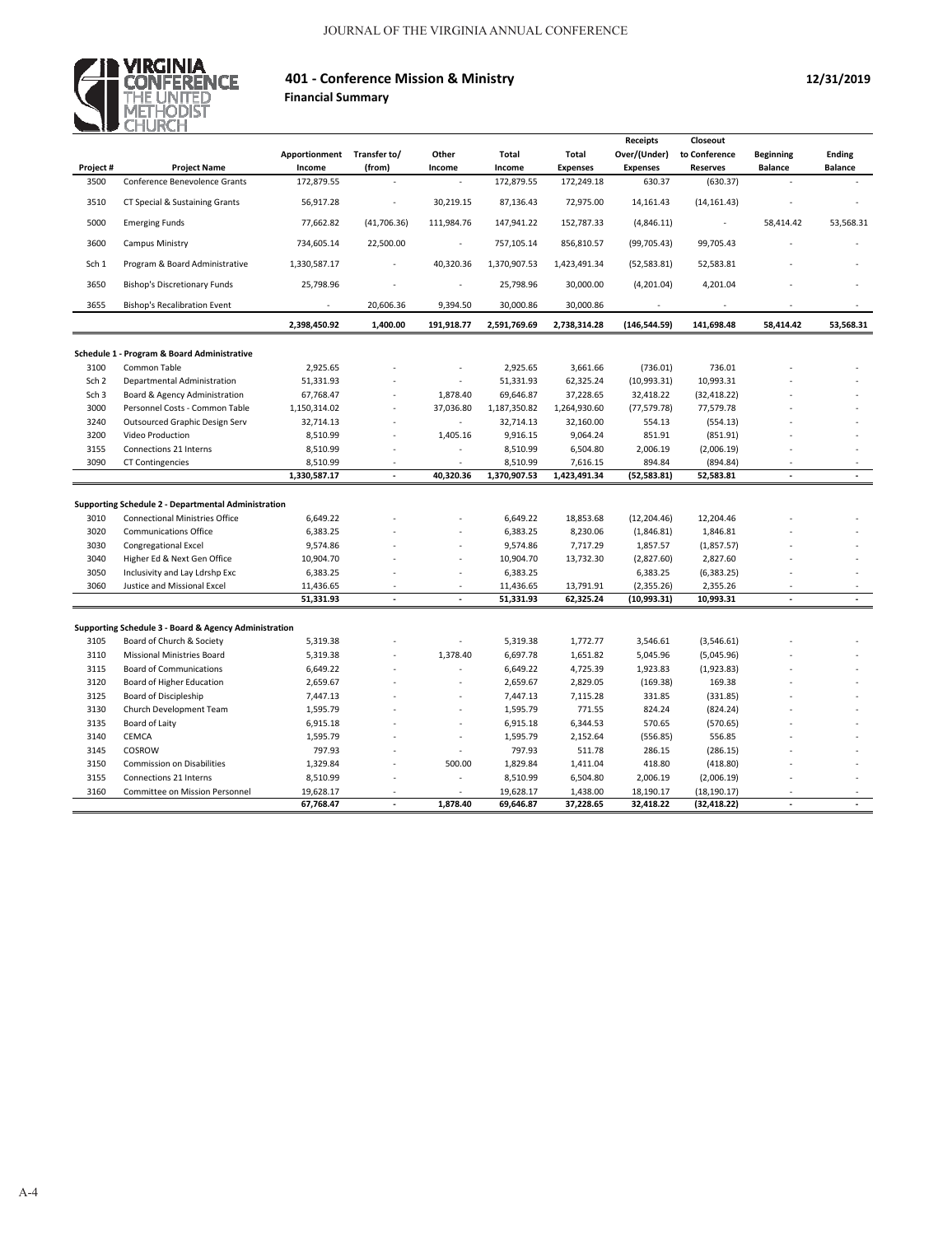

## **402 - Conference Services Financial Summary**

**December 31, 2019**

|           |                                               | Apportion- | Transfer                 |                          |           |                 | Receipts                            | Closeout        |                |                |
|-----------|-----------------------------------------------|------------|--------------------------|--------------------------|-----------|-----------------|-------------------------------------|-----------------|----------------|----------------|
|           |                                               | ment       | to/                      | Other                    | Total     | Total           | Over/(Under)to Conference Beginning |                 |                | <b>Ending</b>  |
| Project # | <b>Project Name</b>                           | Income     | (from)                   | Income                   | Income    | <b>Expenses</b> | <b>Expenses</b>                     | <b>Reserves</b> | <b>Balance</b> | <b>Balance</b> |
|           | <b>Funds that Close to Reserves:</b>          |            |                          |                          |           |                 |                                     |                 |                |                |
| 2100      | Treasurer's Office                            | 360,204    | $\overline{\phantom{a}}$ | 114,450                  | 474,654   | 546,988         | (72, 335)                           | 72,335          |                |                |
| 2110      | <b>Computer Services</b>                      | 116,836    | (24, 343)                | 700                      | 93,193    | 114,964         | (21, 771)                           | 21,771          |                |                |
| 2120      | Annual Conference Session                     | 233,831    |                          | 3,324                    | 237,155   | 281,078         | (43, 923)                           | 43,923          |                |                |
| 2130      | <b>Conf Publications Committee</b>            | 10,824     |                          | 1,085                    | 11,909    | 21,111          | (9,202)                             | 9,202           |                |                |
| 2140      | Council on Finance & Admin                    | 2,228      |                          |                          | 2,228     | 3,448           | (1, 220)                            | 1,220           |                |                |
| 2150      | <b>Board of Trustees</b>                      | 1,273      |                          |                          | 1,273     | 868             | 405                                 | (405)           |                |                |
| 2160      | Committee on Episcopacy                       | 1,751      |                          | $\overline{\phantom{a}}$ | 1,751     | 1,077           | 674                                 | (674)           |                |                |
| 2170      | <b>Historical Society</b>                     | 7,163      |                          |                          | 7,163     | 7,320           | (157)                               | 157             |                |                |
| 2180      | <b>Assistant to Bishop</b>                    | 76,405     |                          | $\overline{\phantom{a}}$ | 76,405    | 84,697          | (8, 292)                            | 8,292           |                |                |
| 2190      | Cabinet Discretionary Fund                    | 13,466     |                          |                          | 13,466    | 2,000           | 11,466                              | (11, 466)       |                |                |
| 2200      | <b>Pastor Relocation Transition</b>           | 15,281     |                          | $\overline{\phantom{a}}$ | 15,281    | 5,334           | 9,947                               | (9, 947)        |                |                |
| 2210      | <b>Episcopal Residence</b>                    |            |                          | 20,000                   | 20,000    | 30,307          | (10, 307)                           | 10,307          |                |                |
| 2220      | Episcopal Budget Support                      | 23,877     |                          |                          | 23,877    | 26,500          | (2,623)                             | 2,623           |                |                |
| 2230      | Conference Liability Insurance                | 13,530     |                          | $\overline{\phantom{a}}$ | 13,530    | 17,310          | (3,780)                             | 3,780           |                |                |
| 2270      | <b>General Conference Delegation</b>          | 8,914      |                          | $\overline{\phantom{a}}$ | 8,914     | 5,491           | 3,423                               | (3, 423)        |                |                |
| 2290      | Contingencies                                 | 8,978      | L,                       | 15,826                   | 24,804    | 44,021          | (19, 217)                           | 19,217          |                |                |
| 2300      | <b>BOM Personnel Costs</b>                    | 224,758    | L,                       | $\sim$                   | 224,758   | 208,963         | 15,795                              | (15, 795)       |                |                |
| 2310      | Clergy Excellence Admin.                      | 14,326     |                          | $\overline{\phantom{a}}$ | 14,326    | 7,347           | 6,979                               | (6,979)         |                |                |
| 2320      | <b>Board of Ordained Minstry</b>              | 65,581     |                          | $\overline{\phantom{a}}$ | 65,581    | 65,901          | (320)                               | 320             |                |                |
| 2330      | <b>BOM - Ministerial Support</b>              | 34,223     | L,                       | 2,865                    | 37,088    | 18,289          | 18,799                              | (18, 799)       |                | ä,             |
| 2400      | Postage, Printing & Phone                     | 43,137     | $\overline{\phantom{a}}$ | 8,953                    | 52,090    | 49,160          | 2,930                               | (2,930)         |                |                |
|           |                                               | 1,276,586  | (24, 343)                | 167,203                  | 1,419,446 | 1,542,174       | (122, 729)                          | 122,729         |                |                |
|           |                                               |            |                          |                          |           |                 |                                     |                 |                |                |
|           | CFA Designated Funds with Carryover Balances: |            |                          |                          |           |                 |                                     |                 |                |                |
| 4000      | United Methodist Center                       | 170,797    | 24,343                   | 133,976                  | 329,116   | 395,816         | (66, 700)                           |                 | 42,520         | (24, 180)      |
| 4010      | <b>Building Maintenance Fund</b>              |            |                          |                          |           |                 |                                     | í,              | 200,000        | 200,000        |
| 4020      | Wesley Foundation Inc.                        |            | (4,863)                  | $\overline{\phantom{a}}$ | (4, 863)  | L               | (4,863)                             | ä,              | 4,863          | ٠              |
| 4030      | Legal Expenses                                | 89,935     |                          | $\overline{\phantom{a}}$ | 89,935    | 245,830         | (155, 895)                          | 225,689         | (69, 794)      |                |
| 4060      | <b>Employee Moving Fund</b>                   |            |                          |                          |           |                 |                                     | ä,              | 6,273          | 6,273          |
| 4070      | Archives                                      | 14,326     |                          | 4,347                    | 18,673    | 18,098          | 575                                 | ä,              | (10, 575)      | (10,000)       |
| 4080      | <b>Sustentation Fund</b>                      |            |                          |                          |           |                 |                                     |                 | 20,000         | 20,000         |
| 4090      | <b>Bishop Strategic Collaboration</b>         |            |                          | 29,029                   | 29,029    | 25,130          | 3,899                               |                 | (3,899)        |                |
|           |                                               | 275,058    | 19,480                   | 167,352                  | 461,890   | 684,874         | (222, 984)                          | 225,689         | 189,388        | 192,093        |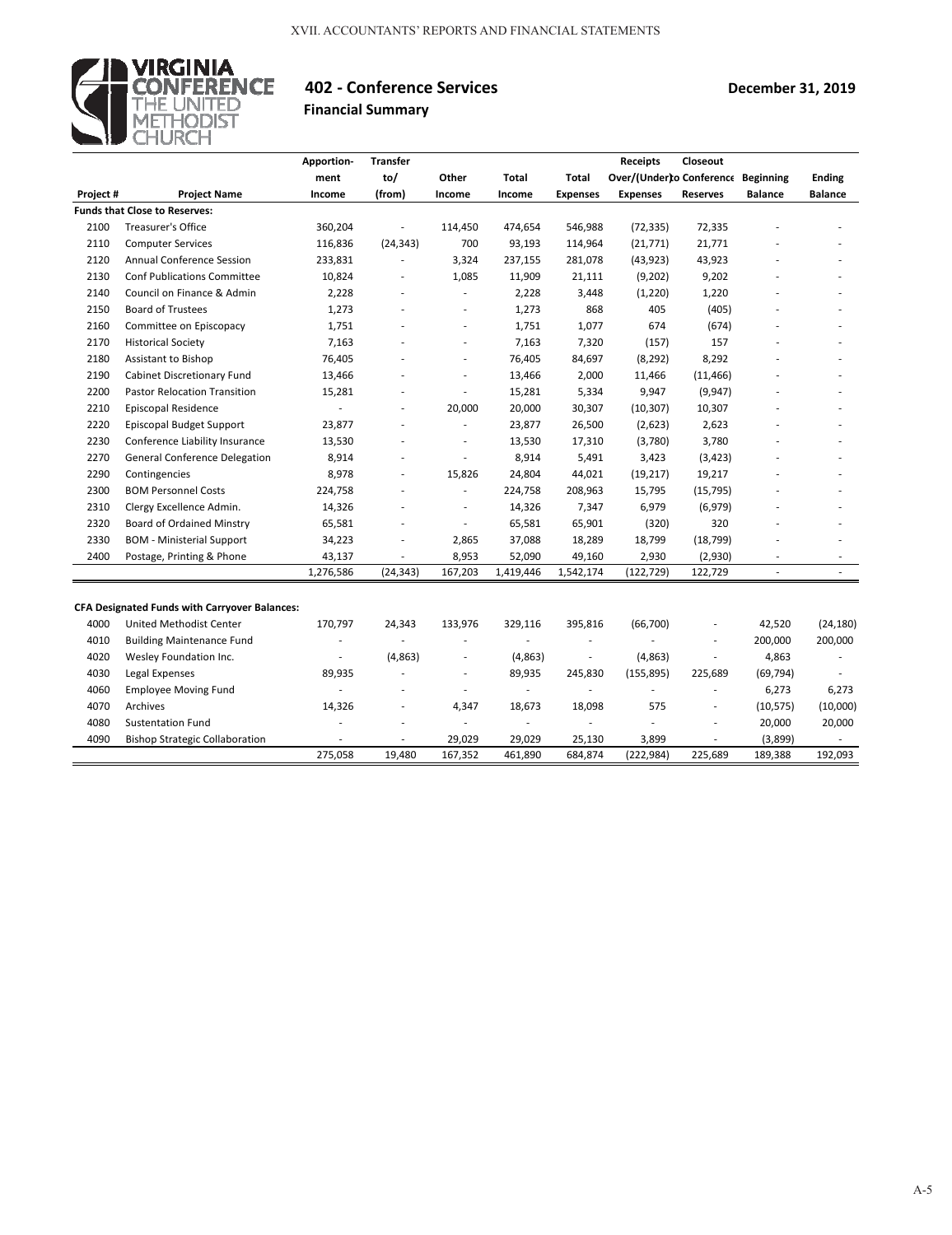

## **CFA Designated Funds with Carryover Balances Financial Summary**

**December 31, 2019**

|                     |                                       | Apportion-                   | Transfer                 |                          |                          |                          | Receipts                          | Closeout                 |                                 |                      |
|---------------------|---------------------------------------|------------------------------|--------------------------|--------------------------|--------------------------|--------------------------|-----------------------------------|--------------------------|---------------------------------|----------------------|
|                     |                                       | ment                         | to/                      | Other                    | Total                    | Total                    | <b>Over/(Under) to Conference</b> |                          | <b>Beginning</b>                | <b>Ending</b>        |
| Project#            | <b>Project Name</b>                   | Income                       | (from)                   | Income                   | Income                   | <b>Expenses</b>          | <b>Expenses</b>                   | <b>Reserves</b>          | <b>Balance</b>                  | <b>Balance</b>       |
| CFA                 |                                       |                              |                          |                          |                          |                          |                                   |                          |                                 |                      |
| 4000                | United Methodist Center               | 170,797                      | 24,343                   | 133,976                  | 329,116                  | 395,816                  | (66, 700)                         |                          | 42,520                          | (24, 180)            |
| 4010                | <b>Building Maintenance Fund</b>      | $\sim$                       | ÷,                       | ÷,                       | ÷,                       | ÷,                       | ÷,                                | $\overline{\phantom{a}}$ | 200,000                         | 200,000              |
| 4020                | Wesley Foundation Inc.                | $\sim$                       | (4, 863)                 | $\overline{\phantom{a}}$ | (4,863)                  | ÷,                       | (4,863)                           | $\blacksquare$           | 4,863                           |                      |
| 4030                | Legal Expenses                        | 89,935                       |                          | $\blacksquare$           | 89,935                   | 245,830                  | (155, 895)                        | 225,689                  | (69, 794)                       |                      |
| 4060                | <b>Employee Moving Fund</b>           | $\omega$                     | ä,                       | $\blacksquare$           | L.                       | $\omega$                 | $\omega$                          | ÷,                       | 6,273                           | 6,273                |
| 4070                | Archives                              | 14,326                       |                          | 4,347                    | 18,673                   | 18,098                   | 575                               | $\overline{\phantom{a}}$ | (10, 575)                       | (10,000)             |
| 4080                | <b>Sustentation Fund</b>              | $\qquad \qquad \blacksquare$ |                          | $\blacksquare$           | ÷,                       | ÷,                       | ÷,                                | $\overline{\phantom{a}}$ | 20,000                          | 20,000               |
| 4090                | <b>Bishop Strategic Collaboration</b> |                              |                          | 29,029                   | 29,029                   | 25,130                   | 3,899                             |                          | (3,899)                         |                      |
|                     |                                       | 275,058                      | 19,480                   | 167,352                  | 461,890                  | 684,874                  | (222, 984)                        | 225,689                  | 189,388                         | 192,093              |
| <b>Common Table</b> |                                       |                              |                          |                          |                          |                          |                                   |                          |                                 |                      |
| 6100                | <b>Advocate Publication</b>           |                              |                          | 40,888                   | 40,888                   | 66,976                   | (26,088)                          |                          | 143,715                         | 117,627              |
| 6200                | Lay Servant Ministries                |                              |                          | 7,803                    | 7,803                    | 8,993                    | (1, 190)                          |                          | 3,289                           | 2,099                |
| 6210                |                                       |                              |                          | $\blacksquare$           | ÷,                       | $\overline{\phantom{a}}$ | $\overline{\phantom{a}}$          |                          | 4,887                           | 4,887                |
|                     | Board of Laity Special Project        |                              |                          | $\blacksquare$           | ÷,                       | ÷,                       | $\sim$                            | $\ddot{\phantom{1}}$     | 801                             | 801                  |
| 6220                | CommonTable Youth Contingency         |                              |                          |                          | $\overline{a}$           |                          |                                   | L,                       |                                 |                      |
| 6225                | Campus Ministry Team                  |                              |                          | $\blacksquare$           |                          | 7,283                    | (7, 283)                          |                          | 9,560                           | 2,277                |
| 6230                | Camp Rainbow                          |                              | ä,                       | 64,425                   | 64,425                   | 75,394                   | (10, 969)                         |                          | 26,384                          | 15,415               |
| 6240                | Commission on Disabilities            |                              | ä,                       | 859                      | 859                      | 2,905                    | (2,046)                           | $\blacksquare$           | 9,430                           | 7,384                |
| 6310                | <b>UMVIM</b>                          |                              |                          | 30                       | 30                       | 3,967                    | (3,937)                           |                          | 27,093                          | 23,156               |
| 6311                | UMVIM - Haiti                         |                              |                          | 26,150                   | 26,150                   | 45,565                   | (19, 415)                         |                          | 68,913                          | 49,498               |
| 6320                | Wesley Fdtn Cap Improvements          | 216,366                      | $\bar{a}$                | 216,366                  | 432,732                  | 120,934                  | 311,798                           |                          | $\blacksquare$                  | 311,798              |
| 6330                | <b>Wesley Foundation Maintenance</b>  | 51,864                       | 4,863                    | 51,864                   | 108,591                  | 36,533                   | 72,058                            |                          |                                 | 72,058               |
| 6340                | Mental Health Conference              | L,                           | $\blacksquare$           | $\sim$                   | ÷,                       | $\blacksquare$           | $\omega$                          |                          | 1,233                           | 1,233                |
| 6400                | All God's Children Camp               |                              | $\overline{\phantom{a}}$ | 72,679                   | 72,679                   | 93,490                   | (20, 811)                         |                          | 16,651                          | (4, 160)             |
| 6420                | Safe Sanctuaries Training             |                              |                          |                          |                          | ÷,                       | $\overline{\phantom{a}}$          |                          | 2,052                           | 2,052                |
| 6505                | Five Talent Academy - Events          |                              |                          | 13,268                   | 13,268                   | 16,068                   | (2,800)                           |                          | 7,539                           | 4,739                |
| 6510                | Fresh Expressions                     |                              | ä,                       | 23,000                   | 23,000                   | 23,761                   | (761)                             |                          | $\centering \label{eq:reduced}$ | (761)                |
| 6560                | <b>CDT Training Events</b>            |                              |                          | $\overline{\phantom{a}}$ | ÷,                       | ä,                       | ÷,                                |                          | $\centering \label{eq:reduced}$ | $\omega$             |
| 6565                | Small Church Pastors                  |                              |                          | $\sim$                   | ÷,                       | 5,040                    | (5,040)                           |                          | 5,040                           |                      |
| 6570                | Mid-Size Church Lead Pastors          |                              |                          | 265                      | 265                      | (233)                    | 498                               | ÷,                       | (498)                           | $\ddot{\phantom{1}}$ |
| 6580                | Large Church Lead Pastors             |                              |                          | 795                      | 795                      | (7, 950)                 | 8,745                             | ä,                       | (8, 745)                        |                      |
| 6590                | Clergywomen's Coaching Init.          |                              | ÷,                       | $\sim$                   | $\omega$                 | 6,326                    | (6, 326)                          | $\sim$                   | 6,600                           | 274                  |
|                     |                                       | 268,230                      | 4,863                    | 518,392                  | 791,485                  | 505,052                  | 286,433                           | $\blacksquare$           | 323,944                         | 610,377              |
|                     | <b>Board of Ordained Ministry</b>     |                              |                          |                          |                          |                          |                                   |                          |                                 |                      |
| 4610                | Welcome Meal at AC                    |                              |                          | $\sim$                   | $\overline{a}$           | 1,369                    | (1, 369)                          |                          | 1,818                           | 449                  |
| 4620                | Order of Deacons                      |                              |                          | 1,549                    | 1,549                    | 1,458                    | 91                                |                          | 3,354                           | 3,445                |
| 4630                | Local Pastor's Retreat/Lunch          |                              |                          | 596                      | 596                      | 983                      | (387)                             |                          | 1,240                           | 853                  |
| 4640                | Order of Elders                       |                              |                          | $\blacksquare$           | $\overline{a}$           | $\Box$                   | $\overline{\phantom{a}}$          | ä,                       | 9,277                           | 9,277                |
| 4650                | Spouse Retreat                        |                              |                          | 1,531                    | 1,531                    | 2,917                    | (1, 386)                          |                          | 999                             | (387)                |
| 4660                | Seminary Scholarships                 |                              | ÷,                       | 24,430                   | 24,430                   | 24,429                   | $\mathbf{1}$                      | $\overline{\phantom{a}}$ | 270                             | 271                  |
| 4690                | <b>BOM Training Events</b>            |                              | L,                       | 3,825                    | 3,825                    | 2,763                    | 1,062                             |                          | 1,914                           | 2,976                |
| 4700                | Pell Fund - Josephus Daniels          |                              |                          | 70,000                   | 70,000                   | 75,822                   | (5,822)                           |                          | 5,300                           | (522)                |
| 4710                | Calling 21                            |                              |                          | 24,250                   | 24,250                   | 23,738                   | 512                               |                          | 14,038                          | 14,550               |
| 4730                | AC Clergy Spouses Luncheon            |                              |                          | $\overline{a}$           | $\sim$                   | $\overline{a}$           | $\overline{\phantom{a}}$          |                          | 2,738                           | 2,738                |
| 4740                | Ministers' Convocation                |                              |                          |                          | $\overline{\phantom{a}}$ | 4,413                    | (4, 413)                          |                          | 21,679                          | 17,266               |
| 4760                | Exploration                           |                              |                          | 1,585                    | 1,585                    | 1,741                    | (156)                             |                          | $\overline{\phantom{a}}$        | (156)                |
| 4770                | Pilgrimages                           |                              |                          | 18,600                   |                          |                          |                                   |                          |                                 | 2,945                |
|                     |                                       |                              |                          |                          | 18,600                   | 17,208                   | 1,392                             |                          | 1,553                           |                      |
| 4780                | Cross Culture/Cross Racial            |                              |                          |                          | $\omega$                 | $\blacksquare$           | $\blacksquare$                    |                          | 2,667                           | 2,667                |
| 4790                | VA Clergy Leadership Program          | 44,888                       |                          | $\blacksquare$           | 44,888                   | 66,228                   | (21, 340)                         | $\Box$                   | 131,970                         | 110,630              |
| 4800                | Candidacy Summit                      |                              |                          | 7,364                    | 7,364                    | 9,156                    | (1,792)                           | $\blacksquare$           | 1,886                           | 94                   |
| 4820                | Licensing School                      | $\overline{\phantom{a}}$     | $\blacksquare$           | 24,381                   | 24,381                   | 24,381                   | $\blacksquare$                    |                          | $\blacksquare$                  |                      |
|                     |                                       | 44,888                       | $\blacksquare$           | 178,111                  | 222,999                  | 256,606                  | (33, 607)                         | $\omega$                 | 200,703                         | 167,096              |
|                     |                                       |                              |                          |                          |                          |                          |                                   |                          |                                 |                      |
| Total               |                                       | 588,176                      | 24,343                   | 863,855                  | 1,476,374                | 1,446,532                | 29,842                            | 225,689                  | 714,035                         | 969,566              |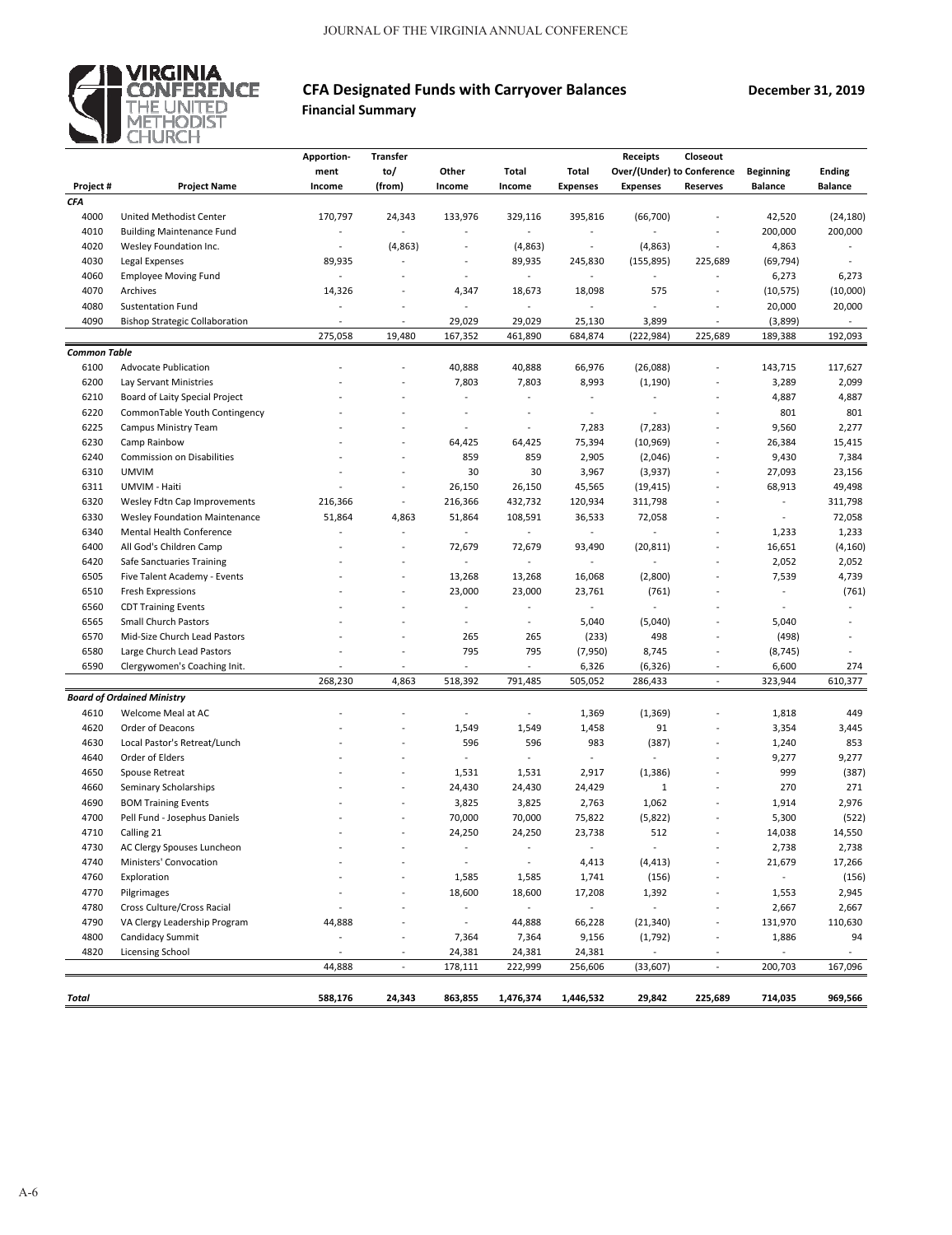

## **Donor Designated and Miscellaneous Funds Financial Summary**

**December 31, 2019**

|                  |                                                 | Apportion-     | Transfer                 |                          |                          |                          | Receipts                   | Closeout                 |                          |                          |
|------------------|-------------------------------------------------|----------------|--------------------------|--------------------------|--------------------------|--------------------------|----------------------------|--------------------------|--------------------------|--------------------------|
|                  |                                                 | ment           | to/                      | Other                    | Total                    | Total                    | Over/(Under) to Conference |                          | <b>Beginning</b>         | <b>Ending</b>            |
| Project#         | <b>Project Name</b>                             | Income         | (from)                   | Income                   | Income                   | <b>Expenses</b>          | <b>Expenses</b>            | <b>Reserves</b>          | <b>Balance</b>           | <b>Balance</b>           |
|                  | <b>Property &amp; Equipment</b>                 |                |                          |                          |                          |                          |                            |                          |                          |                          |
| 4500             | Property & Equipment Fund                       |                |                          |                          |                          | 45,226                   | (45, 226)                  |                          | 4,343,983                | 4,298,757                |
|                  |                                                 | $\sim$         | $\sim$                   | $\sim$                   | $\sim$                   | 45,226                   | (45, 226)                  | $\overline{\phantom{a}}$ | 4,343,983                | 4,298,757                |
|                  |                                                 |                |                          |                          |                          |                          |                            |                          |                          |                          |
|                  | <b>Church Extension Fund</b>                    |                |                          |                          |                          |                          |                            |                          |                          |                          |
| 6500             | Church Extension Fund                           | 881,238        | $\overline{a}$           | 8,176                    | 889,414                  | 754,030                  | 135,384                    | $\overline{a}$           | 1,304,598                | 1,439,982                |
|                  |                                                 | 881,238        |                          | 8,176                    | 889,414                  | 754,030                  | 135,384                    |                          | 1,304,598                | 1,439,982                |
|                  |                                                 |                |                          |                          |                          |                          |                            |                          |                          |                          |
| Donor restricted |                                                 |                |                          |                          |                          |                          |                            |                          |                          |                          |
| 4600             | Ministerial Education Funds                     | 191,721        |                          | 700                      | 192,421                  | 181,884                  | 10,537                     |                          | 598,435                  | 608,972                  |
| 8010             | <b>Discipleship Circles</b>                     | ÷,             |                          | $\overline{a}$           | $\overline{\phantom{a}}$ | $\overline{\phantom{a}}$ | $\blacksquare$             | $\overline{a}$           | 21,615                   | 21,615                   |
| 8050             | Francis Asbury Education Fund                   |                | $\overline{a}$           | 168,247                  | 168,247                  | 17,136                   | 151,111                    | $\overline{\phantom{a}}$ | 1,025,923                | 1,177,034                |
| 8100             | Initiatives of Hope                             |                |                          | 5,754                    | 5,754                    | 9,954                    | (4, 200)                   | $\overline{a}$           | 14,593                   | 10,393                   |
| 8110             | IOH - Mozambique                                |                |                          | $\overline{a}$           | $\sim$                   | 5,228                    | (5, 228)                   | $\overline{\phantom{a}}$ | 16,750                   | 11,522                   |
| 8111             | IOH - Brazil                                    |                |                          |                          | $\overline{\phantom{a}}$ | 1,800                    | (1,800)                    | $\overline{\phantom{a}}$ | 28,091                   | 26,291                   |
| 8113             | Sierra Leone                                    |                |                          |                          | ٠                        | 1,285                    | (1, 285)                   | $\overline{\phantom{a}}$ | 1,285                    | $\sim$                   |
| 8114             | IOH - Cambodia                                  |                |                          | $\overline{a}$           | $\overline{\phantom{a}}$ | 1,545                    | (1, 545)                   | $\overline{a}$           | 30,121                   | 28,576                   |
| 8115             | Haiti Music School                              |                |                          | 10,000                   | 10,000                   | 10,000                   | $\overline{\phantom{a}}$   | ÷,                       | $\overline{\phantom{a}}$ | $\omega$                 |
| 8120             | Russian Initiative                              |                |                          | 1,000                    | 1,000                    | $\blacksquare$           | 1,000                      | $\overline{a}$           | 9,894                    | 10,894                   |
| 8160             | CEMCA-Hispanic Aid Fund                         |                | $\overline{a}$           | $\overline{\phantom{a}}$ | $\overline{\phantom{a}}$ | $\overline{\phantom{a}}$ | $\overline{\phantom{a}}$   | $\overline{a}$           | 9,617                    | 9,617                    |
| 8200             | <b>Bishops' Foundation</b>                      |                |                          | 3,000                    | 3,000                    | 3,027                    | (27)                       |                          | 1,377                    | 1,350                    |
| 8300             | <b>Wesley Foundation Proceeds</b>               |                | (22, 500)                | $\blacksquare$           | (22, 500)                | $\blacksquare$           | (22, 500)                  | ÷,                       | 159,056                  | 136,556                  |
| 8305             | Disaster Relief Fund                            |                | $\overline{a}$           | 25,246                   | 25,246                   | 21,133                   | 4,113                      | $\overline{\phantom{a}}$ | 14,243                   | 18,356                   |
| 8310             | Youth Service Fund                              |                | ÷,                       | 8,853                    | 8,853                    | 12,228                   | (3, 375)                   | ÷,                       | 9,572                    | 6,197                    |
| 8315             | Peace with Justice                              |                |                          | 3,200                    | 3,200                    | $\overline{\phantom{a}}$ | 3,200                      | $\overline{a}$           | 16,819                   | 20,019                   |
| 8320             | Native American Awareness Sun.                  |                |                          | 5,254                    | 5,254                    | 10,157                   | (4,903)                    | $\overline{a}$           | 22,529                   | 17,626                   |
| 8325             | Christian Education Special Fd                  |                |                          | ÷,                       | $\overline{\phantom{a}}$ | 1,000                    | (1,000)                    |                          | 6,701                    | 5,701                    |
| 8330             | Merit Awards                                    |                |                          | ٠                        | $\overline{\phantom{a}}$ | $\overline{\phantom{a}}$ | $\overline{\phantom{a}}$   | $\overline{\phantom{a}}$ | 325                      | 325                      |
| 8400             | Treasurer's Discretion                          |                |                          |                          |                          | 104                      | (104)                      |                          | 2,501                    | 2,397                    |
| 8411             | Matthew Recovery Grant                          |                |                          |                          | ä,                       | $\overline{\phantom{a}}$ | $\overline{a}$             | $\overline{a}$           | 132,935                  | 132,935                  |
| 8413             | <b>UMCOR 2nd Matthew Recov Grant</b>            |                |                          |                          | $\overline{\phantom{a}}$ | 5,438                    | (5, 438)                   | $\overline{a}$           | 5,438                    |                          |
| 8414             | 2018 Matthew Recovery                           |                |                          | ä,                       | ٠                        | 32,968                   | (32, 968)                  | ÷,                       | 3,531                    | (29, 437)                |
| 8415             | Danville Recovery                               | $\overline{a}$ | $\overline{a}$           | 11,161                   | 11,161                   | 52,551                   | (41, 390)                  | $\overline{a}$           | (688)                    | (42, 078)                |
|                  |                                                 | 191,721        | (22, 500)                | 242,415                  | 411,636                  | 367,438                  | 44,198                     | $\overline{\phantom{a}}$ | 2,130,663                | 2,174,861                |
|                  |                                                 |                |                          |                          |                          |                          |                            |                          |                          |                          |
|                  | <b>Miscellaneous Connectional Funds</b>         |                |                          |                          |                          |                          |                            |                          |                          |                          |
| 8503             | Pandemic Relief Fund                            |                |                          |                          |                          | 89                       | (89)                       |                          |                          | (89)                     |
| 8504             | 2019 SEJ COB Leadership Mtg                     |                |                          | 26,216                   | 26,216                   | 41,946                   | (15, 730)                  |                          | (400)                    | (16, 130)                |
| 8505             | Called Session Training Event                   |                | $\overline{a}$           | $\blacksquare$           | $\overline{\phantom{a}}$ | (203)                    | 203                        | $\overline{a}$           | (844)                    | (641)                    |
| 8506             | Virginia FOCUS 2020                             |                | $\overline{\phantom{a}}$ | 38,933                   | 38,933                   | 36,320                   | 2,613                      |                          | 15,273                   | 17,886                   |
| 8507             | 2018 SEJ Historical Soc Mtg                     |                | $\overline{a}$           | 3,491                    | 3,491                    | $\overline{\phantom{a}}$ | 3,491                      |                          | (3, 491)                 | $\sim$                   |
| 8508             | Natl Net of UM Cong Developers                  |                |                          | (7,994)                  | (7,994)                  | $\overline{\phantom{a}}$ | (7,994)                    |                          | 7,994                    | $\overline{\phantom{a}}$ |
| 8509             | Clergywomen's Retreat                           |                |                          | (20)                     | (20)                     | 6,905                    | (6, 925)                   |                          | 9,610                    | 2,685                    |
| 8510             | Heritage                                        |                |                          | 69                       | 69                       | 747                      | (678)                      | $\overline{a}$           | 5,512                    | 4,834                    |
| 8520             | <b>Scouting Camporee</b>                        |                |                          | $\overline{a}$           | $\overline{a}$           | $\Box$                   | $\mathbb{L}^{\mathbb{N}}$  |                          | 8,907                    | 8,907                    |
| 8530             | Voices of Youth                                 |                | $\overline{a}$           | 20,570                   | 20,570                   | 29,648                   | (9,078)                    | $\overline{a}$           | 10,582                   | 1,504                    |
| 8540             | ARMS                                            |                | $\overline{a}$           | 10,400                   | 10,400                   | 9,603                    | 797                        | $\overline{a}$           | 20,756                   | 21,553                   |
| 8545             | Richmond Area Episcopal office                  |                |                          | $\overline{\phantom{a}}$ | $\blacksquare$           | $\overline{\phantom{a}}$ | $\overline{\phantom{a}}$   |                          | $\overline{\phantom{a}}$ | $\sim$                   |
| 8560             | Caretakers of God's Creation                    |                |                          | 800                      | 800                      | 566                      | 234                        | $\overline{a}$           | 3,592                    | 3,826                    |
| 8565             | Bishop's Convocation - Prayer                   |                | $\overline{a}$           | 1,161                    | 1,161                    | 5,051                    | (3,890)                    | $\overline{a}$           | 4,223                    | 333                      |
| 8566             | Bishop's Conv - Race & Recon                    |                |                          | $\overline{\phantom{a}}$ | $\overline{\phantom{a}}$ | $\overline{\phantom{a}}$ | $\overline{a}$             |                          | 1,051                    | 1,051                    |
| 8570             | Conference Data Initiative                      |                | $\overline{a}$           | $\overline{\phantom{a}}$ | $\overline{\phantom{a}}$ | $\overline{\phantom{a}}$ | $\blacksquare$             | -                        | (351)                    | (351)                    |
| 8575             | Social Committee                                |                |                          | 630                      | 630                      | 676                      | (46)                       |                          | 32                       | (14)                     |
| 8580             | <b>Cabinet Dues</b>                             |                | $\overline{a}$           | $\blacksquare$           | $\blacksquare$           | 626                      | (626)                      | $\overline{a}$           | 311                      | (315)                    |
|                  |                                                 | $\blacksquare$ | $\overline{\phantom{a}}$ | 94,256                   | 94,256                   | 131,974                  | (37, 718)                  | $\blacksquare$           | 82,757                   | 45,039                   |
|                  |                                                 |                |                          |                          |                          |                          |                            |                          |                          |                          |
|                  | <b>Total Donor Restricted and Miscellaneous</b> | 191,721        | (22, 500)                | 336,671                  | 505,892                  | 499,412                  | 6,480                      | $\overline{\phantom{a}}$ | 2,213,420                | 2,219,900                |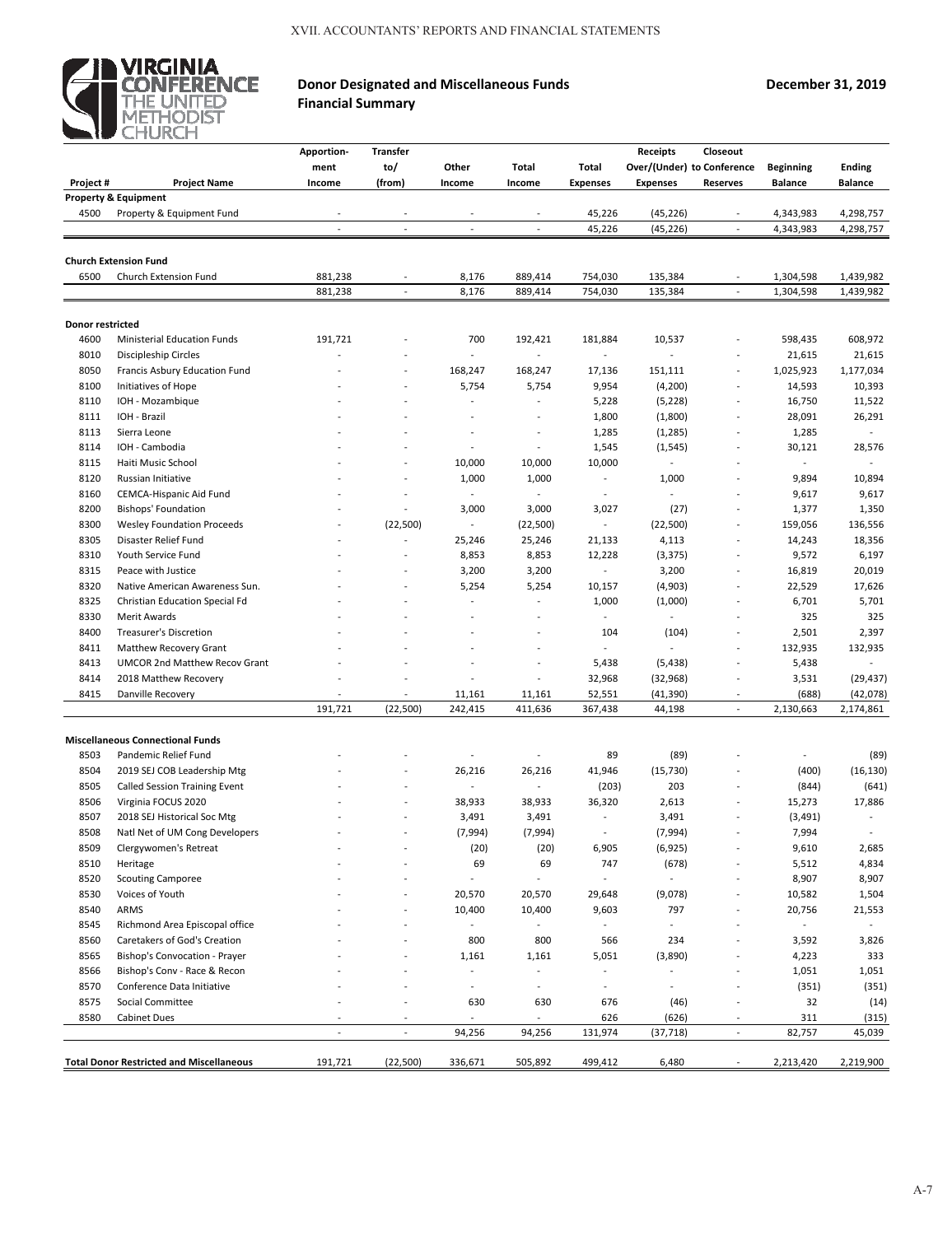## **Council on Finance and Administration**

|                                                          |      | <b>SECTION I - Approved Conference Budget for 2021</b> |            |             |             |             |
|----------------------------------------------------------|------|--------------------------------------------------------|------------|-------------|-------------|-------------|
|                                                          | Sch. | 2020                                                   | 2021       | % of Budget | Inc.\(Dec.) | % Chg.      |
| <b>Conference Apportionments</b>                         |      |                                                        |            |             |             |             |
| 401 - Conference Mission & Ministries                    | Α    | 3,140,000                                              | 2,510,000  | 9.01%       | (630,000)   | $-20.06%$   |
| 402 - Conference Services                                | В    | 1,990,000                                              | 1,830,000  | 6.57%       | (160,000)   | $-8.04%$    |
| 403 - District Superintendents Fund                      | C    | 2,000,000                                              | 1,820,000  | 6.54%       | (180,000)   | $-9.00%$    |
| 404 - Equitable Compensation                             |      | 250,000                                                | 200,000    | 0.72%       | (50,000)    | $-20.00%$   |
| 405 - Church Extension & Development                     |      | 1,200,000                                              | 900,000    | 3.22%       | (300,000)   | $-25.00%$   |
| 406 - Virginia Education Fund                            |      | 600,000                                                | 420,000    | 1.51%       | (180,000)   | $-30.00%$   |
| <b>Total Conference Apportionments</b>                   |      | 9,180,000                                              | 7,680,000  | 27.57%      | (1,500,000) | $-16.34%$   |
| <b>Clergy Benefits Apportionments</b>                    |      |                                                        |            |             |             |             |
| 407 - Active Clergy Health                               |      | 9,710,000                                              | 9,710,000  | 34.87%      |             | 0.00%       |
| 408 - Retired Clergy Health                              |      | 6,060,000                                              | 6,060,000  | 21.76%      |             | 0.00%       |
| 409 - Pension Liability Assessment - Pre 82              |      | 750,000                                                |            | 0.00%       | (750,000)   | $-100.00\%$ |
| <b>Total Clergy Benefit Apportionments</b>               |      | 16,520,000                                             | 15,770,000 | 56.63%      | (750,000)   | $-4.54%$    |
| <b>General &amp; Jurisdictional Apportionments</b>       |      |                                                        |            |             |             |             |
| 410 - Episcopal Fund                                     |      | 870,000                                                | 865,000    | 3.11%       | (5,000)     | $-0.57%$    |
| 411 - World Service                                      |      | 2,925,000                                              | 2,150,000  | 7.72%       | (775,000)   | $-26.50%$   |
| 412 - General & Interdenominational Fund                 |      | 480,000                                                | 325,000    | 1.17%       | (155,000)   | $-32.29%$   |
| 413 - Ministerial Education                              |      | 990,000                                                | 675,000    | 2.42%       | (315,000)   | $-31.82%$   |
| 414 - Black College Fund                                 |      | 395,000                                                | 315,000    | 1.13%       | (80,000)    | $-20.25%$   |
| 415 - Africa University Fund                             |      | 90,000                                                 | 70,000     | 0.25%       | (20,000)    | $-22.22%$   |
| <b>Total General &amp; Jurisdictional Apportionments</b> |      | 5,750,000                                              | 4,400,000  | 15.80%      | (1,350,000) | $-23.48%$   |
| <b>Total Apportionments</b>                              |      | 31,450,000                                             | 27,850,000 | 100.00%     | (3,600,000) | $-11.45%$   |

**NOTE:** Beginning in 2021, the Apportionment 416 - Interdenominational Cooperation Fund has been combined with the Apportionment 412 - General and Jurisdictional Fund Apportionment. The total apportionment for 2021 Interdenominational Cooperation Fund is \$10,000.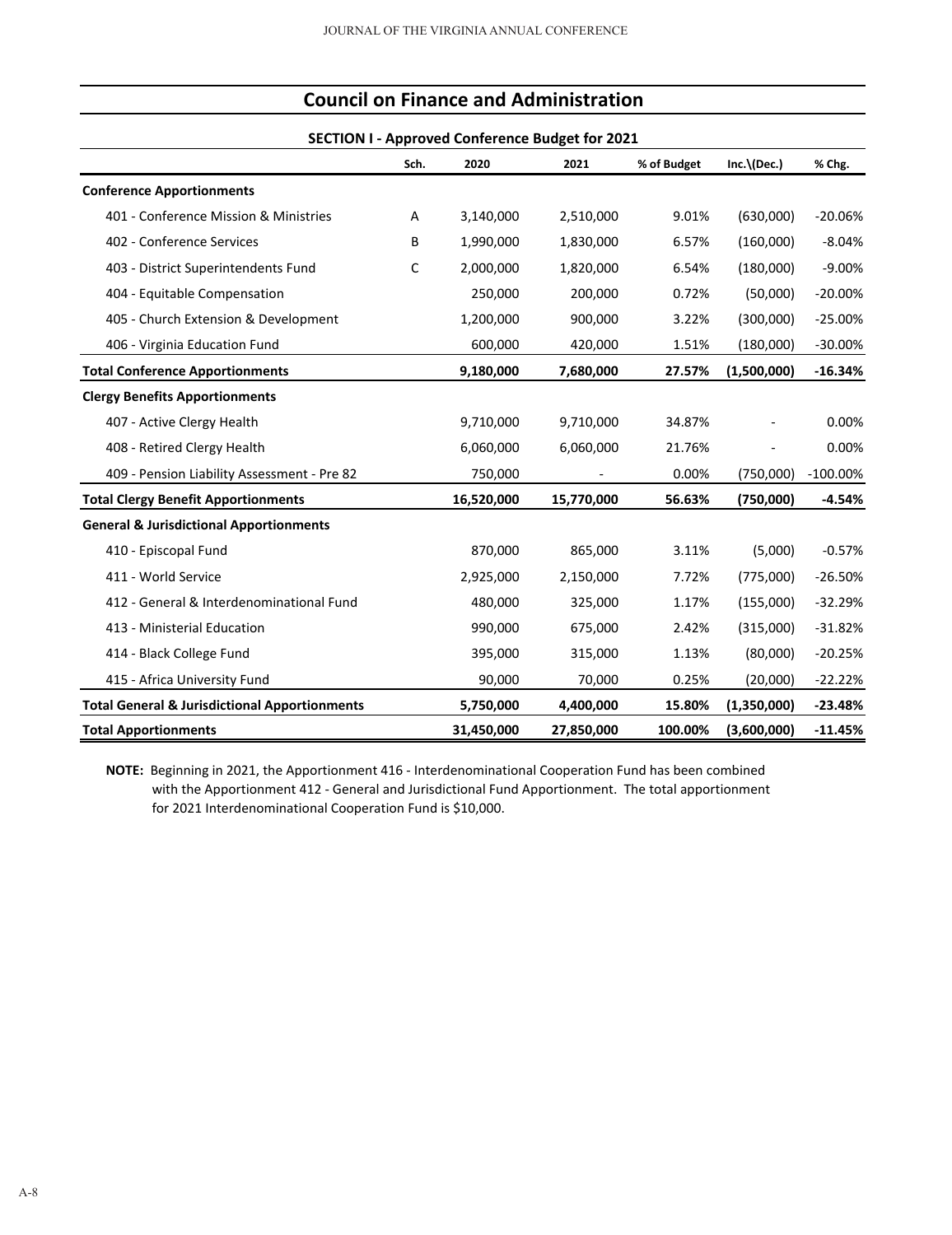|                                | Schedule A - Apportionment 401 - Conference Mission & Ministries |           |           |               |                          |           |
|--------------------------------|------------------------------------------------------------------|-----------|-----------|---------------|--------------------------|-----------|
|                                |                                                                  | 2020      | 2021      | <b>Budget</b> | $Inc. \setminus (Dec.)$  | % Chg.    |
|                                | <b>Common Table Directed Ministries</b>                          |           |           |               |                          |           |
| А.                             | Program & Board Administrative                                   | 1,379,200 | 1,125,000 | 4.04%         | (254, 200)               | $-18.43%$ |
| В.                             | <b>Benevolence Grants</b>                                        | 200,000   | 160,000   | 0.57%         | (40,000)                 | $-20.00%$ |
| C.                             | Special & Sustaining Grants                                      | 66,000    | 50,000    | 0.18%         | (16,000)                 | $-24.24%$ |
| D.                             | <b>Conference Programs</b>                                       | 90,000    | 80,000    | 0.29%         | (10,000)                 | $-11.11%$ |
| Ε.                             | <b>Campus Ministries</b>                                         | 850,000   | 800,000   | 2.87%         | (50,000)                 | $-5.88%$  |
|                                |                                                                  | 2,585,200 | 2,215,000 | 7.95%         | (370, 200)               | $-14.32%$ |
| <b>Other Ministries</b>        |                                                                  |           |           |               |                          |           |
|                                | <b>Wesley Foundation Capital Improvements</b>                    | 321,000   | 100,000   | 0.36%         | (221,000)                | $-68.85%$ |
|                                | <b>Wesley Foundation Maintenance</b>                             | 60,000    | 60,000    | 0.22%         | $\overline{\phantom{a}}$ | 0.00%     |
|                                | <b>Bishop's Discretionary Fund</b>                               | 30,000    | 20,000    | 0.07%         | (10,000)                 | $-33.33%$ |
|                                |                                                                  |           |           |               |                          |           |
| <b>Total Ministry Expenses</b> |                                                                  | 2,996,200 | 2,395,000 | 8.60%         | (601, 200)               | $-20.07%$ |
|                                | <b>Contingency Funds - Budget Shortfall</b>                      | 143,800   | 115,000   | 0.41%         | (28, 800)                | $-20.03%$ |
|                                | <b>Total 401 Apportionment</b>                                   | 3,140,000 | 2,510,000 | 9.01%         | (630,000)                | $-20.06%$ |
|                                | <b>Supporting Details for Line Items Above</b>                   |           |           |               |                          |           |
|                                | A. Program & Board Administrative Expenses                       |           |           |               |                          |           |
| 1.                             | Common Table                                                     | 3,500     | 3,000     | 0.01%         | (500)                    | $-14.29%$ |
| 2.                             | <b>Departmental Administration</b>                               | 57,900    | 50,000    | 0.18%         | (7,900)                  | $-13.64%$ |
| 3.                             | <b>Agency Administration</b>                                     | 60,800    | 50,000    | 0.18%         | (10, 800)                | $-17.76%$ |
| 4.                             | <b>Personnel Costs</b>                                           | 1,230,000 | 1,000,000 | 3.59%         | (230,000)                | $-18.70%$ |
| 5.                             | <b>Outsourced Graphic Design Services</b>                        | 7,000     | 6,000     | 0.02%         | (1,000)                  | $-14.29%$ |
| 6.                             | Video Production & Documentation                                 | 10,000    | 8,000     | 0.03%         | (2,000)                  | $-20.00%$ |
| 7.                             | Contingency                                                      | 10,000    | 8,000     | 0.03%         | (2,000)                  | $-20.00%$ |
|                                |                                                                  | 1,379,200 | 1,125,000 | 4.04%         | (254, 200)               | $-18.43%$ |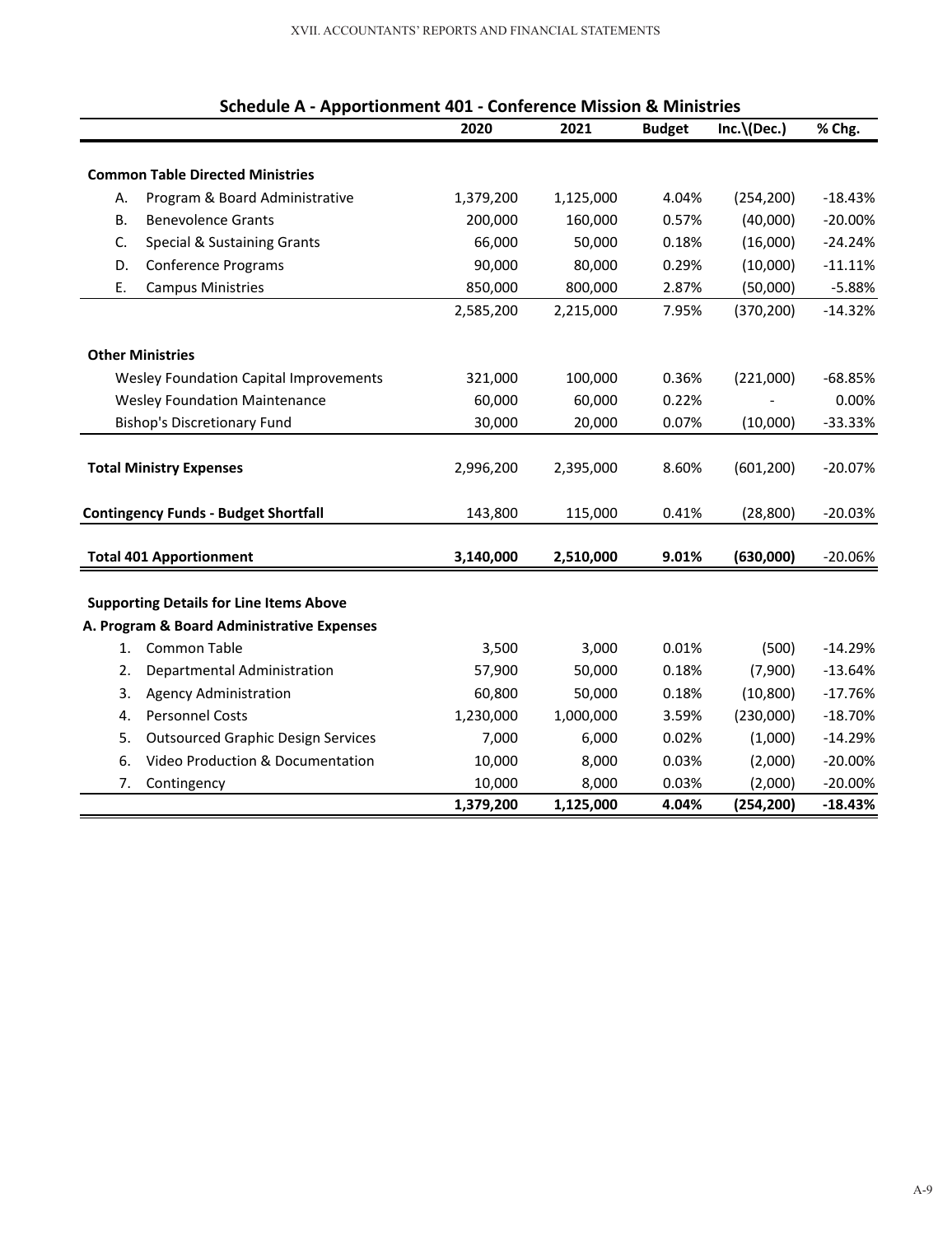|  | Schedule B - Apportionment 402 - Conference Services |  |  |
|--|------------------------------------------------------|--|--|
|--|------------------------------------------------------|--|--|

|    |                                               | 2020      | 2021      | <b>Budget</b> | $Inc. \setminus (Dec.)$ | % Chg.      |
|----|-----------------------------------------------|-----------|-----------|---------------|-------------------------|-------------|
| 1. | Board of Ordained Ministry (see below)        | 411,000   | 344,500   | 1.23%         | (66, 500)               | $-16.18%$   |
| 2. | <b>Bishop's Assistant</b>                     | 85,000    | 55,000    | 0.20%         | (30,000)                | $-35.29%$   |
| 3. | <b>Annual Conference Session</b>              | 245,000   | 245,000   | 0.88%         |                         | 0.00%       |
| 4. | Treasurer's Office                            | 450,000   | 405,000   | 1.45%         | (45,000)                | $-10.00%$   |
| 5. | <b>Computer Services</b>                      | 130,000   | 120,000   | 0.43%         | (10,000)                | $-7.69%$    |
| 6. | Richmond Area Episcopal Expense               | 26,500    | 26,500    | 0.10%         |                         | 0.00%       |
| 7. | Pastor Relocation & Transition                | 12,000    | 7,500     | 0.03%         | (4,500)                 | $-37.50%$   |
| 8. | Archives                                      | 20,000    | 20,000    | 0.07%         |                         | 0.00%       |
| 9. | Council on Finance and Administration         | 2,500     | 2,000     | 0.01%         | (500)                   | $-20.00%$   |
|    | 10. Historical Society                        | 4,000     | 4,000     | 0.01%         | $\frac{1}{2}$           | 0.00%       |
|    | 11. Board of Trustees                         | 1,500     | 1,000     | 0.00%         | (500)                   | $-33.33%$   |
|    | 12. Telephone Service                         | 10,000    | 10,000    | 0.04%         |                         | 0.00%       |
|    | 13. Insurance                                 | 15,000    | 18,000    | 0.06%         | 3,000                   | 20.00%      |
|    | 14. Postage & Printing                        | 33,000    | 33,000    | 0.12%         |                         | 0.00%       |
|    | 15. Building Operations & Services            | 190,000   | 175,000   | 0.63%         | (15,000)                | $-7.89%$    |
|    | 16. Conference Publications                   | 12,000    | 7,500     | 0.03%         | (4,500)                 | $-37.50%$   |
|    | 17. Contingency Funds for Unforeseen Expenses | 25,000    | 15,000    | 0.05%         | (10,000)                | $-40.00%$   |
|    | 18. Legal                                     | 200,000   | 200,000   | 0.72%         |                         | 0.00%       |
|    | 19. Audit                                     |           | 45,000    | 0.16%         | 45,000                  | <b>NA</b>   |
|    | 20. Episcopal committee                       | 2,000     | 2,000     | 0.01%         |                         | 0.00%       |
|    | 21. General Conference                        | 10,000    |           | 0.00%         | (10,000)                | $-100.00\%$ |
|    | 22. Contingency Funds - Budget Shortfall      | 105,500   | 94,000    | 0.34%         | (11,500)                | $-10.90%$   |
|    |                                               | 1,990,000 | 1,830,000 | 6.57%         | (160,000)               | $-8.04%$    |
|    |                                               |           |           |               |                         |             |
|    | <b>Board of Ordained Ministry</b>             |           |           |               |                         |             |
| 1. | Minister's Family Counseling                  | 15,000    | 8,000     | 0.03%         | (7,000)                 | $-46.67%$   |
| 2. | Candidates' Evaluation                        | 21,000    | 15,000    | 0.05%         | (6,000)                 | $-28.57%$   |
| 3. | Sexual Ethics Response Team                   | 2,000     | 2,000     | 0.01%         |                         | 0.00%       |
| 4. | Conference Clergy Leadership Program          | 36,500    | 20,000    | 0.07%         | (16, 500)               | $-45.21%$   |
| 5. | Center for Clergy Excellence                  | 16,000    | 14,500    | 0.05%         | (1,500)                 | $-9.38%$    |
| 6. | <b>Personnel Costs</b>                        | 245,000   | 215,000   | 0.77%         | (30,000)                | $-12.24%$   |
| 7. | Board of Ordained Ministry Administration     | 75,500    | 70,000    | 0.25%         | (5,500)                 | $-7.28%$    |
|    |                                               | 411,000   | 344,500   | 1.23%         | (66, 500)               | $-15.57%$   |

# **Schedule C - Apportionment 403 - District Superintendents Fund**

|    |                                                 | 2020      | 2021      | <b>Budget</b> | $Inc. \setminus (Dec.)$ | % Chg.    |
|----|-------------------------------------------------|-----------|-----------|---------------|-------------------------|-----------|
|    | Salaries & Pension                              | 1,685,000 | 1,645,000 | 5.91%         | (40,000)                | $-2.37%$  |
| 2. | Travel & Meetings                               | 140.000   | 130,000   | 0.47%         | (10,000)                | $-7.14%$  |
| 3. | Continuing Education & Other                    | 45.000    | 30,000    | 0.11%         | (15,000)                | $-33.33%$ |
| 4. | Contingency Funds - Conference Budget Shortfall | 130.000   | 15.000    | 0.05%         | (115,000)               | $-88.46%$ |
|    |                                                 | 2,000,000 | 1,820,000 | 6.54%         | (180,000)               | $-9.00\%$ |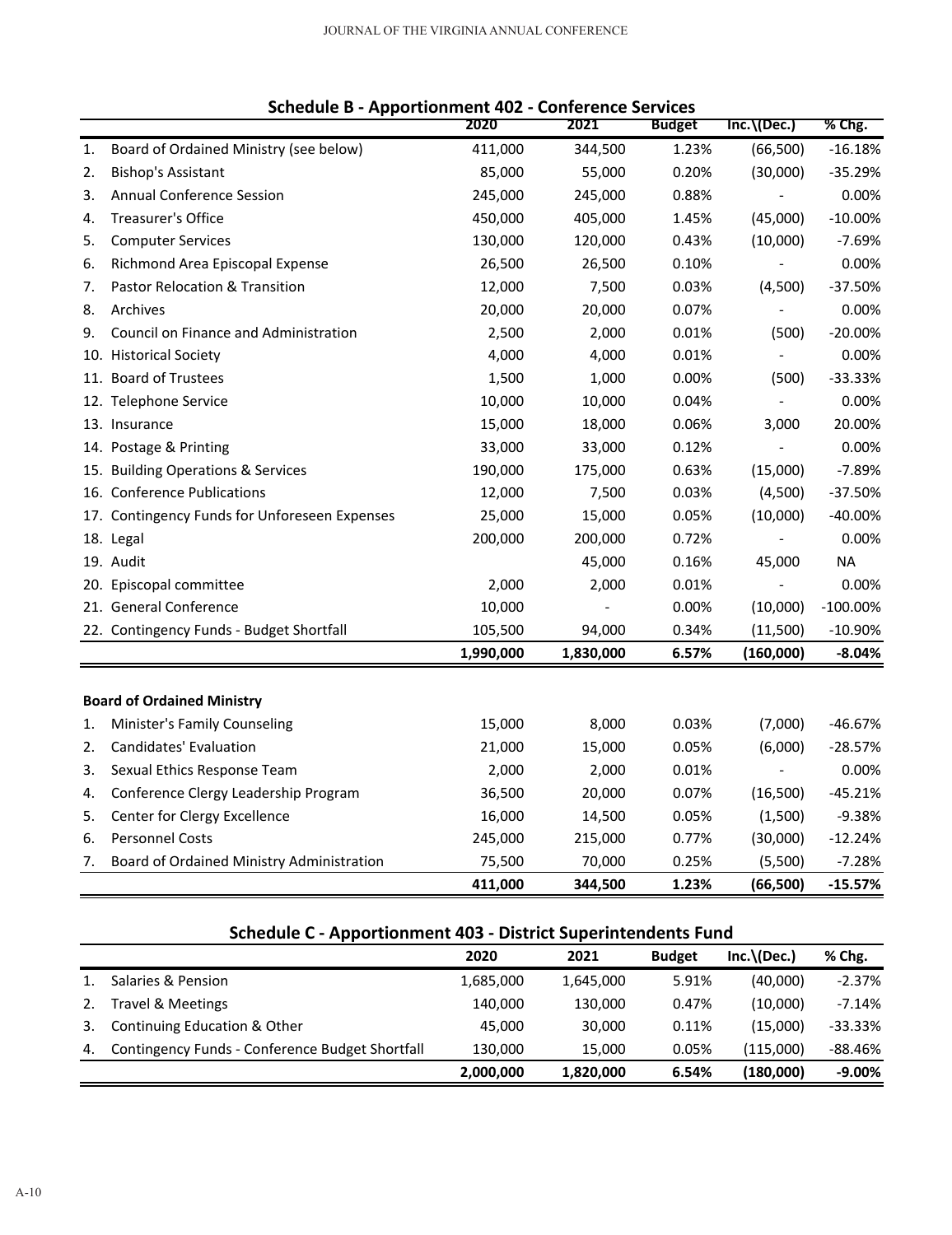## SECTION II - Recommended Apportionments to Districts and Local Clourches

#### A. Total Recommended Apportionment Levels:

The Council of Finance and Administration (CFA) recommends that the amounts apportioned from the General, Jurisdictional, and Annual Conference be apportioned to the districts as follows:

| 406-Virginia Education Fund            | 420,000    |
|----------------------------------------|------------|
| 407-Active Clergy Health               | 9,710,000  |
| 408-Retired Clergy Health              | 6,060,000  |
| 410-Episcopal Fund                     | 865,000    |
| 411-World Service                      | 2,150,000  |
| 412-General & Interdenominational Fund | 325,000    |
| 413-Ministerial Education Fund         | 675,000    |
| 414-Black College Fund                 | 315,000    |
| 415-Africa University Fund             | 70,000     |
|                                        | 27,850,000 |

## 2021 Virginia Annual Conference Apportionments

## **B. CONFERENCE APPORTIONMENT RECOMMENDATION SPECIFICS:**

The Conference Approximments are intended to carry out the mission and ministry of the Virginia Annual Conference. All balances at the end of the year are to be closed to Conference Reserves unless an exception is granted by the Conference Council on Finance and Administration.

#### 401-Conference Mixsion & Ministries

- This apportionment provides funding for the Conference Common Table benevolences and ministries, including Campus Ministries, other Common Table Program Boards and Agencies support.

#### 402-Conference Services

- This appeationment primarily covers the administrative requirements of the Book of Disripline and **Conference owned properties.** 

#### 403-District Superintendents Fund

- This apportionment covers the personnel and travel costs of the District Superintendents.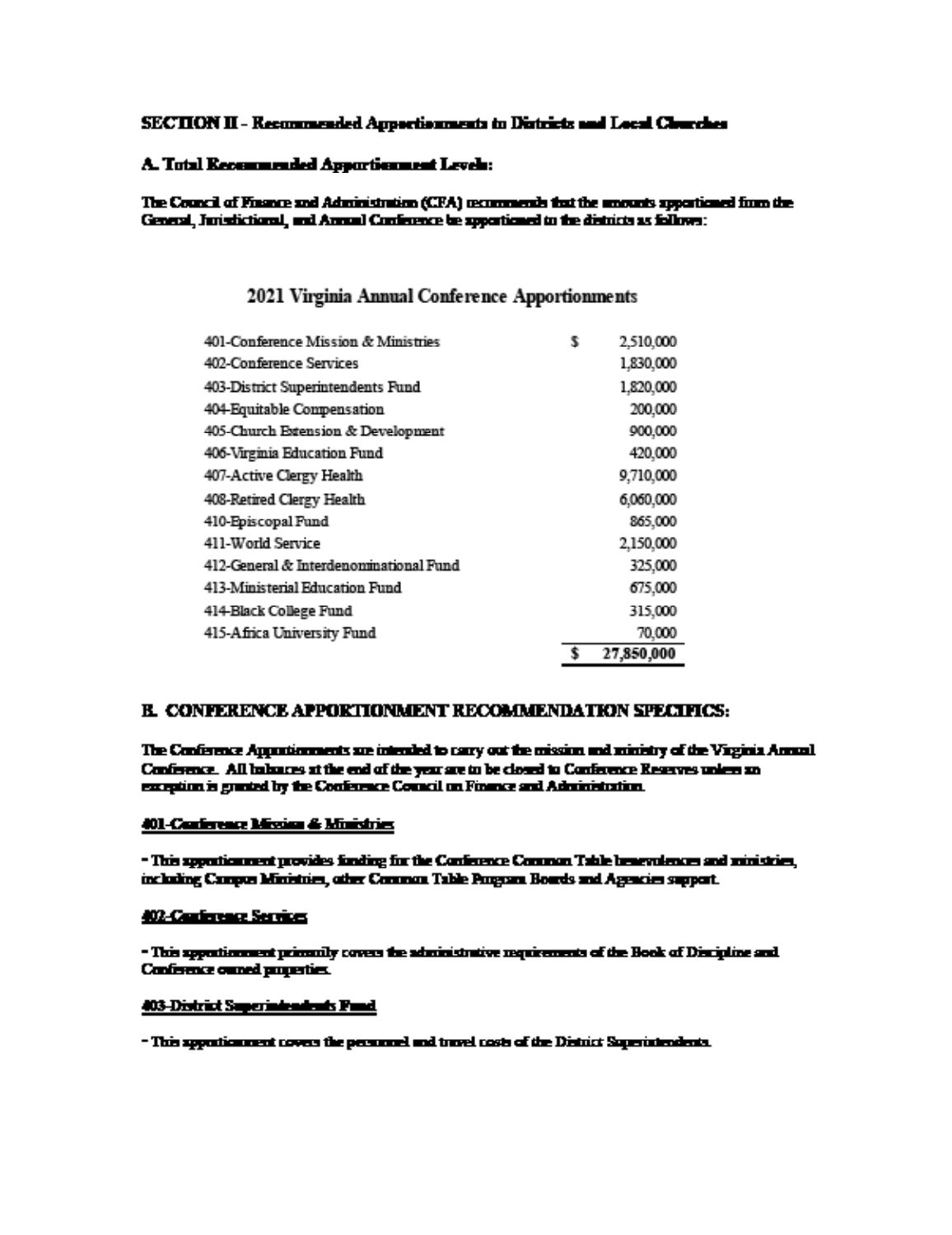#### 404 Equibide Compensation

- This apportionment is required by the Bruk of Discipline and is administered by the Bquitable Compensation Commission to provide clergy salary supplementation lassed upon their policies and **mordare** 

#### 405-Clearch Extractors and Development Fund (CEF).

- This approximatent is based on recommendations of the Common Table and is directed to the Church Development Team for use in providing conference-wide grants to new and existing churches in accordunce of the puticies of the Common Table.

#### <u>406-Virginia Education Fund</u>

. This approximant is approximed to the districts at \$420,000 for 2021. Rased on recommendations of the Common Table, the following percentage distribution of the Fund is proposed for 2021:

|       | 420,000 |
|-------|---------|
| 21.5% | 90.300  |
| 21.5% | 90.300  |
| 12.0% | 50,400  |
| 22.0% | 92,400  |
| 23.0% | 96,600  |
|       |         |

## Virginia Education Fund Allocation

#### Report on 2019

As set out in the Annual Conference procedures, the Annual Conference is informed, through this i report, of shortfalls in the Apportionments that impact Conference Reserves. These shortfalls were managed through budget rule, contingency funds and Conference reserves in accordance with Annual Conference-approved policy. Relow are the stated Approximatents for 2019.

|                                     | Shortfall |
|-------------------------------------|-----------|
| 401 Conference Mission & Ministries | 565.314   |
| 402 Conference Services             | 278,471   |
| 403 District Superintendents        | 290,173   |
| 404 Equitable Compensation          | 52.561    |
|                                     | 1,186,519 |

## **SECTION III - Apportionment Procedures**

## A. APPORTIONMENT FORMULA:

All Agent times and for the Active Clergy Health Benefits

Apportionments are calculated using the last year of available statistics of each local charch (i.e. 2021) approximatents are calculated using 2019 statistics). The formula is bused on total net paid expenses which are the total expenditures of the church minus expenditures for benevolent causes, approximatents, capital improvements, and pryments on hours and mortgages. The approximatents for each church are sent to each district based on decimal culculations from the formula below.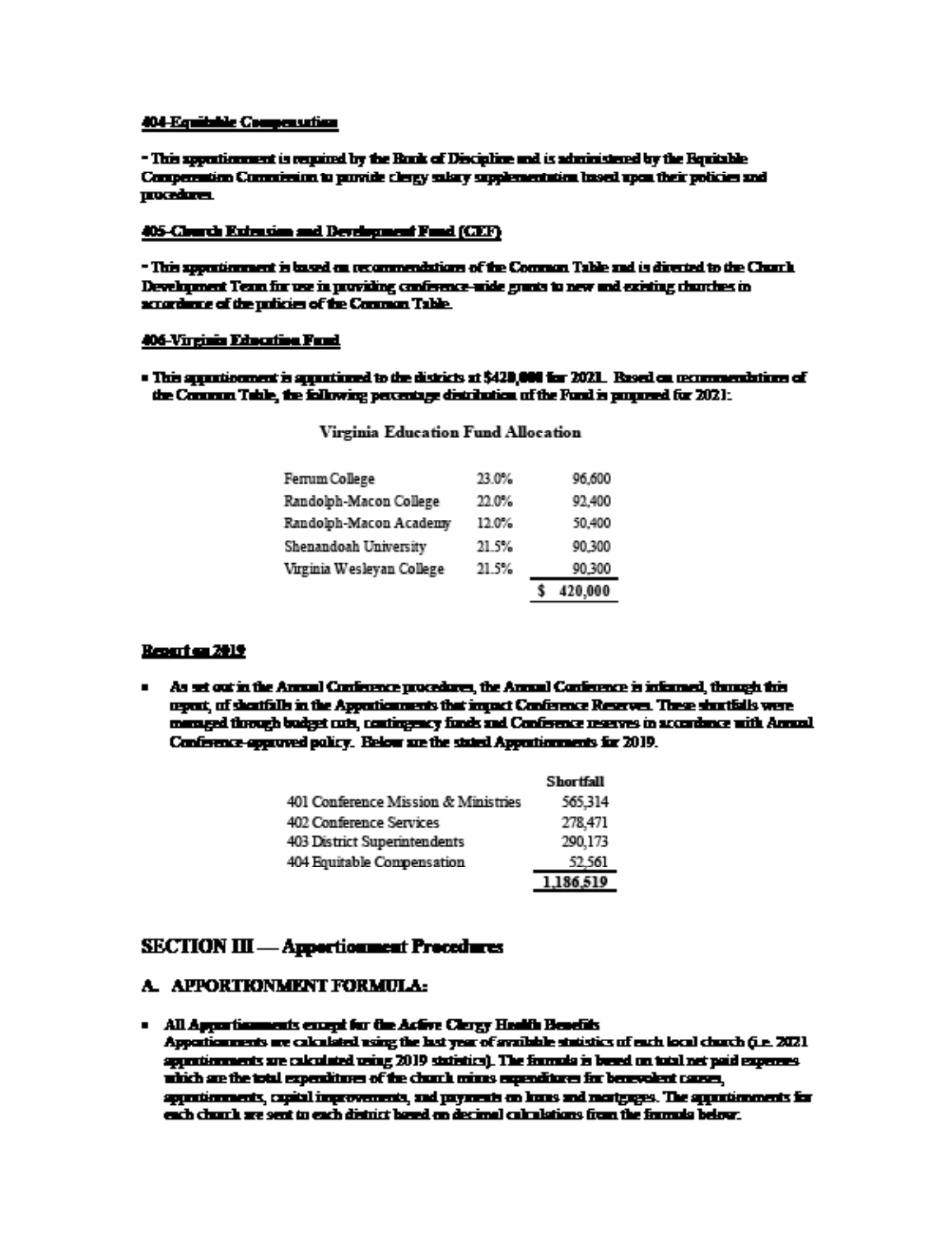#### Individual Claush Net Paid/Total of all Conference Charches Net Paid = Clausch Decimal

#### Active Clergy Health Benefits Apperforment Formula

The costs of the active clergy bentib banefits will be approximed using a two-tier calculation. The first tier will cansist of a fixed dollar amount (\$5,000) per health plan eligible clergy based upon the July 1, 2020 appointment list. The remaining costs after the tier one calculation will be apportioned to the churches based upon total clergy (regardless of classification) compensation (salary plus accountable reimburgement) paid by a church divided by the total clergy compensation paid in the last year of switchle statistics (2019 for 2021 approximated).

- . The district then passes the apportion ments on to the local church according to recommendations. developed by the district superintendents and the district stewards.
- . The Council on Pinnace and Administration, in correctation with the Church Development Term and Cabinet, has the authority to set a policy for apportioning nearly chartered cloudine, Legacy charches, and 2<sup>00</sup> sites of chartered charches.
	- o Effective Jonsey 1, 2016, the policy will be to place in the approximancts for new chartered cloudnes over a five year period with the first year beginning at 20% and increasing 20% for each subsequent year patil the clouch is at 100%.
	- o Effective Juneary 1, 2016, for a Legacy charch as determined by the Church Development Team and the Cahinet, the district superintendent may present a projected budget of expenses to be used in the Legacy church's apportionment calculation for the first 18 months of its <u>cheathcainn as a Legacy church.</u>
	- o Rifective Jamary 1, 2016 for a 2<sup>64</sup> site (satellite & multi-site) locations that are recognized as new faith communities by the Church Development Texm and the Cabinet, the existing changed church may exclude direct expenses of the second site from the approximated raiculation based upon the following schedule:

| 0-42 martins | 1005. |
|--------------|-------|
| 43-54 marts  | 80%   |
| 55.66 mentre | 60 X. |
| 67-75 marts  | 40%   |
| 79-90 mentu  | 70%   |

- o Effective Jamary 1, 2017, for a Remand church Innation as determined by the Church Development Term and the Cabinet, the existing chartered clurch will be treated in the same manner as a newly chartered clustch.
- o Effective Jamary 1, 2020, Economical (nulki-denominational) charches will be direct billed for health insurance when they are served by an eligible United Methodist pustor and will not be subject to the 407 approximatent.

## **R. REPORTING CUIDELINES:**

- . District superintendents will report the apportioned amounts for each clouch to the Conference treasurer and the apportioned amounts will be shown on the monthly Treasurer's report sent to each church.
- Apportionments are to be calculated and distributed sumsally cather than on a quadrennial basis.
- The Annual Conference will use World Service funds only through contributions from the local churches. CPA urges that district superintendents, pustors, and local church leaders seek to fully implement Section \$12 of the 2016 Discipline.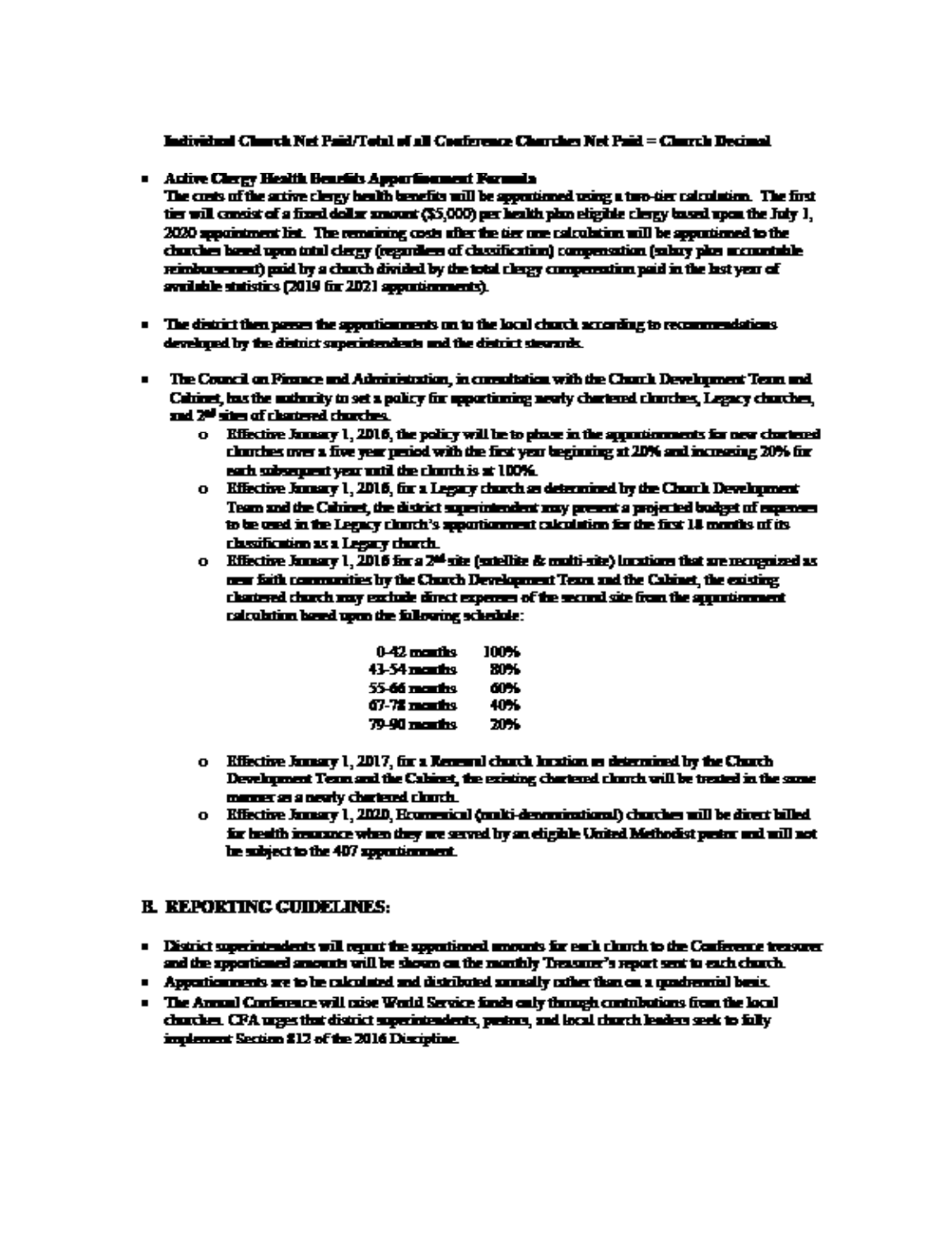## **C. IMPORTANCE OF WORLD SERVICE:**

. The importance of World Service to the life of the Clouch is lifted up to the Annual Conference. "The World Service Pand is basic in the financial program of The United Methodist Clauch. The World Service apportionment represents the minimum needs of the general agencies of the Church. Payment in full of these apportionments by local churches and annual conferences is the first benevolent required:lity of the Clurch." (Section 812 of the 2016 Discipline).

## **SECTION IV - Annual Conference Special Offerings**

Annual Conference offerings provide important and life-giving support for key Conference programs. The following are recommended for approval for 2021:

- " United Methodist Family Services. It is recommended that December be designated as United Methodist Family Services Month and that each charrh promote an offering during this time for this purpose.
- . Pinnacle Living (Samaritan Puad). It is recommended that the period between Mother's Day and Father's Day be designated in support of the Pinnacle Living (Samarium Pund), and that laual clumb. offerings collected during that period be dedicated to this ministry.
- . Heart Havens. It is recommended that February be designated as Heart Havens Month and that each church promote an offering during this time for this purpose.
- . Annual Conference Offering. CFA recommends continued support for this important offering.

## **SECTION V-Policies**

# **A. DISTRICT SUPERINTENDENT'S FUND**

**Overall Policies for the Punch** 

- . In compliance with the Book of Discipline, the current salaries and expenses for district superintendents. (DS), and those under special appointment, will be published in the Conference Journal with each DS's salary individually calculated and avaigned each year as part of the appointive process, using the following criteria:
	- o Each District Superintendent's salary shall be \$90,000.
	- o Each year, the annual salaries of the District Superintendents are to be recommended by CFA to the Annual Conference.
	- o CFA also administers salary-related experient, to include such items as pensions, supplemental benefits, travel by voucher, continuing education, and other Cabinet-related expenses.
	- o The total cost of salaries and related expenses approximed to Districts are to be based on the coment approved derived system (upon recommendation of CFA).
	- o All other District Superintendent's costs, such as housing, district office expenses and staff, are to be mid at the district level.

## **R. TRAVEL & MEETING EXPENSES**

Roard and Agency members and staff raggged in Conference business are provided and are to be managed as follows:

- . The mileage reinburgement rate is set at 45 cents for Conference staff. The mileage reinburgement rate for volunteers is set at half the IRS rate for volunteers (corrently 29 cents) for those serving branch and servies of the Conference.
- . Meals are to be reimburged at actual costs, but not to exceed \$20 per 24-hour period. (Breakfies on the date of deputiare from home/office is not accepted; dinner on the date of return is not accepted, except when the autival to humefulfice is after  $7 \mu m$ .).
- $\bullet$  Reimburgenent for duily mum charges is set at \$100, if the travel incurred extends to a period over three hours print to the stating time of 10 a.m. on the day of the meeting.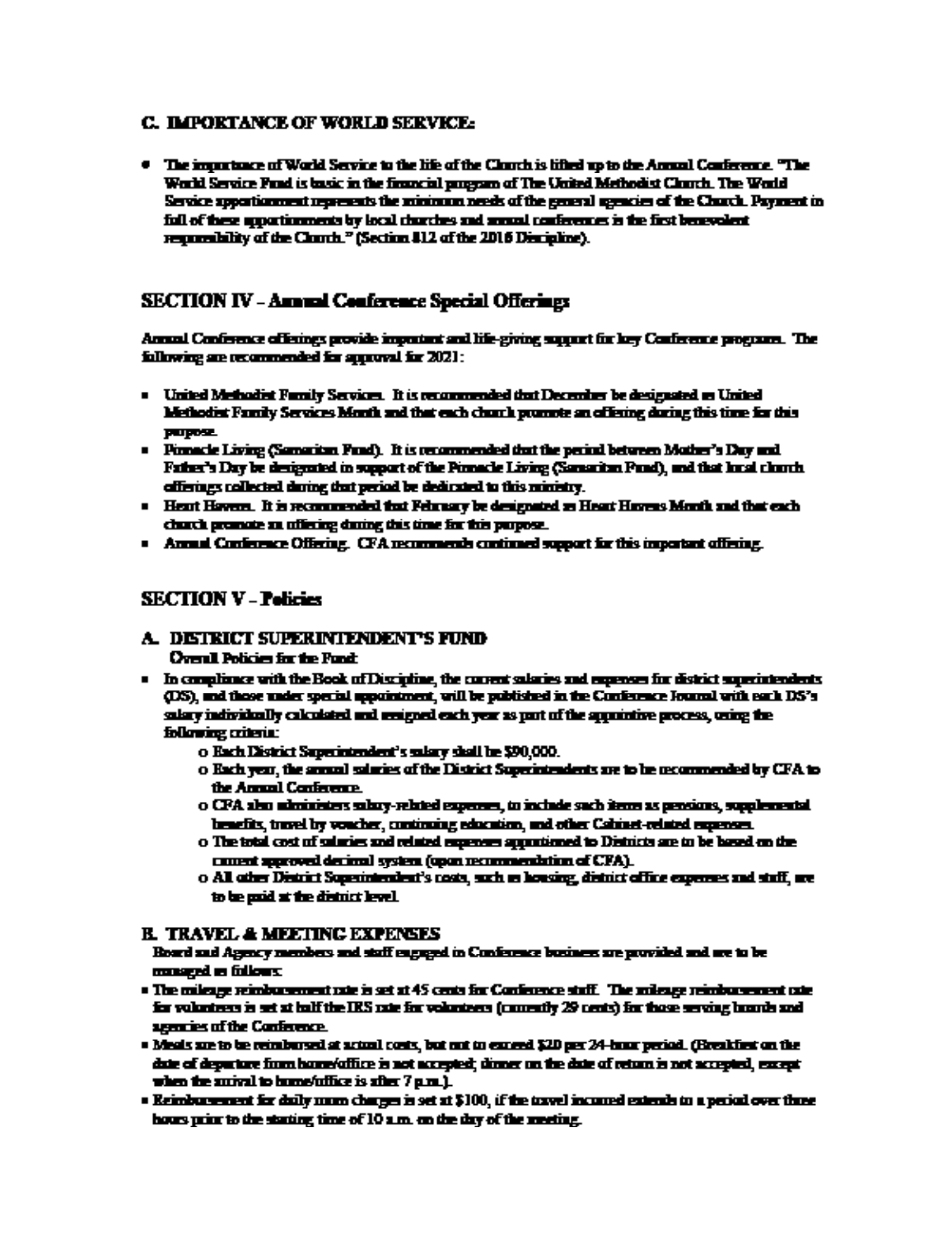- . Spouse expenses are not part of allowable expenses.
- . To encourage stemutiship in this area, CFA suggests: (1) that advance reading muterials be provided for study price to meetings; and (2) that there be use of teleconferencing, where feasible.

## C. INDIVIDUAL EXPENSES FOR ANNUAL CONFERENCE

Purvided for and managed as follows:

- . Buch change is responsible for the expenses of both the clergy and lay members (including diacroral ministers) from that charge to the annual conference, working out its own plan of compensative for actual **EXPERTISE**
- . Persons not covered through local church appointment shall receive annual conference reimburgement not to exceed \$170 a night for mileage, meals and lodging; the Conference tracturer shall reimbarse the claimant through woucher of apparent expenses. Coverage under this section extends to:
	- netived clergy who retired with persion under one of the Disciplinary options and who are not Ø. saving full-time;
	- ω clergy on medical leave;
	- 61. clergy on subtation) leave who are members of the Virginia Annual Conference,
	- 60 neticed diacoral ministers who served at least eight years in the Virginia Conference and who are granted a retired relationship by the Conference:
	- œ. persons experting their first appointment;
	- members of the conference who have been appointed to strend a theological school; መ
	- ω those serving as chaplains in Armed Forcer,
	- descoresses under apprintment; Ф.
	- finloughed missionary members of the Virginia Annual Conference: 60.
	- those on loan to other annual conferences, whose experies are not otherwise provided for; and 60
	- ጩ clergy returning from an approved here of absence receiving local church pastural approximants.
- . Buch district is responsible for the expenses of its district superintendent, youth members and membersat-lapse.
- . Huch board, agency or committee is responsible for the expenses of its chairpersons, if that person is not a clergy or lay member whose crets are covered by their charge or district.

## **D. CONFERENCE RESERVE FUNDS**

Policies on the Maintenance of Reserve Fund Levels.

- . The Council manitors the Conference Reserves to ensure the ability to cover future contingencies. in Indine.
	- a) Reserve funds for emergencies and cateriorphic meak related to the maintenance of Configurate property held by the Conference trustees, and include: (1) Virginia United Methodist Center; (2) Wedey Foundation buildings; and (3) the Episonyal residence. [The total value of these properties is estimated at more than \$15 million.]
	- b) Renewe funds for cash flow purgment.
	- c) Reserve funds for economic and financial downturns.
- . The Council has set the following target for Conference Renewe Punds:

#### **Care Reserves.**

| A. 20% of the Conference Badget that closes to reserves | \$1,476,000 |
|---------------------------------------------------------|-------------|
| 1. 401 - Conference Mireiro and Ministries              |             |
| <b>h. 402 – Conference Services</b>                     |             |
| <b>c.</b> 403 – District Superintendents' Fund          |             |
| d. 404 - Equitable Compensation Fund                    |             |
| <b>B.</b> 15% of Invested Arrest                        | 937,000     |
|                                                         | 52.413.000  |

At December 31, 2019 the Annual Conference had reserves greater than the target amount.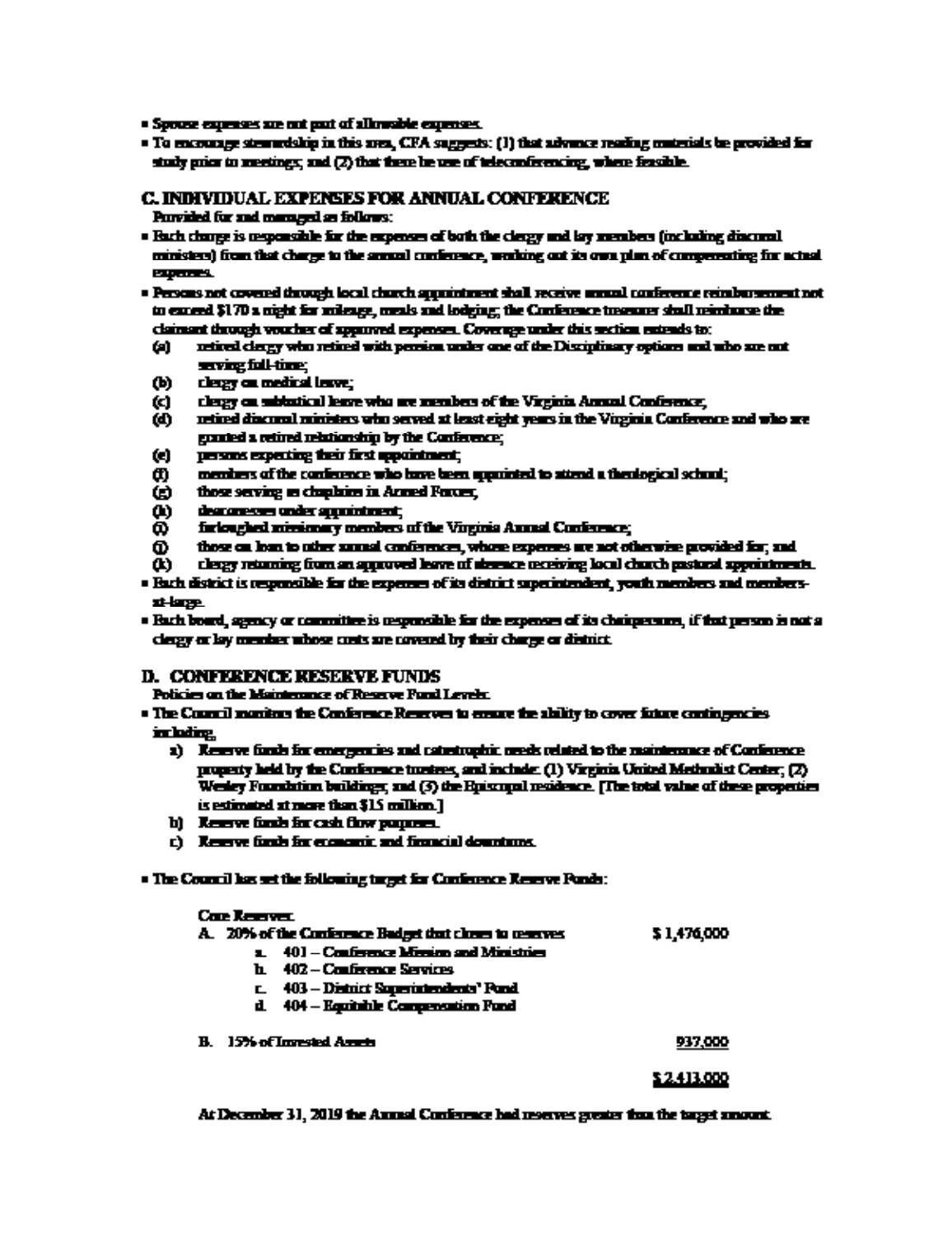- . Consistent with apparent Annual Conference palicies (effective January 1992), the use of investment integre is sutherized to maintain reserve levels. (At the discretion of CFA, excesses may be used to: (1) meet shuitfalls in Conference benevolences; (2) meet shuitfalls in Conference Services; and/or (3) reduce apportionments from the Annual Conference to local churches.
- . Reserve funds in the annuat of \$300,000 are available to cover actions emerging from Annual Conference yote, exergencies, support of advances for compaigns, and potential liabilities of the **Conference**
- . Of the amounts reserved: (1) up to \$50,000 is available for emergency needs of the Common Table, with the approval of CPA; and (2) up to \$100,000 may be allocated by CFA between sextons of Annual Conference, as deemed necessary
- . The states of Conference reserves at the end of the prior actual year is to be reviewed each year by CFA. and included in the Treasurer's Report to the Annual Conference Seenion.

## E. PASTOR RELOCATION TRANSITION FUND

- 1. By action of the June 2003 Annual Conference, CFA has established Pastor Rebustion. Transition. Find and has provided funding through the Conference Services apportionment.
- 2. Churches/charges which are served by folking clergy appointed to their charge as pastor may request reimborsement on the following schedule for an incoming pastor, if the previous pastor served two years or less in the appointment to their charge:
	- . One-year appointment Seventy-five percent of the verified moving expenses up to a maximum of \$3,000 reinburgment.
	- . Two-year apprintment Fifty percent of the verified moving expenses up to a maximum of \$2,000 reimbursement.
- 3. No moving expenses will be reimborsed that are not in compliance with the Virginia Annual Conference Cuidelines for Moving Rapeness as printed in the Journal of the Virginia Annual **Conference**
- 4. Payment will be made at the end of the year based on a pro-rate share of the apportionment exeigts from the chamber.

## F. CONFERENCE JOURNAL

The 2020 *Journal is to be made available by posting on the Virginia Conference website (www.yaurn.org*).  $\mathbf{z}$ s a PDF file. It will be symishie as a printed copy upon request at a cost of \$25 which includes shipping. Requests for printed copies must be made by October 1 of the calendar year, and payment must be made at the time the order is placed. Only a small quantity of Journals will be printed and distributed in compliance with the Hook of Discipline (606.2), to district offices, Conference stuff, and those purchasing copies. before the October 1 deadline.

## **G. CONFERENCE FUBLICATIONS COMMITTEE**

It is necommended that the Conference-Provided Publications Committee be continued, composed of the following: (1) the Director of Connectional Ministrier; (2) Confirmere Tremurer; and (3) the Confirmere Director of Communications, who will serve as the convener of the committee. The Committee may converte at any time at the request of any committee member as long as a majority of the committee members are present. [The committee overgees the production and publication of the conference Journal and other such publications and mailings that are appropriate to keeping the conference members linked to the business of the Annual Conference.]

## **H. CLERCY DIRECTORY**

One copy of the Directory of the Ministry is to be mailed to all Virginia Conference clergy (active and retired, including bay pastors and dincunal ministers). Withwes/oridowers of cleagy are also entitled to a free copy upon request. Additional copies may be purchased at a cost of \$4 each functuales shipping and bundling). An updated version of the directory is available on the Conference website as a pdf file.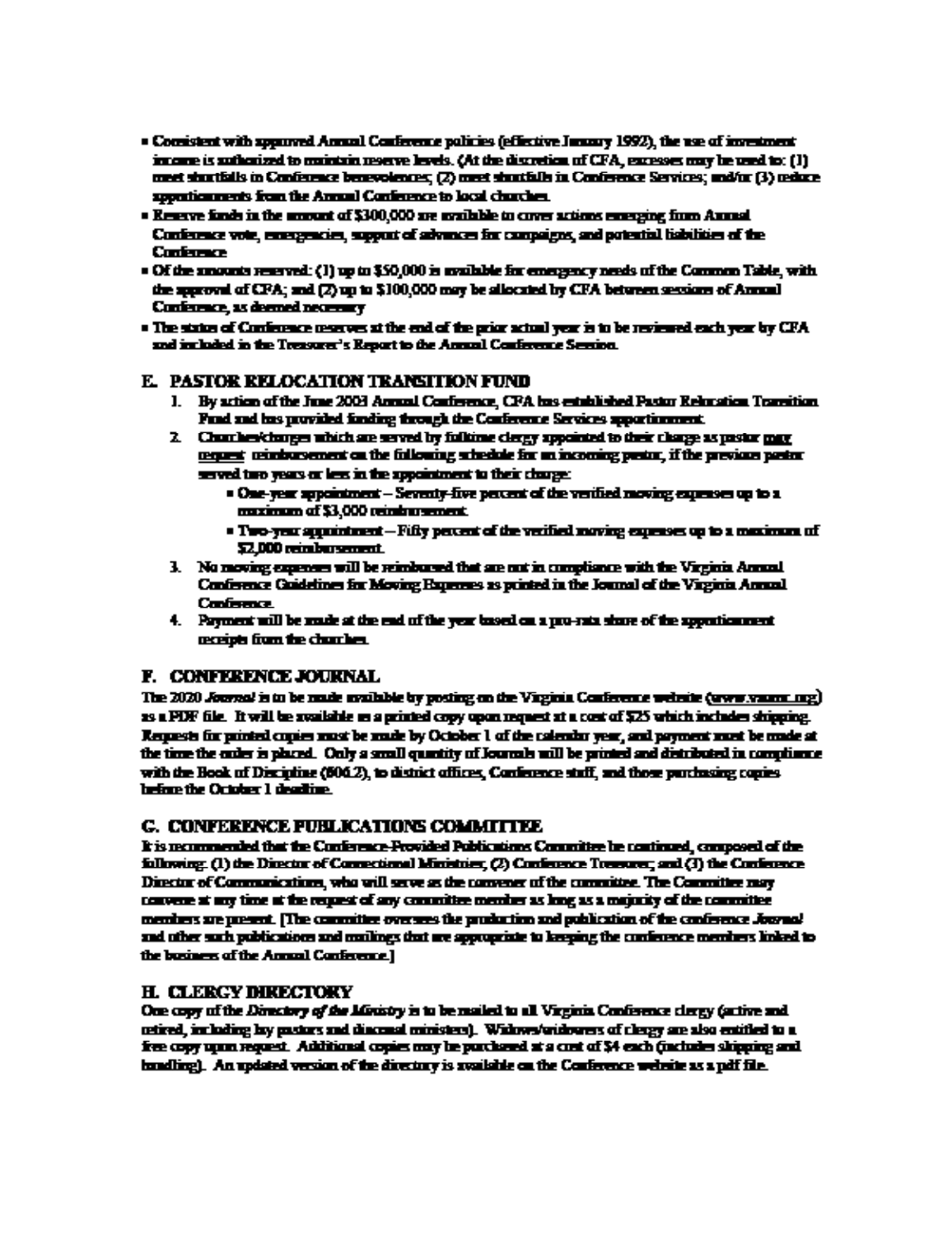## **L AUDIT REPORTS**

The Council on Pinnace and Administration reminds all district offices, agencies, institutions, and assairation receiving any financial support from conference finals or from any authorized conferencewide appeal to be in compliance with the 2016 Book of Discipline 617.2 and 617.3 to submit and/ord financial statements to the Conference Toerager no later than aix munths after the end of the organization's findal year.

## **J. IRS RECULATIONS**

CFA reminds all clurch and/or charge treasurers to comply with the IRS resulations.

## K. REQUESTS FOR BUDGET FUNDING

CPA recommends that all groups requesting funding from CPA submit requests for hudget funding to CPA by January 15 of the year the request is being made. This will allow the requests to be neviewed by CPA in sufficient time for consideration at the Annual Conference Sersion the following June.

## **SECTION VI - A Clearch in Mission**

We are a Church in Mission and a three-pronged focus of teaching, communication, and recognition. emiches us as a Conference and as Christians. With it, we are able to share and learn forther what it means. to enter into the vision and share concerns with many uscale. But more importantly, it sets not a focus throughout our Conference on the value and importance of the unique connectional relationship we have as **United Methodists** 

Our charter has already been defined for us and it is set out in Scripture: "Just as in the human body, though it is made up of many parts, is a single unit, because of these parts, though many, make one budy, so it is with Christ." (1 Contritions 12:12). And that budy is composed of all of God's children, including the rich and para, found and lost, and secure and disposurered. For as Jesus said, "Truly, I tell you, just as you did it to one of the least of these who are members of my family, you did it to me." (Matthew  $25:40$ ).

As part of that budy, we are called to serve our bruthers and sisters in minsion throughout the connection. Because of our covenant with God and with each other, it is our goal to fund the basic missional witness of the United Methodist Church.

We have much to be proud of as a Conference, as we live out the full meaning of the Stewardship of the Gorgel. Our connectional giving - the important life blood of the work we all do together - is a reflection. of the great commitment that Virginia United Methodiets have to the mission and ministry work of our Lard. The budgets we draw up, while important, are more than a series of numbers. They reveal the very character of the people who build them, support them, and act through them. They are Christ's work in the world, put into a plan for receiving and spending - collective understandings of commitments to folfilling ministries and mission primities. It's no small thing we do individually, when collectively we are making such big impacts beyond our church doors.

The Stewardship of our Conference is part of our response to the needs we know about, as well as those not yet sees. Seeing the need, then doing what Jesus would do. That's true Stewardship! It's our finith in sction!

**Reity Furber, President**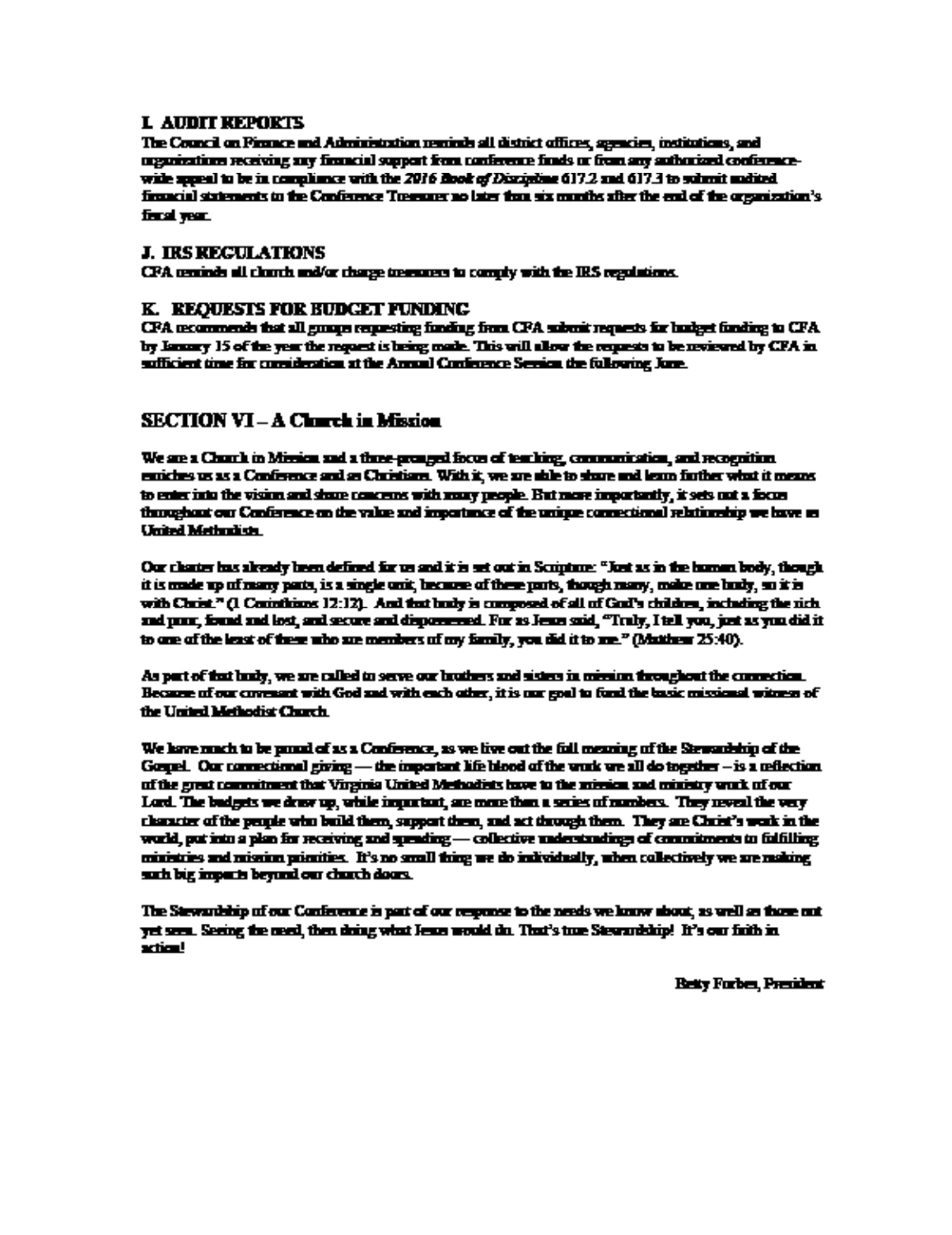# The Central Treasury of the Virginia Conference of the United Methodist Church

Financial Statements

Years Ended December 31, 2019 and 2018

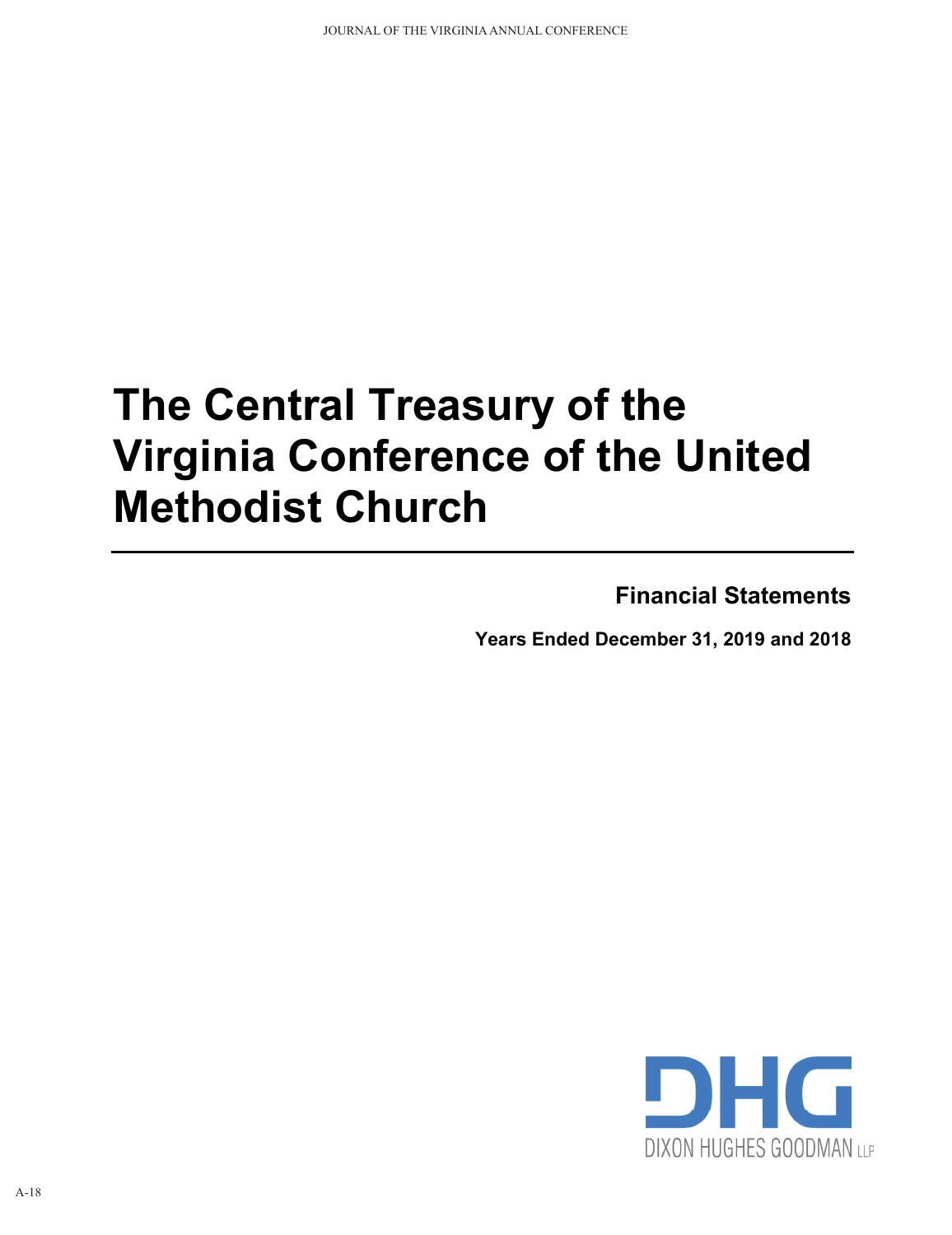

# **Independent Auditors' Report**

Council on Finance and Administration The Central Treasury of the Virginia Conference of the United Methodist Church Glen Allen, Virginia

We have audited the accompanying financial statements of The Central Treasury of the Virginia Conference of the United Methodist Church (a division of the Virginia Conference of the United Methodist Church), which comprise the statements of financial position as of December 31, 2019 and 2018, and the related statements of activities, functional expenses, and cash flows for the years then ended, and the related notes to the financial statements.

## Management's Responsibility for the Financial Statements

Management is responsible for the preparation and fair presentation of these financial statements in accordance with accounting principles generally accepted in the United States of America; this includes the design, implementation, and maintenance of internal control relevant to the preparation and fair presentation of financial statements that are free from material misstatement, whether due to fraud or error.

## Auditors' Responsibility

Our responsibility is to express an opinion on these financial statements based on our audits. We conducted our audits in accordance with auditing standards generally accepted in the United States of America. Those standards require that we plan and perform the audit to obtain reasonable assurance about whether the financial statements are free from material misstatement.

An audit involves performing procedures to obtain audit evidence about the amounts and disclosures in the financial statements. The procedures selected depend on the auditors' judgment, including the assessment of the risks of material misstatement of the financial statements, whether due to fraud or error. In making those risk assessments, the auditor considers internal control relevant to the entity's preparation and fair presentation of the financial statements in order to design audit procedures that are appropriate in the circumstances, but not for the purpose of expressing an opinion on the effectiveness of the entity's internal control. Accordingly, we express no such opinion. An audit also includes evaluating the appropriateness of accounting policies used and the reasonableness of significant accounting estimates made by management, as well as evaluating the overall presentation of the financial statements.

We believe that the audit evidence we have obtained is sufficient and appropriate to provide a basis for our audit opinion.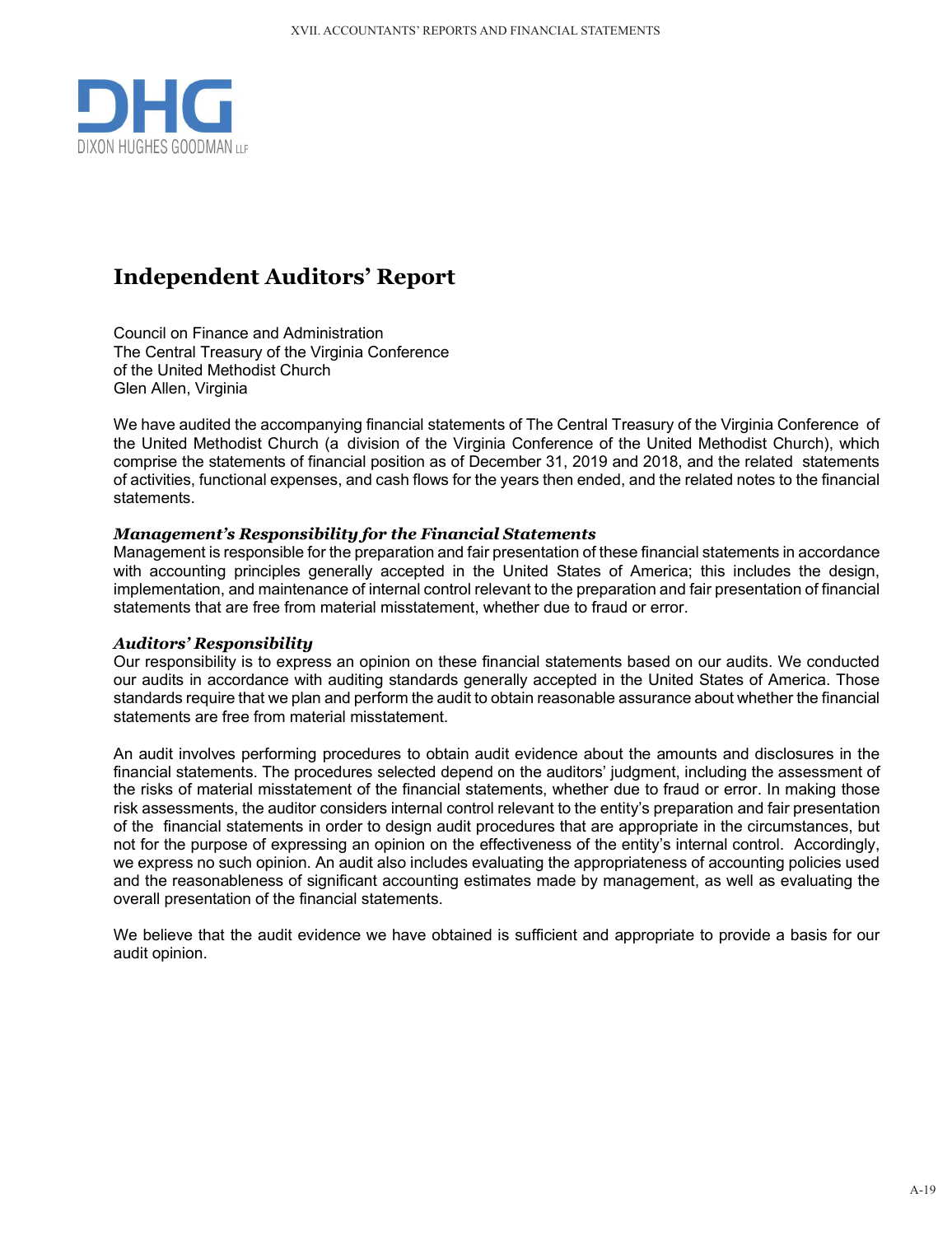

## **Opinion**

In our opinion, the financial statements referred to above present fairly, in all material respects, the financial position of The Central Treasury of the Virginia Conference of the United Methodist Church as of December 31, 2019 and 2018, and the changes in its net assets and its cash flows for the years then ended in accordance with accounting principles generally accepted in the United States of America.

Dixon Hughes Goodman LLP

Richmond, Virginia July 22, 2020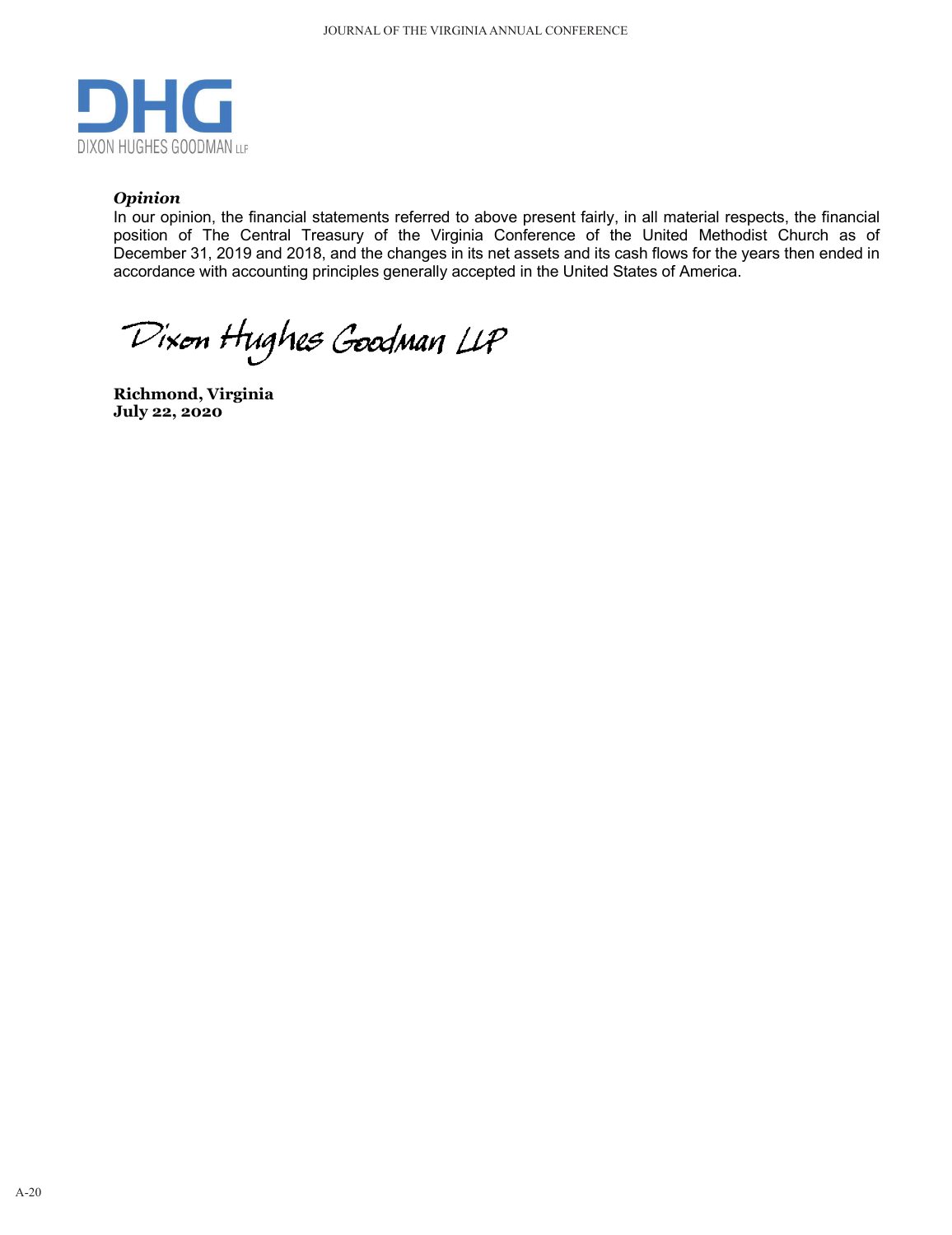## December 31, 2019 and 2018 The Central Treasury of the Virginia Conference Statements of Financial Position

|                                                   | 2019             |    | 2018       |  |
|---------------------------------------------------|------------------|----|------------|--|
| <b>ASSETS</b>                                     |                  |    |            |  |
| Current assets:                                   |                  |    |            |  |
| Cash and cash equivalents                         | \$<br>1,144,958  | \$ | 1,945,913  |  |
| Accounts receivable, net                          | 2,572,252        |    | 2,640,081  |  |
| Other current assets                              | 99,385           |    | 93,772     |  |
|                                                   |                  |    |            |  |
| Total current assets                              | 3,816,595        |    | 4,679,766  |  |
| Investments                                       | 6,243,417        |    | 5,697,044  |  |
| Noncurrent assets:                                |                  |    |            |  |
| Loans receivable                                  | 620,628          |    | 149,848    |  |
| Funds held by United Methodist Church             | 1,169,670        |    | 1,022,666  |  |
| Property and equipment, net                       | 4,298,757        |    | 4,343,982  |  |
| <b>Total noncurrent assets</b>                    | 6,089,055        |    | 5,516,496  |  |
| <b>Total assets</b>                               | \$<br>16,149,067 | \$ | 15,893,306 |  |
| <b>LIABILITIES AND NET ASSETS</b><br>Liabilities: |                  |    |            |  |
| Apportionments payable to other entities          | \$<br>2,903,874  | \$ | 2,845,917  |  |
| Accounts payable and accrued expenses             | 1,204,120        |    | 1,256,159  |  |
| Unearned revenue                                  | 86,553           |    | 73,900     |  |
| <b>Total liabilities</b>                          | 4,194,547        |    | 4,175,976  |  |
| Net assets:                                       |                  |    |            |  |
| Without donor restrictions                        | 7,539,953        |    | 7,427,078  |  |
| With donor restrictions                           | 4,414,567        |    | 4,290,252  |  |
| Total net assets                                  | 11,954,520       |    | 11,717,330 |  |
| Total liabilities and net assets                  | \$<br>16,149,067 | \$ | 15,893,306 |  |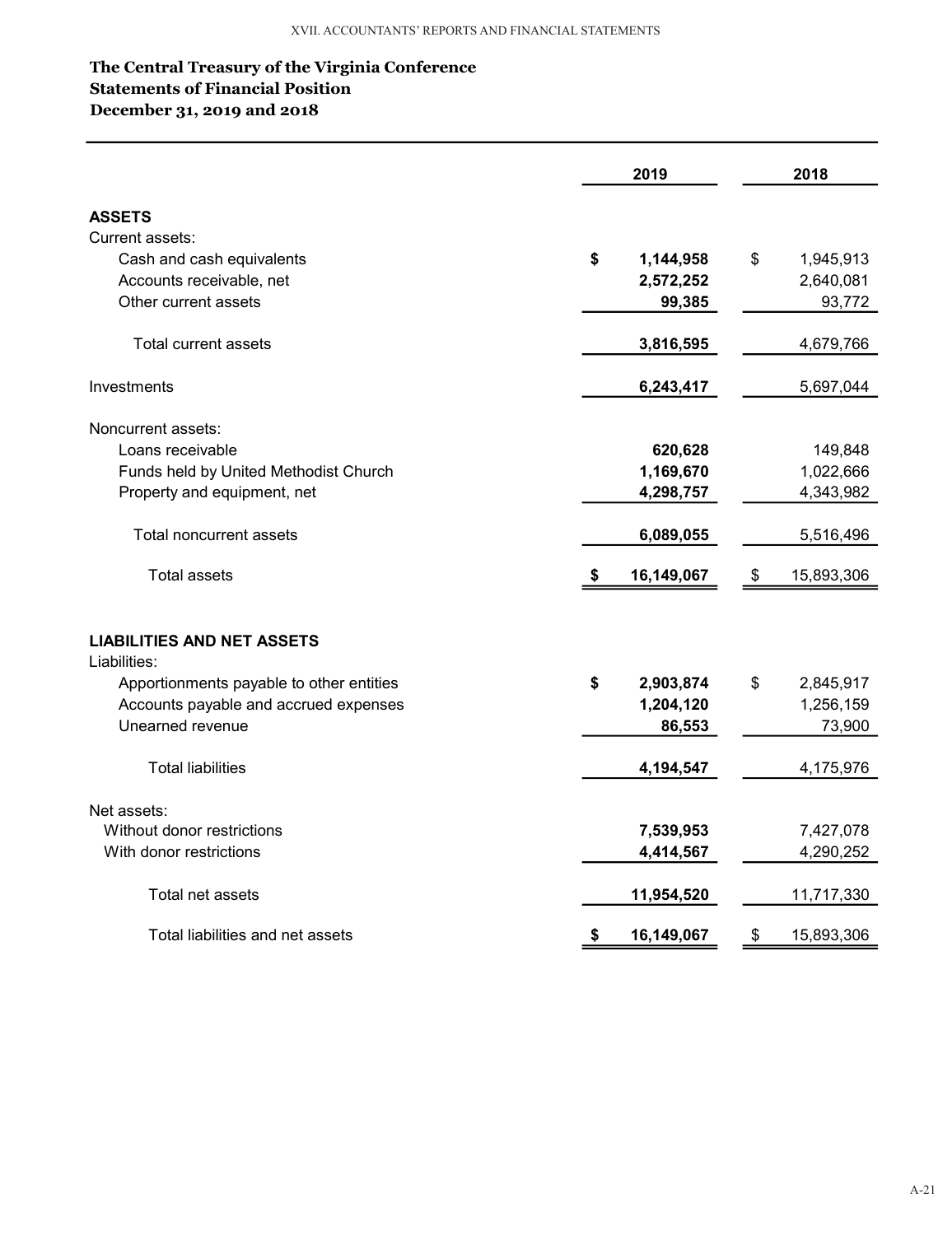## The Central Treasury of the Virginia Conference Statements of Activities Years Ended December 31, 2019 and 2018

|                                                      | 2019             | 2018             |
|------------------------------------------------------|------------------|------------------|
| Support and revenue without donor restrictions:      |                  |                  |
| Apportionments from churches                         | \$<br>24,919,907 | \$<br>26,716,298 |
| Second mile giving from churches                     | 1,284,909        | 1,487,039        |
| Other income                                         | 263,008          | 291,268          |
| Miscellaneous program income                         | 187,342          | 94,550           |
| Investment income (loss), net                        | 701,052          | (205, 185)       |
| Release from restrictions                            | 2,402,223        | 2,901,612        |
| Total support and revenue without donor restrictions | 29,758,441       | 31,285,582       |
| Expenses:                                            |                  |                  |
| Program services                                     | 25,375,083       | 27,514,766       |
| Management and general                               | 4,270,483        | 4,093,762        |
| Total expenses:                                      | 29,645,566       | 31,608,528       |
| Change in net assets without donor restrictions      | 112,875          | (322, 946)       |
| Support and revenue with donor restrictions:         |                  |                  |
| Apportionments from churches                         | 1,738,155        | 1,301,788        |
| Registrations                                        | 240,696          | 341,819          |
| Investment income                                    | 168,251          | 5,519            |
| Contributions                                        | 147,246          | 315,225          |
| Grants and scholarships                              | 107,063          | 385,959          |
| Second mile giving from churches                     | 80,285           | 92,682           |
| Miscellaneous program income                         | 29,888           | 37,290           |
| Other income                                         | 14,954           | 41,251           |
| Release from restrictions                            | (2,402,223)      | (2,901,612)      |
| Change in net assets with donor restrictions         | 124,315          | (380, 079)       |
| Change in net assets                                 | 237,190          | (703, 025)       |
| Net assets, beginning of year                        | 11,717,330       | 12,420,355       |
| Net assets, end of year                              | \$<br>11,954,520 | \$<br>11,717,330 |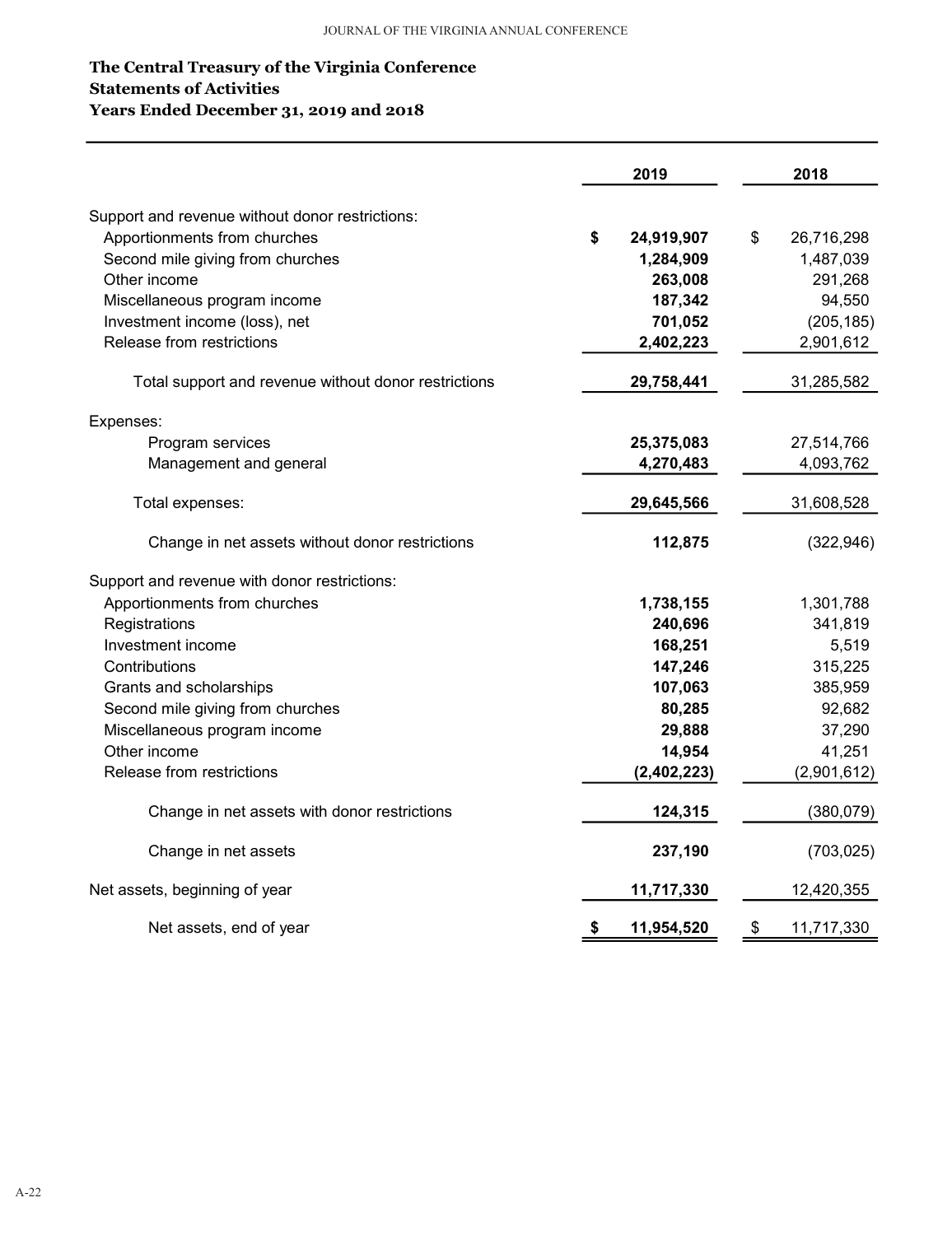## The Central Treasury of the Virginia Conference Years Ended December 31, 2019 and 2018 Statements of Functional Expenses

|                                              |                            | 2019                             |                  |
|----------------------------------------------|----------------------------|----------------------------------|------------------|
|                                              | Program<br><b>Services</b> | <b>Management</b><br>and General | Total            |
| Remittances of apportionment income          | \$<br>18,956,329           | \$                               | \$<br>18,956,329 |
| Costs of ministry                            | 1,686,960                  | 1,669,079                        | 3,356,039        |
| Donations and grants                         | 1,828,079                  | 51,800                           | 1,879,879        |
| Personnel costs, lay employees               | 235,324                    | 678,771                          | 914,095          |
| Distributions of second mile giving          | 899,918                    |                                  | 899,918          |
| Other expenses                               | 401,825                    | 417,911                          | 819,736          |
| Distributions of church apportionment income | 669,527                    |                                  | 669,527          |
| Conference activities                        | 238,240                    | 280,743                          | 518,983          |
| Travel and meetings                          | 238,253                    | 357,367                          | 595,620          |
| Professional fees                            | 59,676                     | 316,622                          | 376,298          |
| Depreciation                                 | 41,254                     | 200,772                          | 242,026          |
| Office expenses                              | 88,640                     | 117,862                          | 206,502          |
| <b>Utilities</b>                             | 8,541                      | 129,009                          | 137,550          |
| Training                                     | 22,517                     | 50,547                           | 73,064           |
| Total expenses                               | 25,375,083                 | 4,270,483                        | 29,645,566       |

|                                              | 2018 |                                |    |                   |              |            |
|----------------------------------------------|------|--------------------------------|----|-------------------|--------------|------------|
|                                              |      | Program                        |    | <b>Management</b> |              |            |
|                                              |      | and General<br><b>Services</b> |    |                   | <b>Total</b> |            |
| Remittances of apportionment income          | \$   | 20,099,258                     | \$ |                   | \$           | 20,099,258 |
| Costs of ministry                            |      | 1,610,209                      |    | 1,836,937         |              | 3,447,146  |
| Donations and grants                         |      | 2,032,242                      |    | 79,701            |              | 2,111,943  |
| Personnel costs, lay employees               |      | 250,225                        |    | 750,195           |              | 1,000,420  |
| Distributions of second mile giving          |      | 1,106,977                      |    |                   |              | 1,106,977  |
| Other expenses                               |      | 621,430                        |    | 259,887           |              | 881,317    |
| Distributions of church apportionment income |      | 775,481                        |    |                   |              | 775,481    |
| Conference activities                        |      | 284,175                        |    | 192,064           |              | 476,239    |
| Travel and meetings                          |      | 429,389                        |    | 220,280           |              | 649,669    |
| Professional fees                            |      | 70,187                         |    | 195,110           |              | 265,297    |
| Depreciation                                 |      | 44,214                         |    | 154,642           |              | 198,856    |
| Office expenses                              |      | 121,302                        |    | 97,655            |              | 218,957    |
| Loan loss write-off                          |      |                                |    | 151,943           |              | 151,943    |
| <b>Utilities</b>                             |      | 13,649                         |    | 124,475           |              | 138,124    |
| Training                                     |      | 56,028                         |    | 30,873            |              | 86,901     |
| Total expenses                               | \$   | 27,514,766                     | \$ | 4,093,762         | \$           | 31,608,528 |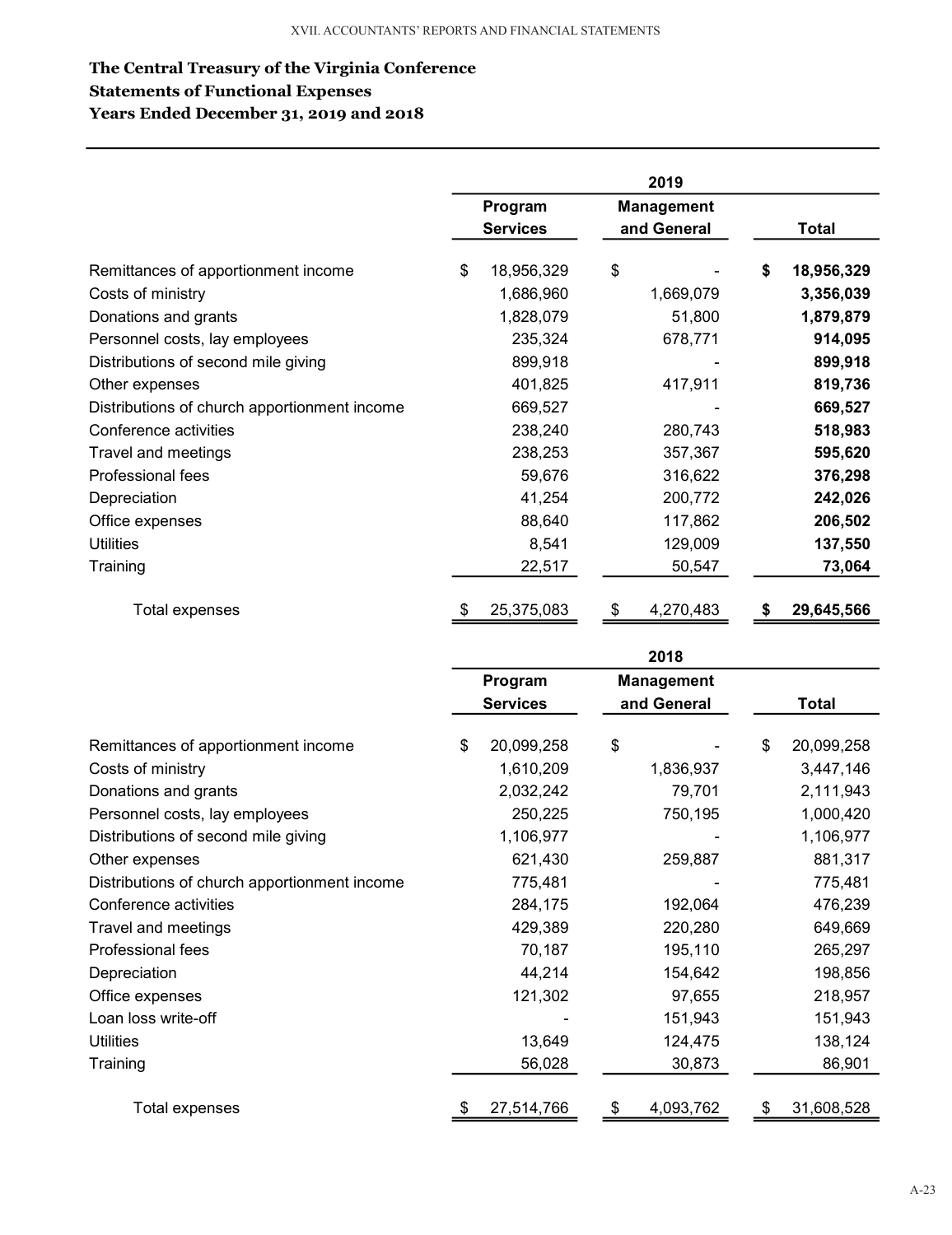## The Central Treasury of the Virginia Conference Statements of Cash Flows Years Ended December 31, 2019 and 2018

|                                                           | 2019 |             | 2018             |  |
|-----------------------------------------------------------|------|-------------|------------------|--|
| Cash flows from operating activities:                     |      |             |                  |  |
| Change in net assets                                      | \$   | 237,190     | \$<br>(703, 025) |  |
| Adjustments to reconcile change in assets to net cash     |      |             |                  |  |
| (used) provided by operating activities:                  |      |             |                  |  |
| Net realized and unrealized (gains) losses on investments |      | (649, 345)  | 276,453          |  |
| Gain on sale of property plant and equipment              |      |             | (17, 859)        |  |
| Loan loss write-off                                       |      |             | 151,943          |  |
| Depreciation expense                                      |      | 242,026     | 198,856          |  |
| Change in assets and liabilities:                         |      |             |                  |  |
| Accounts receivable                                       |      | 67,829      | 676,079          |  |
| Other current assets                                      |      | (5,613)     | (36, 469)        |  |
| Apportionments payable to other entities                  |      | 57,957      | (261, 131)       |  |
| Accounts payable and accrued expenses                     |      | (52, 039)   | (227, 362)       |  |
| Unearned revenue                                          |      | 12,653      | 30,387           |  |
| Net cash (used) provided by operating activities          |      | (89, 342)   | 87,872           |  |
| Cash flows from investing activities:                     |      |             |                  |  |
| Proceeds from the sale of investments                     |      | 2,453,071   | 600,000          |  |
| Purchase of investments                                   |      | (2,350,099) | (126, 786)       |  |
| Purchase of property and equipment                        |      | (196, 801)  | (171, 697)       |  |
| Proceeds from the sale of property and equipment          |      |             | 17,859           |  |
| Increase in funds held by the United Methodist Church     |      | (147, 004)  | (7,095)          |  |
| Loans receivable issued                                   |      | (479,900)   | (310, 415)       |  |
| Repayments received on loans receivable                   |      | 9,120       | 429,134          |  |
| Net cash (used) provided by investing activities          |      | (711, 613)  | 431,000          |  |
| Net (decrease) increase in cash and cash equivalents      |      | (800, 955)  | 518,872          |  |
| Cash and cash equivalents, beginning of year              |      | 1,945,913   | 1,427,041        |  |
| Cash and cash equivalents, end of year                    | \$   | 1,144,958   | \$<br>1,945,913  |  |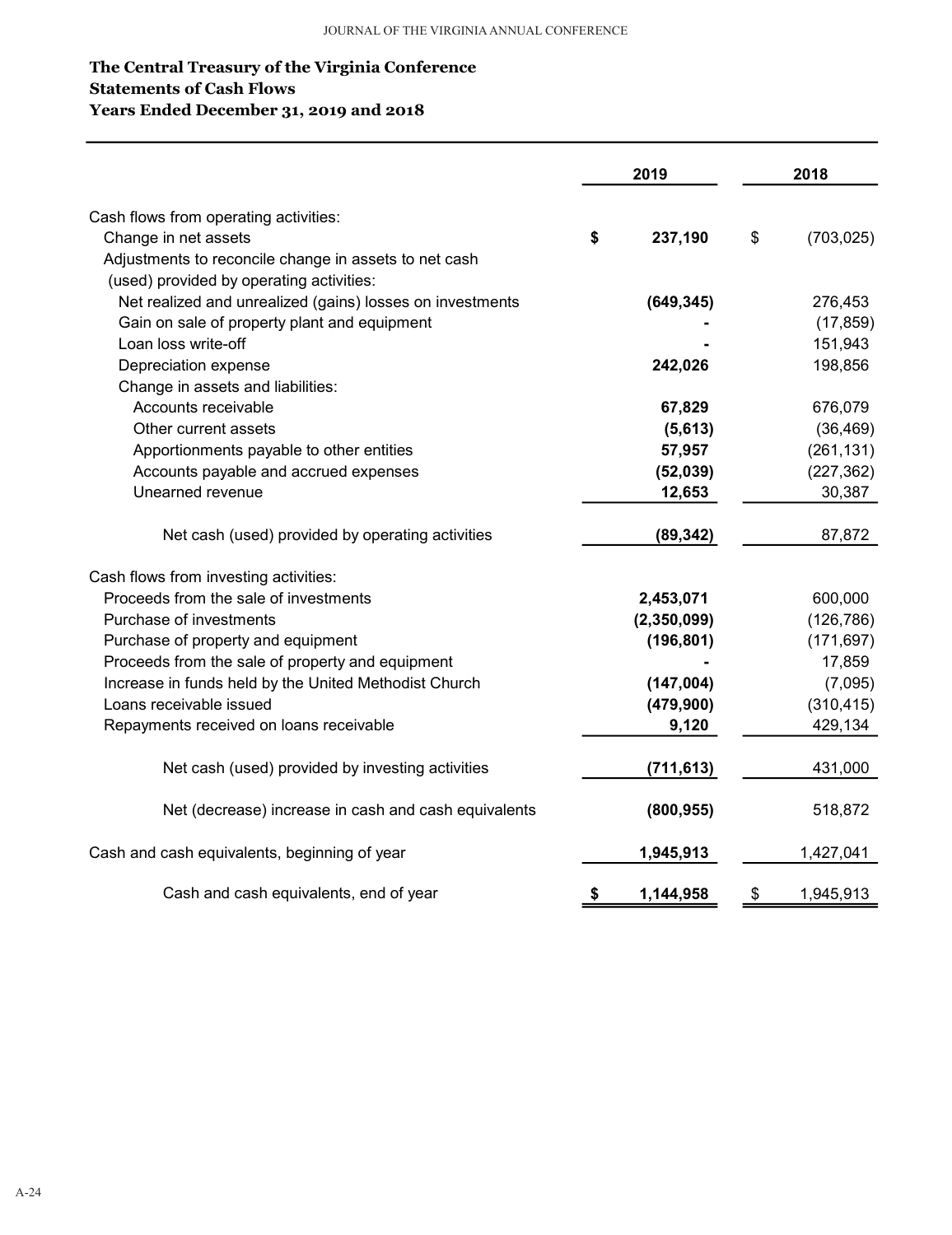# Notes to the Financial Statements

## 1. Organization and Nature of Activities

The Central Treasury of the Virginia Conference of the United Methodist Church (Central Treasury) is a division within the Virginia Conference of the United Methodist Church (Conference). The Central Treasury receives and disburses, in accordance with the actions of the Conference, remittances from local church treasurers for all duly authorized general, jurisdictional, Conference, and district causes. It also implements administrative and fiscal policies and procedures as directed by the Council of Finance and Administration.

The purpose of the Council on Finance and Administration is to develop, maintain, and administer a comprehensive and coordinated plan of fiscal and administrative policies, procedures and management services for the Annual Conference.

The purpose of the Conference is to coordinate the relationship between the general program boards and commissions and the conference, districts, and Virginia United Methodist churches.

These financial statements include only the accounts of the Central Treasury and are not intended to present the financial position and results of the whole Conference.

## 2. Summary of Significant Accounting Policies

## Classes of net assets

The financial statements of the Central Treasury have been prepared in accordance with U.S. generally accepted accounting principles ("U.S. GAAP"), which require the Central Treasury to report information regarding its financial position and activities according to the following net asset classifications:

Net assets without donor restrictions: Net assets that are not subject to donor-imposed restrictions and may be expended for any purpose in performing the primary objectives of the organization. These net assets may be used at the discretion of the Central Treasury's management and the Council on Finance and Administration for use in the Central Treasury's operations.

Net assets with donor restrictions: Net assets subject to stipulations imposed by donors and grantors. Some donor restrictions are temporary in nature; those restrictions will be met by actions of the Central Treasury or by the passage of time. Other donor restrictions are perpetual in nature, where by the donor has stipulated the funds be maintained in perpetuity.

Revenues and support are reported as increases in net assets without donor restrictions unless use of the related assets is limited by donor-imposed restrictions. Expenses are reported as decreases in net assets without donor restrictions. Gains and losses on investments and other assets or liabilities are reported as increases or decreases in net assets without donor restrictions unless their use is restricted by explicit donor-imposed stipulation or by law. Expirations of restrictions on net assets with donor restrictions (i.e., the donor stipulated purposes have been fulfilled and/or the stipulated time period has elapsed) are reported as reclassifications between the applicable classes of net assets.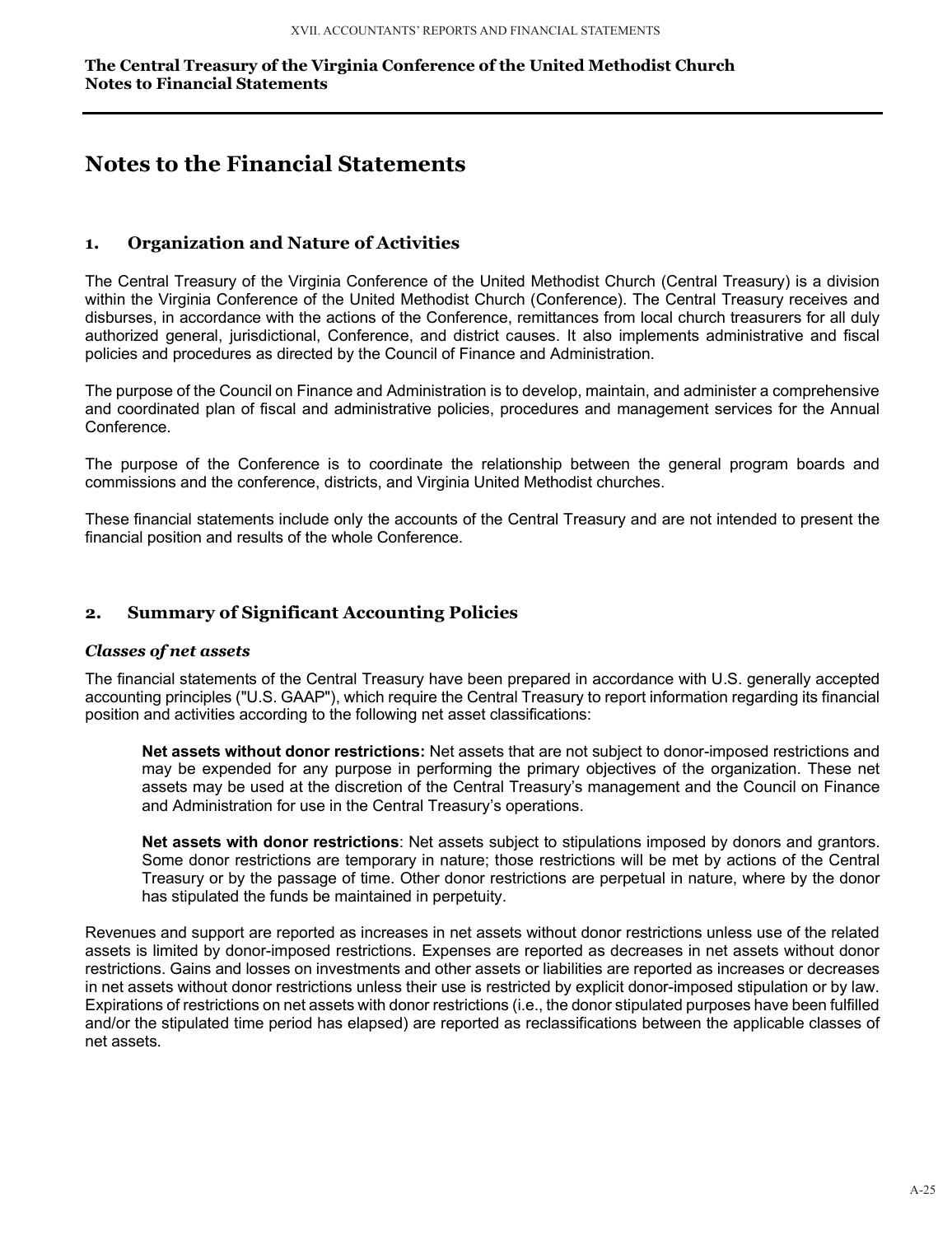#### **Estimates**

The preparation of financial statements in conformity with U.S. GAAP requires management to make estimates and assumptions that affect the reported amounts of assets and liabilities and disclosure of contingent assets and liabilities at the date of the financial statements and the reported amounts of revenues and expense during the reporting period. Actual results could differ from those estimates.

## Cash and cash equivalents

Cash and cash equivalents includes items such as short-term, highly liquid investments with maturities of three months or less at the date of purchase.

#### **Investments**

All investments in marketable securities with readily determinable fair values are valued at fair value as determined by the investment management firm holding the assets. Purchases and sales of securities are recorded on a tradedate basis. Unrealized gains and losses are recognized in the period in which they occur. Interest and dividends are recognized in the period earned, and realized gains or losses on securities are recorded in the period of sale.

#### Accounts receivables and bad debts

Accounts receivable are reported at their estimated realizable value, net of an estimated allowance for doubtful accounts. The allowance is based on management's estimate of the amount of receivables that will actually be collected. It is the Central Treasury's policy to charge off uncollectable accounts receivable when management determines the receivable will not be collected. As of December 31, 2019 and 2018, management determined that no allowance was necessary.

#### Loans receivable

Loans receivable are stated at their principal amount outstanding less the related allowance for loan losses and are collateralized by buildings and land. Interest rates on loans are subject to review and adjustment on a periodic basis.

## Allowance of loan losses

The allowance for doubtful loans is maintained at a level that, in management's judgment, is adequate to absorb probable loan losses. The amount is based upon an analysis of the loan portfolio by management including, but not limited to, review of the collectability of the loan portfolio, adverse situations that may affect the borrower's ability to repay, estimated value of any underlying collateral and prevailing economic conditions. The analysis is also based on a periodic review of payments and other factors based on the Central Treasury's historical experiences. To date, no loans have been in arrears or default and no loan has required modification to acclimate to a borrower's adverse circumstances or ability to repay. This process is based on estimates and ultimate losses may vary from current estimates. As changes in estimates occur, adjustments to the level of the allowance are recorded in the provision for loan losses in the period in which they become known. In addition, the net realizable value of the property serving as collateral for delinquent loans will be assessed on an annual basis.

A loan is considered impaired when, based upon current information and events, it is probable that the Central Treasury will be unable to collect all amounts due according to the contractual terms of the loan agreement. Loans are classified as delinquent when payments are 30 days overdue. Loans will continue to accrue interest when a loan is delinquent; however, all accrued interest may be included in the allowance for doubtful loans. Payments for delinquent or impaired loans are treated as a payment of interest due until all accrued interest has been paid. Interest income on delinquent loans is recognized according to the original amortization schedule (accrual method). The accrual of interest income is discontinued when, in management's judgment, the scheduled interest may not be collectible within the stated term of the loan. Interest income is recognized on a cash basis for loans classified as nonaccrual loans, with subsequent payments applied first to interest and fees, if any, and then to principal. Loans classified as nonaccrual loans are returned to accrual status when all the principal and interest amounts contractually due are brought current and future payments are reasonably assured. At December 31, 2019 and 2018, the Central Treasury has no loans it considered impaired. As a result, management has elected not to record an allowance for loan losses.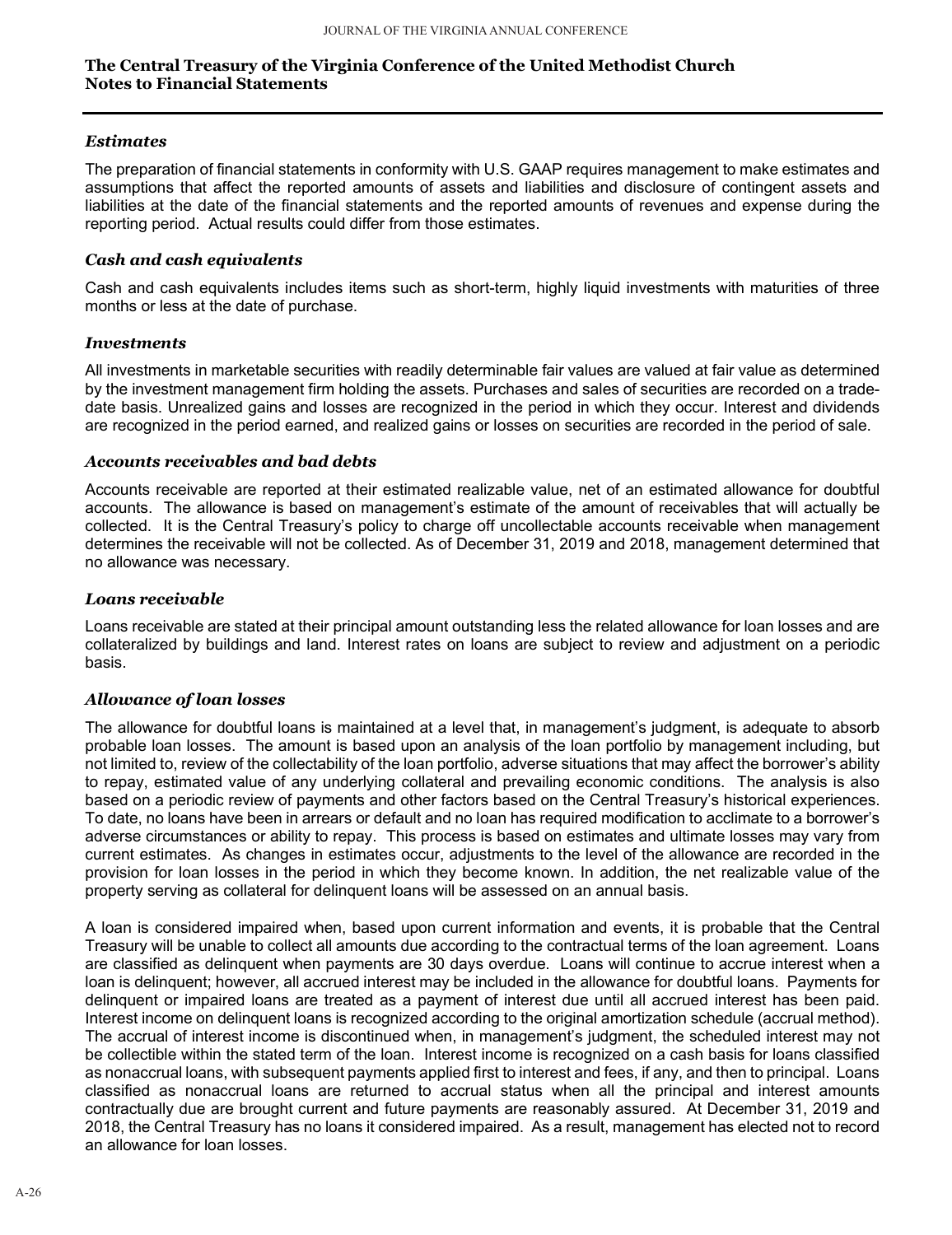## Property and equipment

Property and equipment are stated at cost or the estimates fair value at the date of contribution. Depreciation is computed using the straight-line method over estimated useful lives as follows:

| Buildings and improvements         | 15 - 40 years |
|------------------------------------|---------------|
| Equipment, fixtures, and furniture | 5 - 7 years   |
| Computer equipment and software    | 3 - 5 vears   |

Maintenance, repairs, and minor renewals are expensed when incurred. When property and equipment are sold or otherwise disposed of, the asset account and related accumulated depreciation account are relieved, and any gain or loss is included in the current year's operations.

The Central Treasury reviews its long-lived assets for impairment whenever events or changes in circumstances indicate that the carrying amount of an asset may not be recoverable. Recoverability of assets held and used is measured by a comparison of the carrying amount of an asset to undiscounted expected cash flows. Future events could cause the Central Treasury to conclude that impairment indicators exist and that long-lived assets may be impaired. To date, no impairment losses have been recorded.

## Recognition of contributions

Contributions are recorded at their estimated fair value when the donor makes a promise to give that is, in substance, unconditional.

## Recent accounting pronouncements

In May 2014, the Financial Accounting Standards Board ("FASB") issued Accounting Standards Update ("ASU") No. 2014-09, Revenue from Contracts with Customers (Topic 606). The ASU and all subsequently issued clarifying ASUs replaced most existing revenue recognition guidance in U.S. GAAP. The ASU also required expanded disclosures relating to the nature, amount, timing, and uncertainty of revenue and cash flows arising from contracts with customers. The Central Treasury adopted the new standard effective January 1, 2019, the first day of the Central Treasury's fiscal year using the modified retrospective approach. The adoption did not result in a material difference from the previous policy and therefore, the Central Treasury's beginning net assets have not been adjusted to reflect any adjustments.

In June 2018, FASB issued ASU 2018-08, Clarifying the Scope and the Accounting Guidance for Contributions Received and Contributions Made (Topic 958). This standard assists entities in evaluating whether transactions should be accounted for as contributions or exchange transactions and determining whether a contribution is conditional. The Central Treasury implemented the provisions of ASU 2018-08 effective January 1, 2019 using the modified prospective basis. There was no impact on beginning net assets in connection with the implementation of ASU 2018-08 and no change in contribution recognition.

## Revenue recognition

Revenues accounted for under Topic 606 include registrations and administrative service fees. The nature of the Central Treasury's exchange contracts generally do not include variable consideration that require significant judgments to estimate the transaction price or related constraints due to risk of significant reversal.

## Registrations

The Central Treasury organizes and hosts various events and trainings for United Methodist churches and members. Fees are charged to attendees at the time of registration. In some cases, the Central Treasury may receive payment prior to the recognition of revenue. These contract liabilities are reported as unearned revenue on the statement of financial position. Revenue is recognized at a point in time, upon completion of the event.

## Administrative services revenue

The Central Treasury provides accounting and bookkeeping services for various related and affiliated entities. The Central Treasury bills these entities in equal monthly installments based upon the annual agreed upon fee. As the Central Treasury has agreed to perform these activities throughout the year, revenue is recognized over time,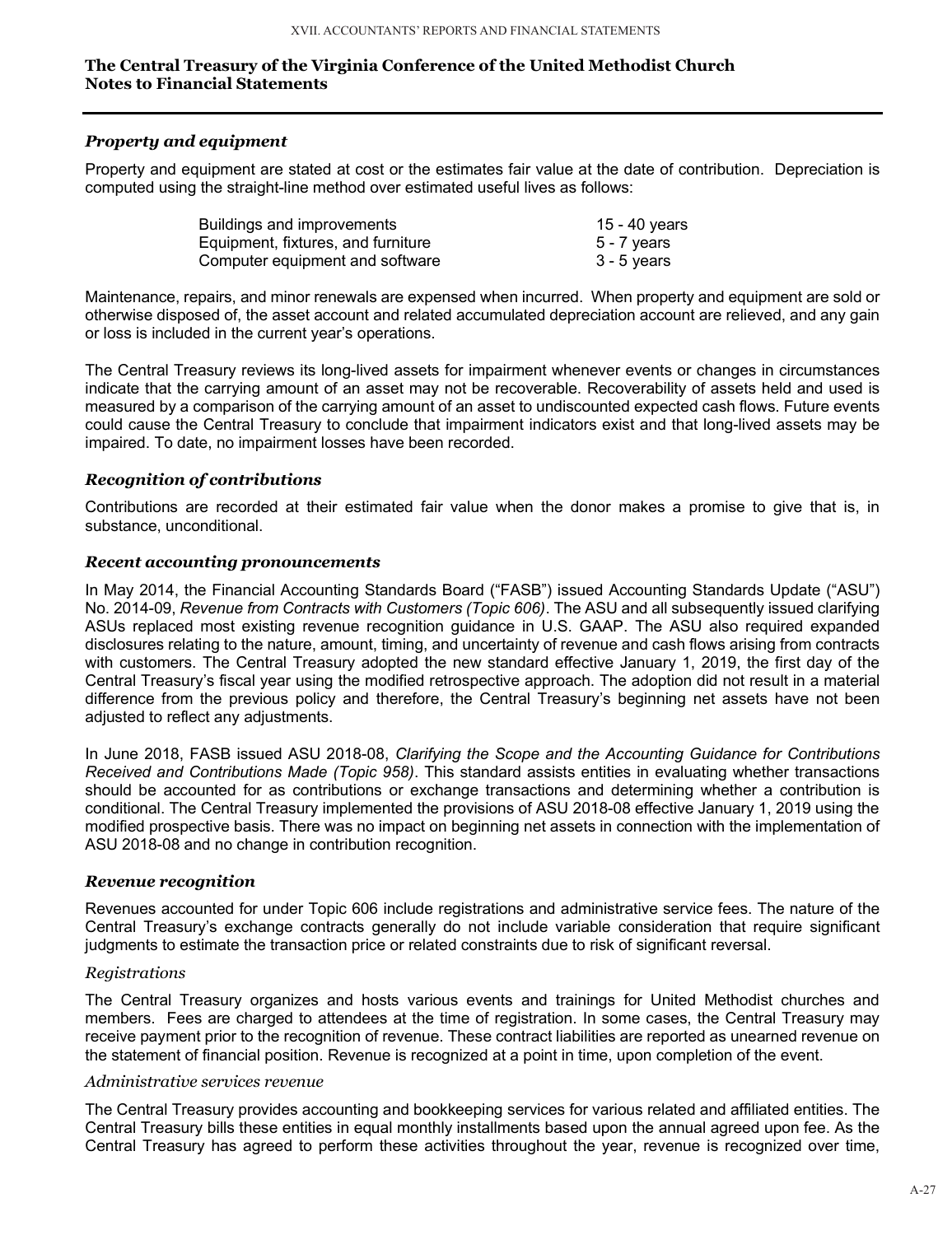ratably per month. As this recognition corresponds with billings, there are no amounts recorded as contract liabilities or assets related to administrative services revenue. Administrative services revenue is included in miscellaneous program income on the accompanying statements of activities.

## Subscription and advertising

The Central Treasury produced a monthly publication to which individuals could subscribe for an annual fee. Payment for these subscriptions was received in full at the start of an individual's subscription, which was offered in one, two, and three-year increments. Upon receipt of funds, unearned revenue was recorded. As the monthly publications were issued, the Central Treasury recorded revenue over time, ratably per month as each magazine was published. This publication was discontinued at the end of 2019 and therefore there is no unearned subscription revenue recorded at December 31, 2019.

Advertising revenue was earned from various other church related organizations which advertised within this monthly publication. Revenue was recognized when the publication was mailed to subscribers. Subscription and advertising revenue is included in other income on the accompanying statement of activities.

## Disaggregation of revenue from contracts with customers

The following table disaggregates the Central Treasury's revenue based on the timing of satisfaction of performance obligations for the year ended December 31, 2019:

| Over time<br>Point-in-time | S. | 155,317<br>275,906 |
|----------------------------|----|--------------------|
|                            | -S | 431,223            |

## Performance obligations

For registration revenue, the Central Treasury's obligation is completed at the time of the event.

For performance obligations related to administrative services revenue, completion of the Central Treasurys obligation occurs over time throughout the term of the agreements. The Central Treasury uses the output method measured by a month of service delivered compared to the total months agreed to under the contract to recognize revenue over time.

## Income taxes

The Central Treasury is a division of the Conference, which is a not-for-profit organization and is exempt from federal and state income taxes under Internal Revenue Code, Section 501(c)(3) and the tax statutes of the Commonwealth of Virginia. Accordingly, no provision for income taxes has been made in the accompanying financial statements.

## Reclassifications

Prior year apportionments payable to other entities and accounts payable and accrued expenses have been reclassified for consistency with the current period presentation within the statements of financial position. These reclassifications had no effect on net assets or changes in net assets.

## Advertising costs

Advertising costs are expensed when incurred. Advertising costs were \$1,673 and \$2,413 for the years ended December 31, 2019 and 2018, respectively.

## Concentration

Financial instruments which potentially subject the Central Treasury to concentrations of credit risk consist primarily of investments and cash. The Central Treasury places its investments and its cash and cash equivalents with creditworthy institutions and diversifies its holdings among entities, thereby limiting the amount of credit exposure to any one entity. As of December 31, 2019, the Central Treasury had \$754,716 of cash deposits in excess of federally insured limits being held by a federally insured financial depository institution.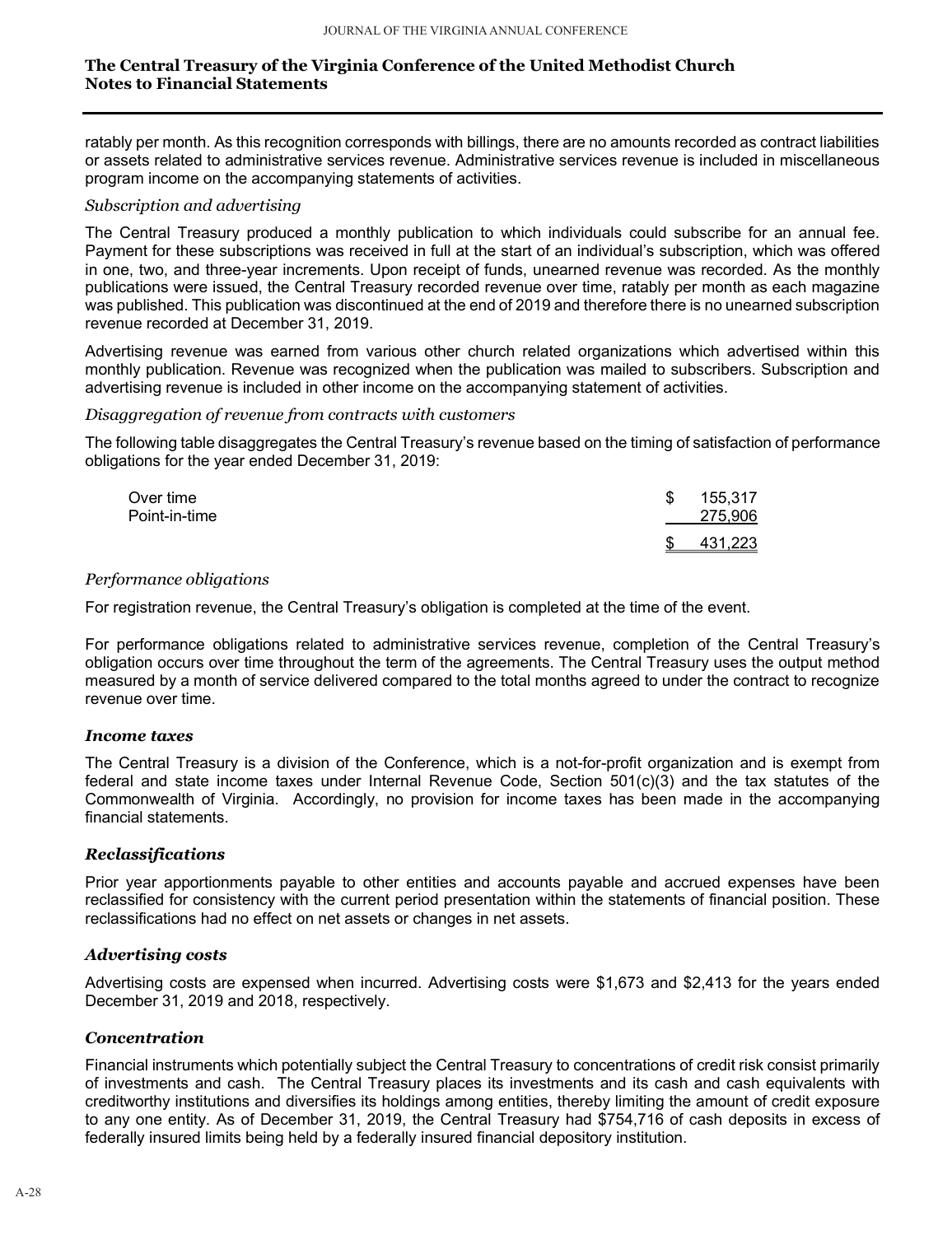The Central Treasury's investments, in general, are exposed to various risks, such as interest rate, credit and overall market volatility risks. In addition, due to the level of risk associated with certain investment securities, it is reasonably possible that changes in the values of investment securities will occur in the near term and that such changes could materially affect the amounts reported in the statements of financial position.

## Functional expenses

The Central Treasury allocates its expenses on a functional basic among its program and supporting services. Expenses that can be identified with a specific program or supporting service are allocated directly. Other expenses that are common to several functions are allocated between program and administrative expenses based on an estimate of time expended. The Central Treasury has no fundraising expenses.

## Subsequent events

In preparing these financial statements, the Central Treasury has evaluated events and transactions for potential recognition or disclosure through July 22, 2020, the date the financial statements were available to be issued.

Subsequent to the year-end date, the outbreak and spread of the COVID-19 virus was classified as a pandemic by the World Health Organization. The spread of the virus has disrupted the Central Treasury's business along with the business of the Central Treasury's donors and vendors. These disruptions could adversely affect the Central Treasury's ability to provide programs. The economic uncertainty caused by the virus has not been fully determined but could have a significant impact on the Central Treasury's financial condition, results of operations, and cash flows. The financial statements do not reflect any adjustments as a result of the subsequent increase in economic uncertainty.

The Central Treasury carried a significant balance of alternative investments. As of the date the financial statements were available to be issued, the economic uncertainty caused by the outbreak has resulted in a decline in the value of alternative investments, including many of those held by the Central Treasury.

In response to the COVID-19 pandemic, the Coronavirus Aid, Relief and Economic Security (CARES) Act was signed into law on March 27, 2020. One provision of the CARES Act is the establishment of the Paycheck Protection Program (PPP) under the Small Business Administration's 7(a) program. The PPP provides for loans to be made to small businesses effected by the COVID-19 pandemic. If certain criteria are met, small businesses receiving PPP loans may have all or a portion of the loans forgiven, effectively converting the outstanding balance and accrued interest to a grant. Any portion of PPP loans not forgiven have a term of two years and bear interest at 1.0%, with repayments deferred for six months. In April 2020, the Central Treasury received a PPP loan of approximately \$660,000. It is uncertain at this time what portion of the PPP loan may be forgiven.

## 3. Availability and Liquidity

The following represents the Central Treasury's financial assets at December 31:

|                                                         |   | 2019        |   | 2018        |
|---------------------------------------------------------|---|-------------|---|-------------|
| Financial assets at year-end:                           |   |             |   |             |
| Cash and cash equivalents                               | S | 1,144,958   | S | 1,945,913   |
| Accounts receivable, net                                |   | 2,572,252   |   | 2,640,081   |
| Investments                                             |   | 6,243,417   |   | 5,697,044   |
| Financial assets at year-end                            |   | 9,960,627   |   | 10,283,038  |
| Less:                                                   |   |             |   |             |
| Financial assets with donor restrictions                |   | (4.414.567) |   | (4,290,252) |
| Financial assets available to meet general expenditures |   |             |   |             |
| over the next twelve months                             |   | 5.546.060   |   | 5,992,786   |

The Central Treasury's policy is to structure its financial assets to be available as its general expenditures and other obligations come due.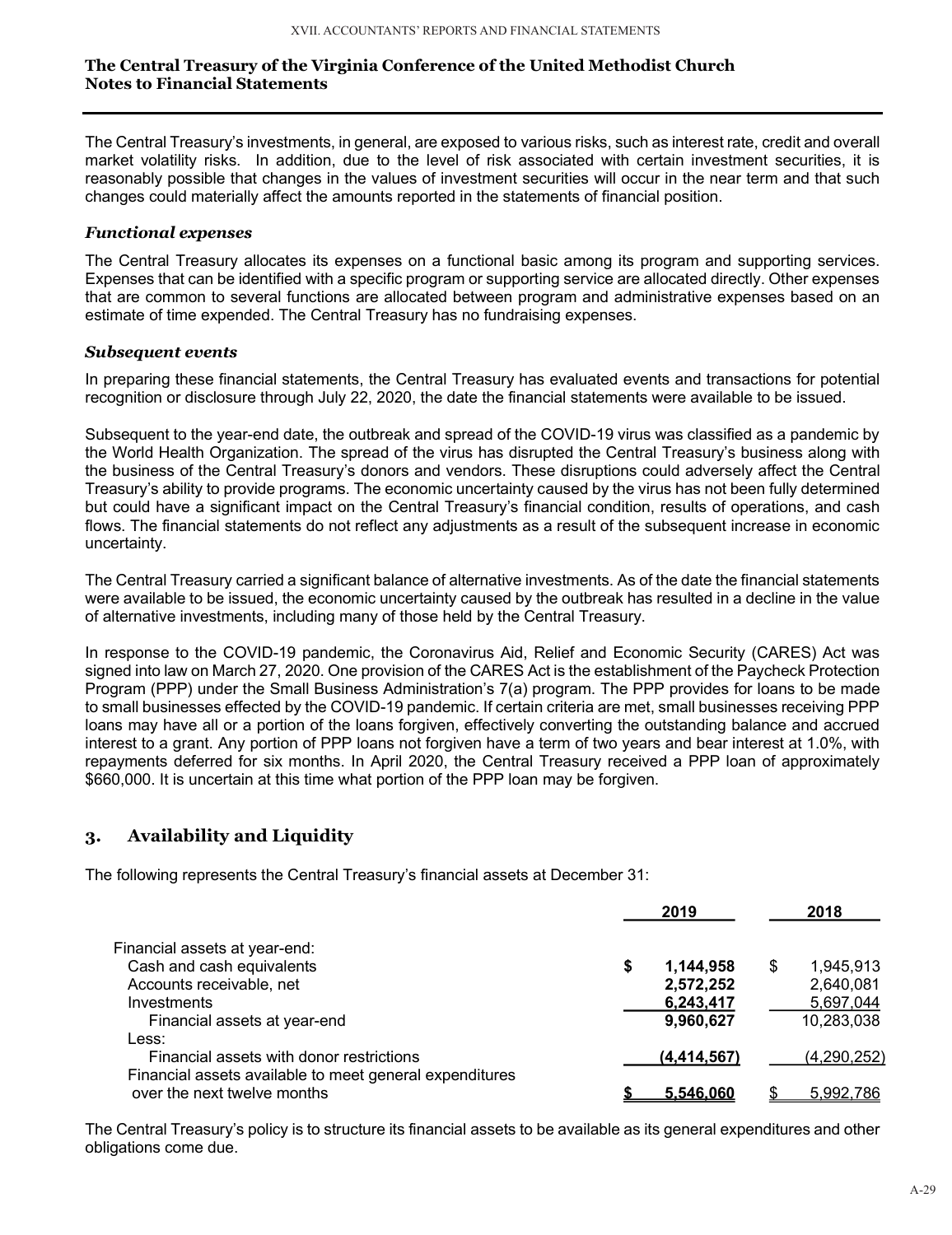## 4. Investments

Investments are carried at fair value and consist of the following at December 31:

|                         |                   | 2019          |                   | 2018                |  |
|-------------------------|-------------------|---------------|-------------------|---------------------|--|
|                         | Amortized<br>Cost | Fair<br>Value | Amortized<br>Cost | Fair<br>Value       |  |
| Alternative investments | 4.988.613         | 6.243.417     | 5.014.785         | 044<br>\$.<br>5.697 |  |

Investment income (loss) consisted of the following for the years ended December 31:

| Interest and dividend income<br>Realized and unrealized gains (losses)<br>Investment management fees | 2019                            |   | 2018                               |  |
|------------------------------------------------------------------------------------------------------|---------------------------------|---|------------------------------------|--|
|                                                                                                      | 247.104<br>649,345<br>(27, 146) | S | 103,482<br>(276, 453)<br>(26, 695) |  |
| Investment income (loss), net                                                                        | 869.303                         |   | 199,666)                           |  |

Alternative investments are valued using the practical expedient at the Central Treasury's pro-rata interest in the net assets of these entities. Investments held by these entities are valued at prices which approximate fair value. The fair value of certain investments in the underlying entities, which may include private placements and other securities for which values are not readily available, are determined in good faith by the investment advisors of the respective entities and may not reflect amounts that could be realized upon immediate sale, nor amounts that may be ultimately realized. Net asset valuations are provided daily, monthly, or quarterly by these entities. Appreciation of investments in these entities is net of all allocations to the investment advisors.

## 5. Funds Held by United Methodist Church

Funds held by United Methodist Church is comprised of funds collected to establish an education fund named the Francis Asbury Fund. The United Methodist Church, through its General Board of Higher Education, controls the investments and directs the use of the funds, which are used primarily for extending Francis Asbury Educational Loans to qualifying United Methodist students. At December 31, 2019 and 2018, the fund had loans outstanding of \$501,016 and \$545,798, respectively. Loan terms require payment of principal and interest (at 4%) within six years of graduation or withdrawal.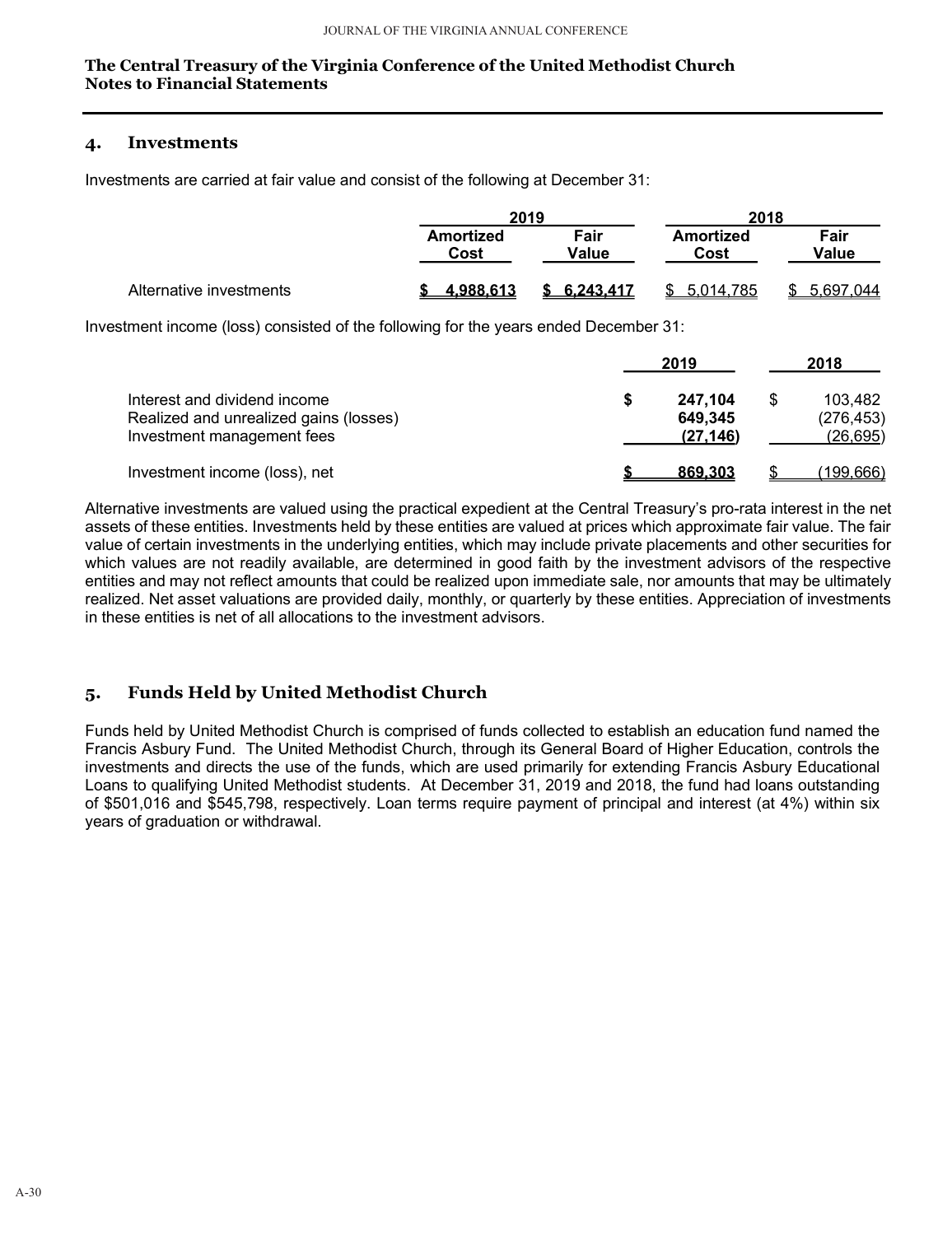## 6. Property and Equipment

Major classes of property and equipment consist of the following at December 31:

|                                                                            | 2019                                              | 2018 |                                             |
|----------------------------------------------------------------------------|---------------------------------------------------|------|---------------------------------------------|
| Land<br><b>Buildings</b><br>Furniture, fixtures, and equipment<br>Software | \$<br>793,019<br>5,132,247<br>1,141,413<br>21,735 | \$   | 793,019<br>5,017,597<br>1,059,263<br>21,735 |
| Accumulated depreciation                                                   | 7,088,414<br>(2,789,657)                          |      | 6,891,614<br>(2,547,632)                    |
| Property and equipment, net                                                | <u>4.298.757</u>                                  |      | 4,343,982                                   |

## 7. Loans Receivable

Loans receivable consist of the following as of December 31:

|                                                       |   | 2019               | 2018                    |
|-------------------------------------------------------|---|--------------------|-------------------------|
| Arlington District<br><b>Charlottesville District</b> | S | 479,900<br>140,728 | \$<br>$\sim$<br>149,848 |
|                                                       |   | 620,628            | 149,848                 |

The Church Development Team of the Conference makes loans to districts of the Conference for acquisitions and improvements. A loan in the amount of \$140,728 and \$149,848 is due from the Charlottesville District as of December 31, 2019 and 2018, respectively. This loan is non-interest bearing and there is no set maturity date. A loan in the amount of \$479,900 is due from the Arlington District as of December 31, 2019. This loan bears a 5.25% interest rate with interest only payments beginning January 1, 2020. The loan was paid in full subsequent to year end.

During 2018, The Central Treasury incurred expenses on behalf of the Virginia United Methodist Assembly Center of \$310,415. In October 2018, the Assembly Center was sold. The Central Treasury received proceeds totaling \$409,054 during 2018, resulting in a loan loss write off of \$151,943.

The Central Treasury provides an allowance for doubtful collections that is based upon a review of outstanding receivables, historical collection information, and existing economic conditions. Delinquent receivables are written off based on individual credit evaluation and specific circumstances of the borrower. No allowance for doubtful collections is deemed necessary by management as of December 31, 2019 and 2018.

## 8. Commitments

At December 31, 2019, the Church Development Team of the Conference has committed grants to churches for approximately \$623,000 in connection with the Church Development Team Church Extension and Development Fund, which will be funded with Central Treasury assets.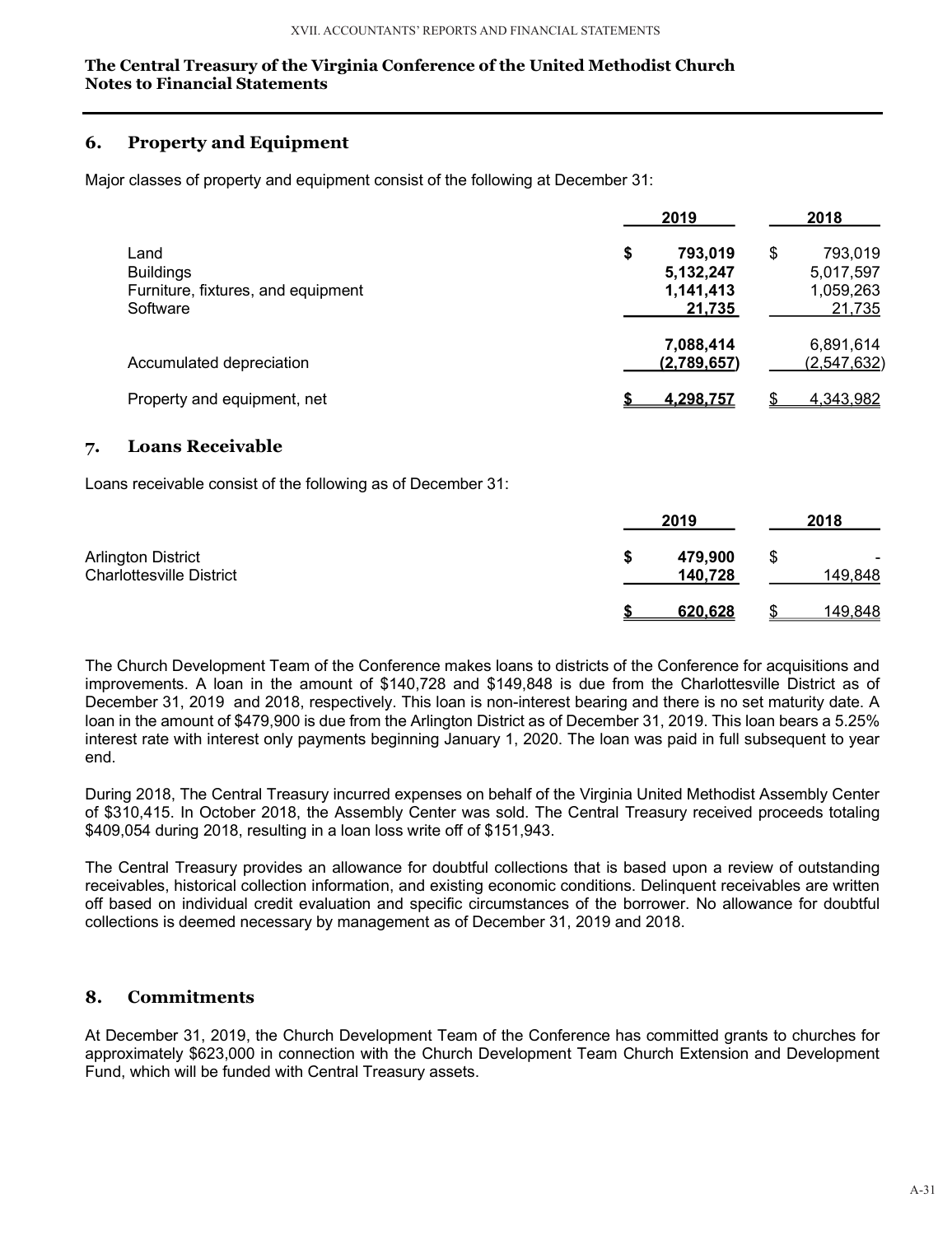## 9. Retirement Plans

Ministerial and lay employees of the Conference are eligible to participate in pension plans offered by the United Methodist Church through Wespath, Inc. Conference clergy members and local pastors under Episcopal appointment are eligible for pension coverage under the Clergy Retirement Security Program (CRSP).

In addition to the CRSP, certain ministerial employees are provided disability and death benefits as well as certain minimum benefits related to pension coverage through participation in the Comprehensive Protection Plan (CPP).

CRSP and CPP are defined contribution plans which currently encourage a one percent employee contribution and call for a 16.4 percent employer contribution (12 percent for CRSP and 4.4 percent for CPP). The contribution is limited to approximately \$66,300 of employee wages. CRSP and CPP pension expense for the Central Treasury amounted to approximately \$388,000 and \$398,000 for the years ended December 31, 2019 and 2018, respectively.

Conference lay employees are eligible for pension coverage under the United Methodist Personal Investment Plan (UMPIP). UMPIP is a defined contribution plan which calls for a nine percent employer contribution but does not currently call for an employee contribution. UMPIP pension expense for the Central Treasury amounted to approximately \$103,015 and \$112,000 for the years ended December 31, 2019 and 2018, respectively.

## 10. Net Assets with Donor Restrictions

Net assets with donor restrictions consist of the following at December 31:

|                                   | 2019           | 2018           |
|-----------------------------------|----------------|----------------|
| Donor-restricted                  | 1,565,891<br>S | 1,532,229<br>S |
| <b>Church Extension Fund</b>      | 1,439,764      | 1,304,378      |
| <b>Ministerial Education Fund</b> | 608,972        | 598,435        |
| Common Table                      | 342.149        | 323,944        |
| <b>CFA</b>                        | 192,092        | 189,389        |
| <b>Clergy Excellence</b>          | 167,097        | 200,704        |
| Miscellaneous Connectional Funds  | 45,039         | 82,758         |
| <b>Emerging Funds</b>             | 53,563         | 58,415         |
|                                   | 4.414.567      | 4,290,252      |

There were no net assets with donor restrictions under permanent restriction at December 31, 2019 and 2018.

## 11. Related Party Transactions

The following is a summary of transactions with the Foundation, which is affiliated with the Central Treasury, for the years ended December 31:

|                                                | 2019             | 2018                   |
|------------------------------------------------|------------------|------------------------|
| Rent income<br>Administrative services revenue | 30,900<br>78,000 | \$<br>30,900<br>72,000 |
|                                                | <u> 108.900</u>  | 102,900                |